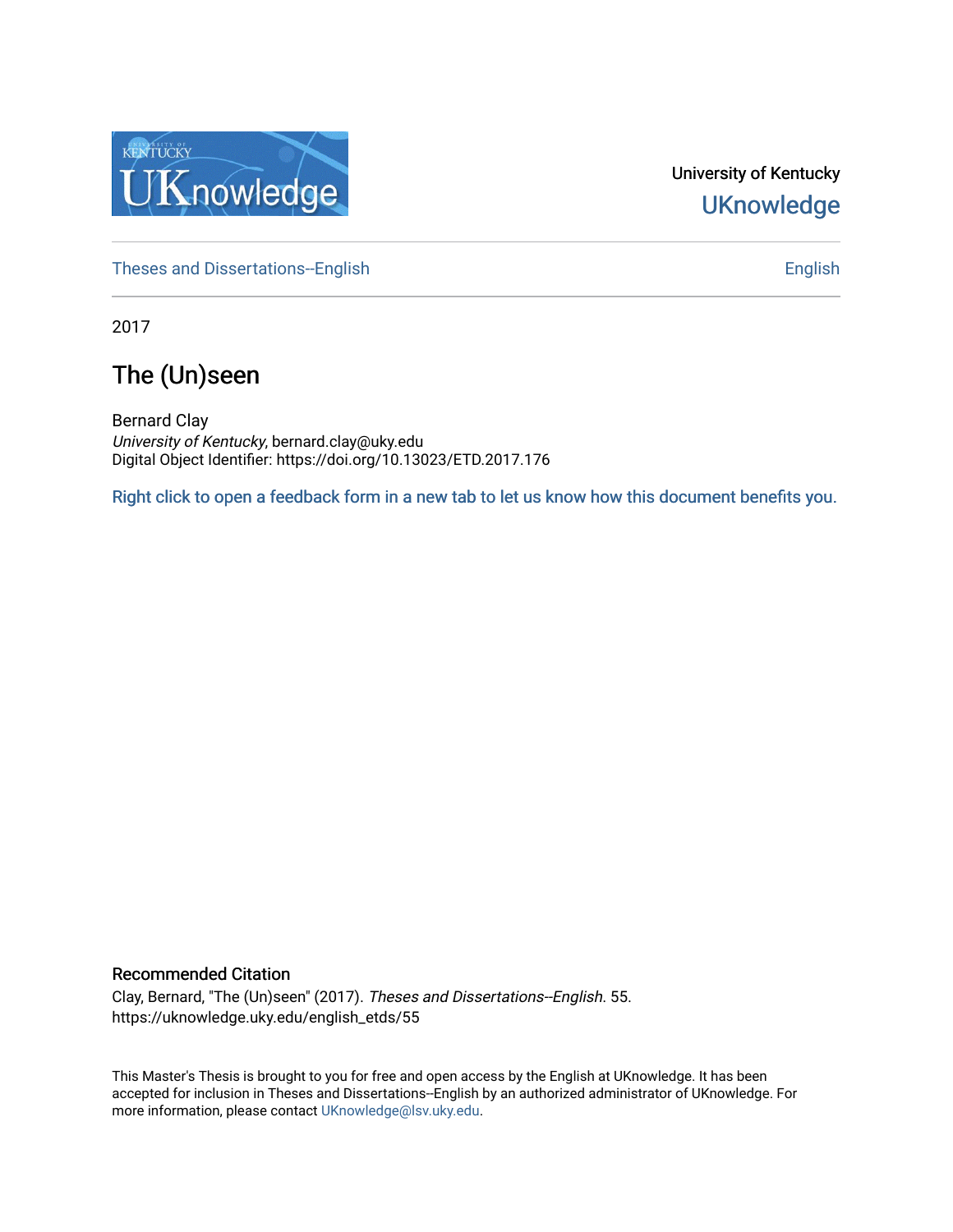## STUDENT AGREEMENT:

I represent that my thesis or dissertation and abstract are my original work. Proper attribution has been given to all outside sources. I understand that I am solely responsible for obtaining any needed copyright permissions. I have obtained needed written permission statement(s) from the owner(s) of each third-party copyrighted matter to be included in my work, allowing electronic distribution (if such use is not permitted by the fair use doctrine) which will be submitted to UKnowledge as Additional File.

I hereby grant to The University of Kentucky and its agents the irrevocable, non-exclusive, and royalty-free license to archive and make accessible my work in whole or in part in all forms of media, now or hereafter known. I agree that the document mentioned above may be made available immediately for worldwide access unless an embargo applies.

I retain all other ownership rights to the copyright of my work. I also retain the right to use in future works (such as articles or books) all or part of my work. I understand that I am free to register the copyright to my work.

## REVIEW, APPROVAL AND ACCEPTANCE

The document mentioned above has been reviewed and accepted by the student's advisor, on behalf of the advisory committee, and by the Director of Graduate Studies (DGS), on behalf of the program; we verify that this is the final, approved version of the student's thesis including all changes required by the advisory committee. The undersigned agree to abide by the statements above.

> Bernard Clay, Student Frank X. Walker, Major Professor Dr. Jill Rappaport, Director of Graduate Studies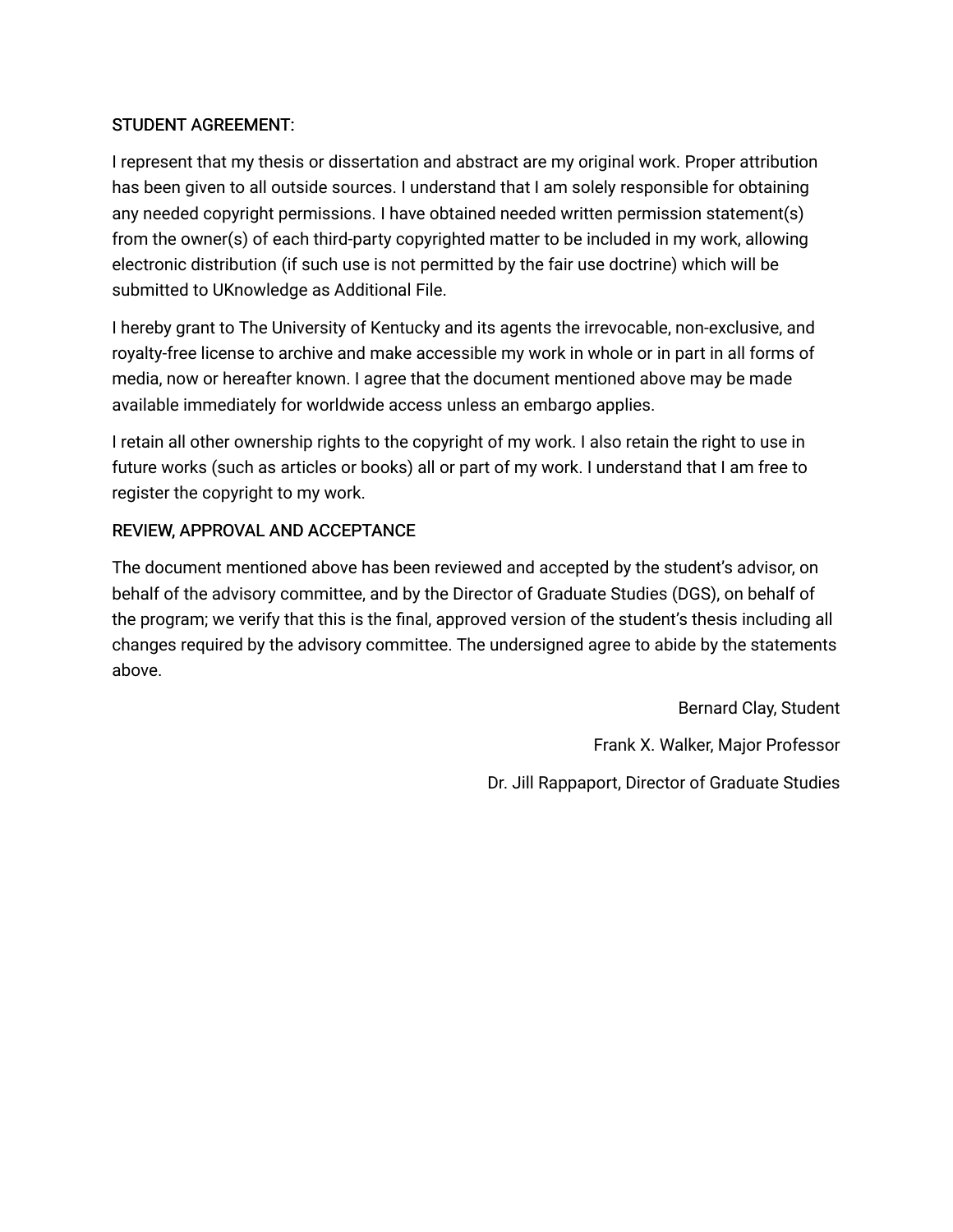## THE (UN)SEEN

#### THESIS

A thesis submitted in partial fulfillment of the requirements for the degree of Master of Fine Arts in Creative Writing in the College of Arts and Sciences at the University of Kentucky

By

Bernard Clay

Lexington, Kentucky

Director, Frank X. Walker, Professor of Creative Writing Co-Director, Dr. Michelle Sizemore, Professor of English Co-Director, Gurney Norman, Professor of Creative Writing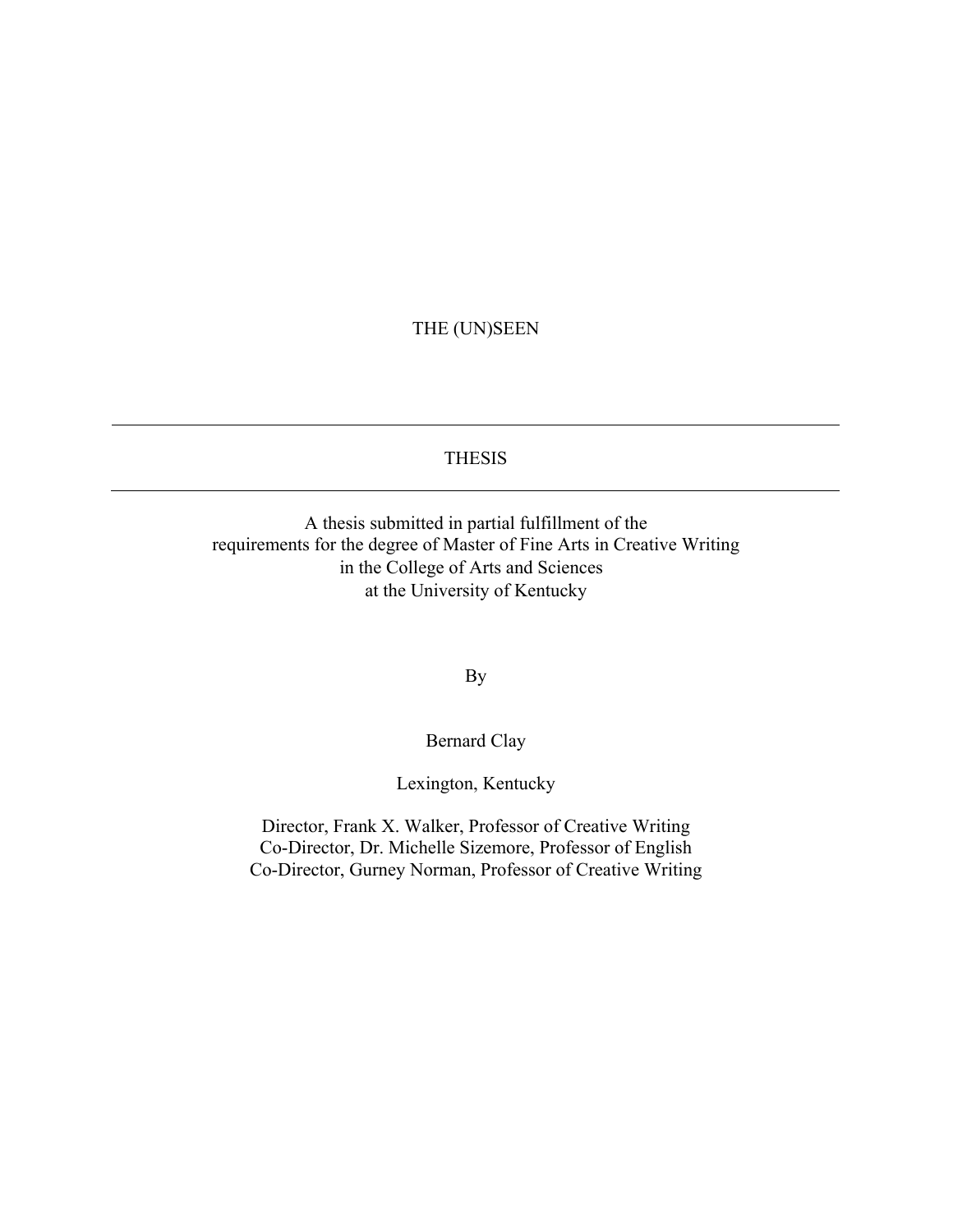## ABSTRACT OF THESIS

### THE (UN)SEEN

This collection of original poems features work created and edited over two years in the Masters of Fine Arts in Creative Writing program. The poems collected for this thesis represent a Bildungsroman, a coming of age narrative, that details the psychological growth and education of a narrator who feels excluded or invisible as he grows up in America during the late eighties and early nineties. Progressing poem by poem, a myriad of subjects are explored including race, gender, religion, economics, the environment, politics, and even Muhammad Ali.

KEYWORDS: Race, Gender, Religion, Economics, Politics, Muhammad Ali

Bernard Clay April 28, 2017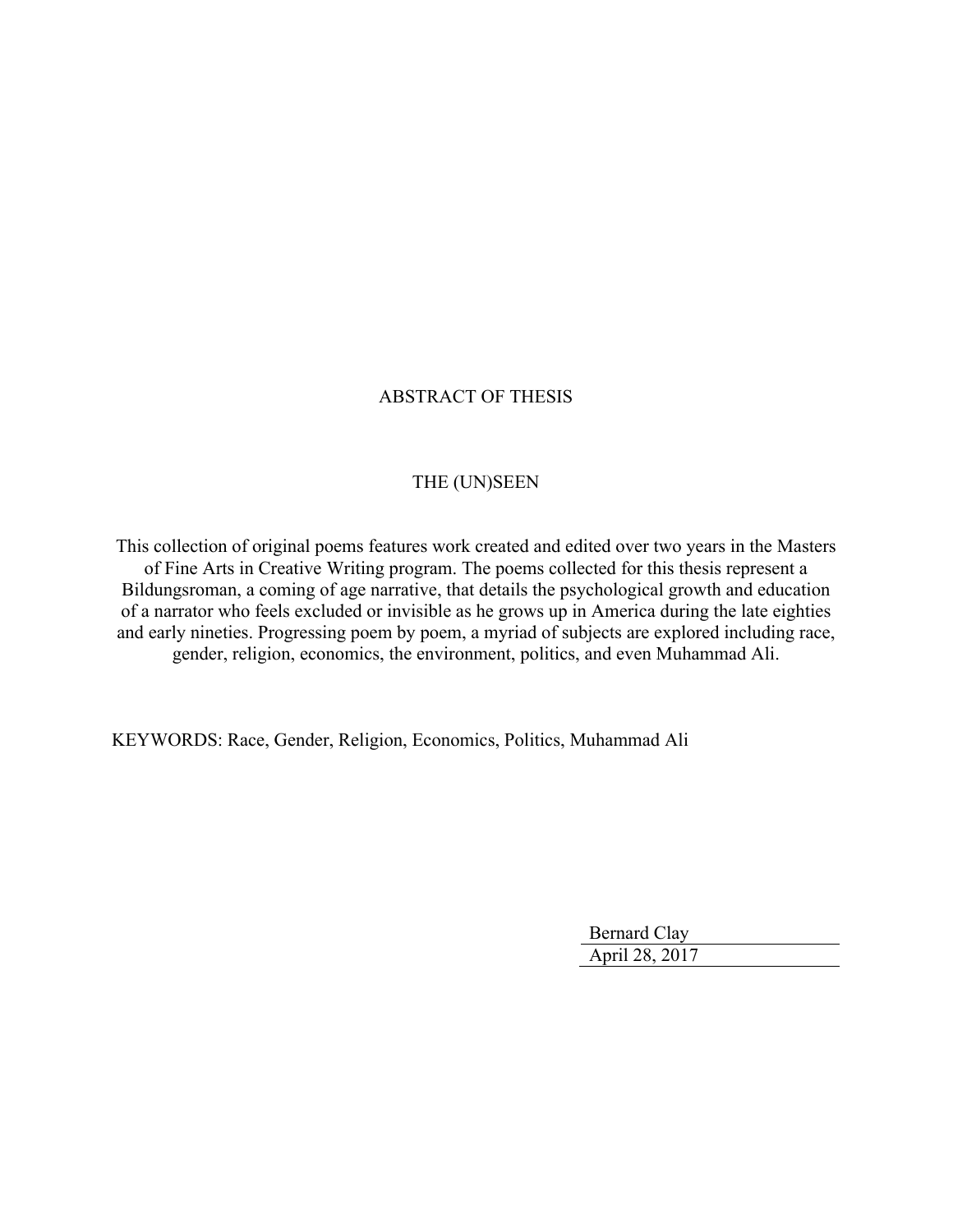The Unseen

By

Bernard Clay

Frank X Walker

Director of Thesis

Jill Rappaport Director of Graduate Studies

> April 18, 2017 11:00 AM Date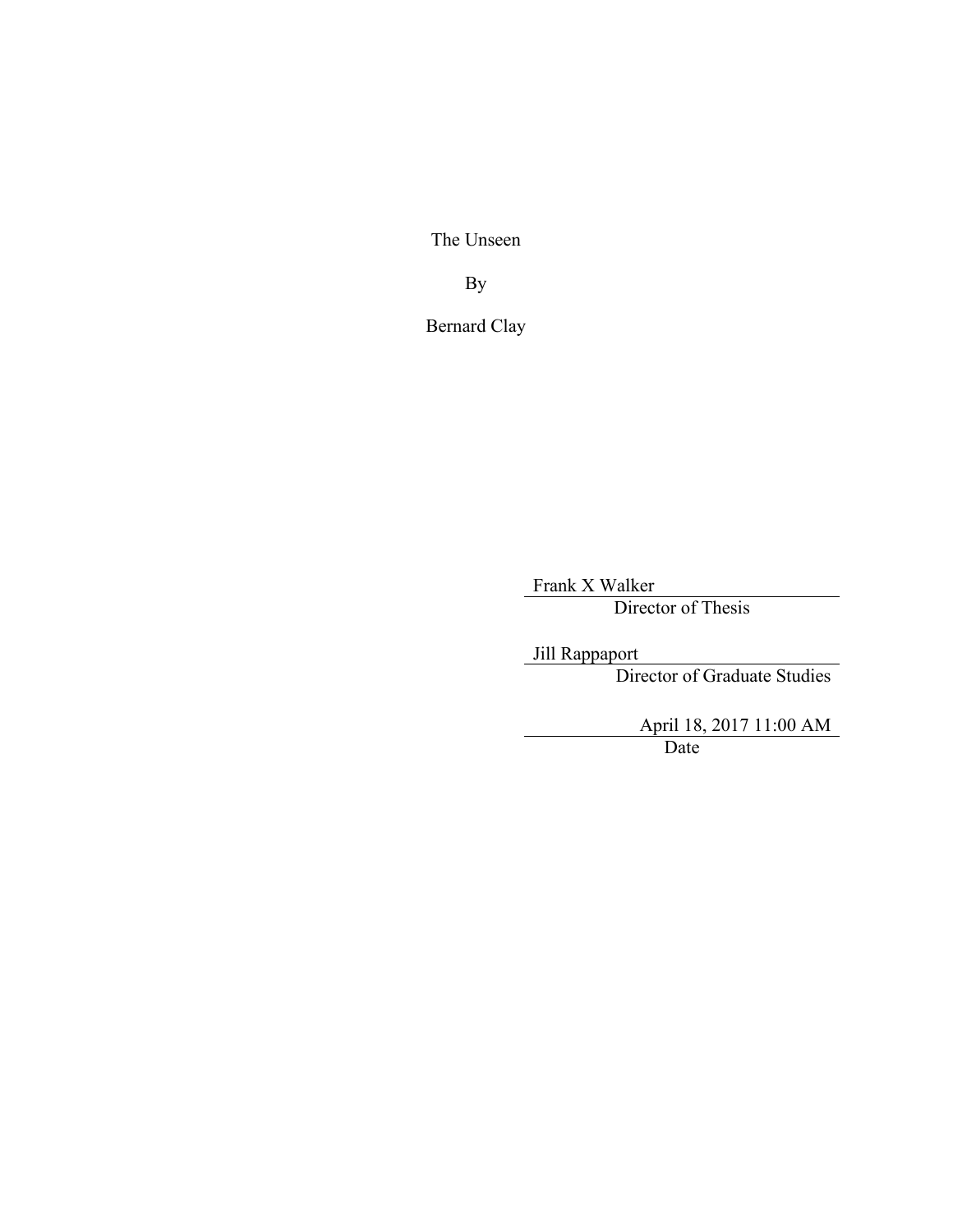| 48 |
|----|
|    |
|    |
|    |
|    |
|    |
|    |
|    |
|    |
|    |
|    |
|    |

## Table of Contents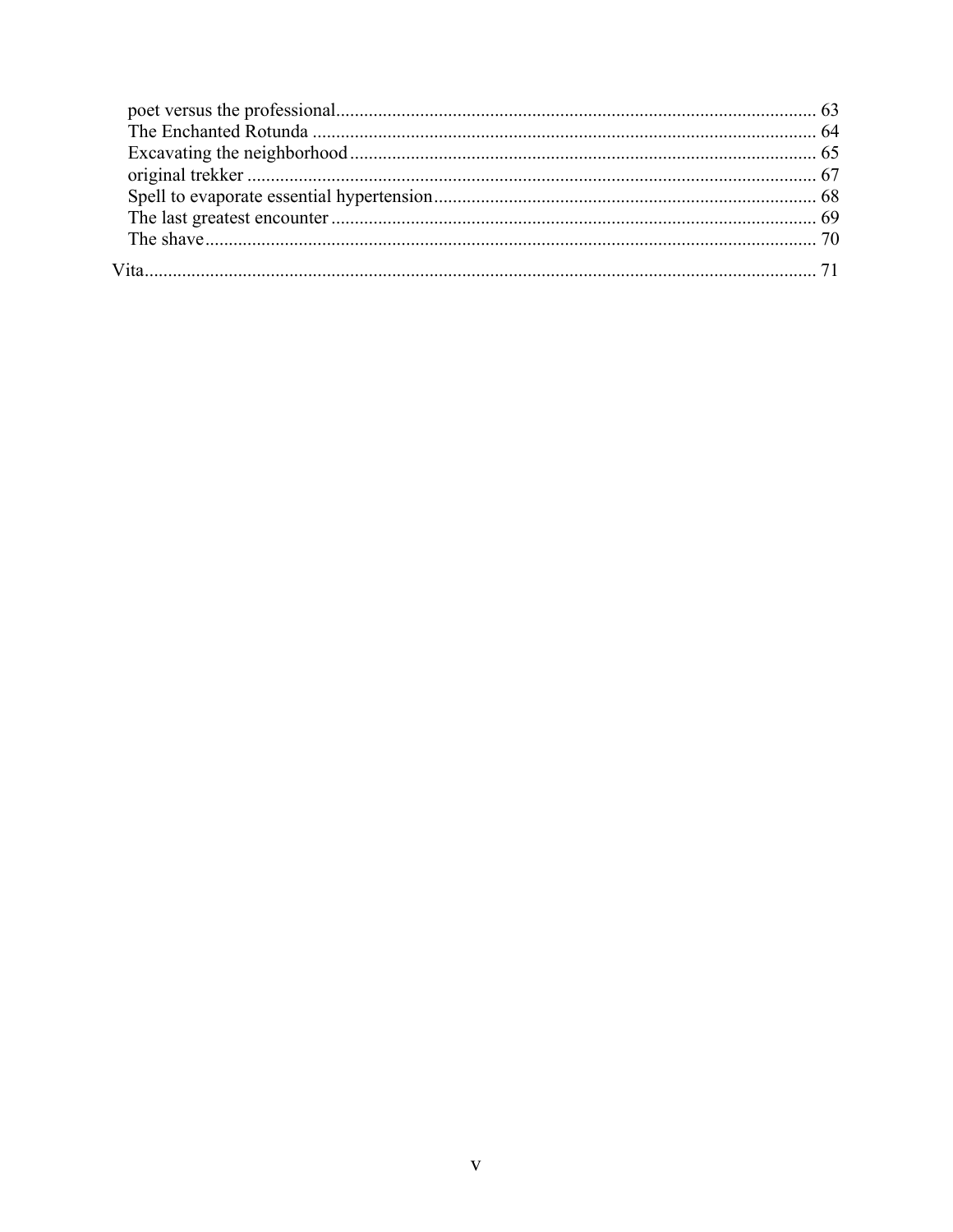#### **The (un)seen**

--A reflection on *Hog and Gun* Photograph by Ann Hoskin

I'm the only black in the building including all the students in my MFA program on a field trip here my focus-locked on the sole image on these art museum walls that reflects me: looking over the shoulders of men who could be three generations of my lineage but even they go unnamed in this black & white photographed titled "Hog and Gun." the camera gazes into the shadowed kill box passed the cropped propped men the shutter's winked lens is automatically calibrated to bleach stark white all subjects as pale as overexposed pig skin to shine-up anything carbon black like rifle barrels until they recoil off the gelatin and to flatten anything else colored into a dull, latent grayscale like my granite skinned would-be relatives who were disappeared echoing me framed so far in the foreground that we're just background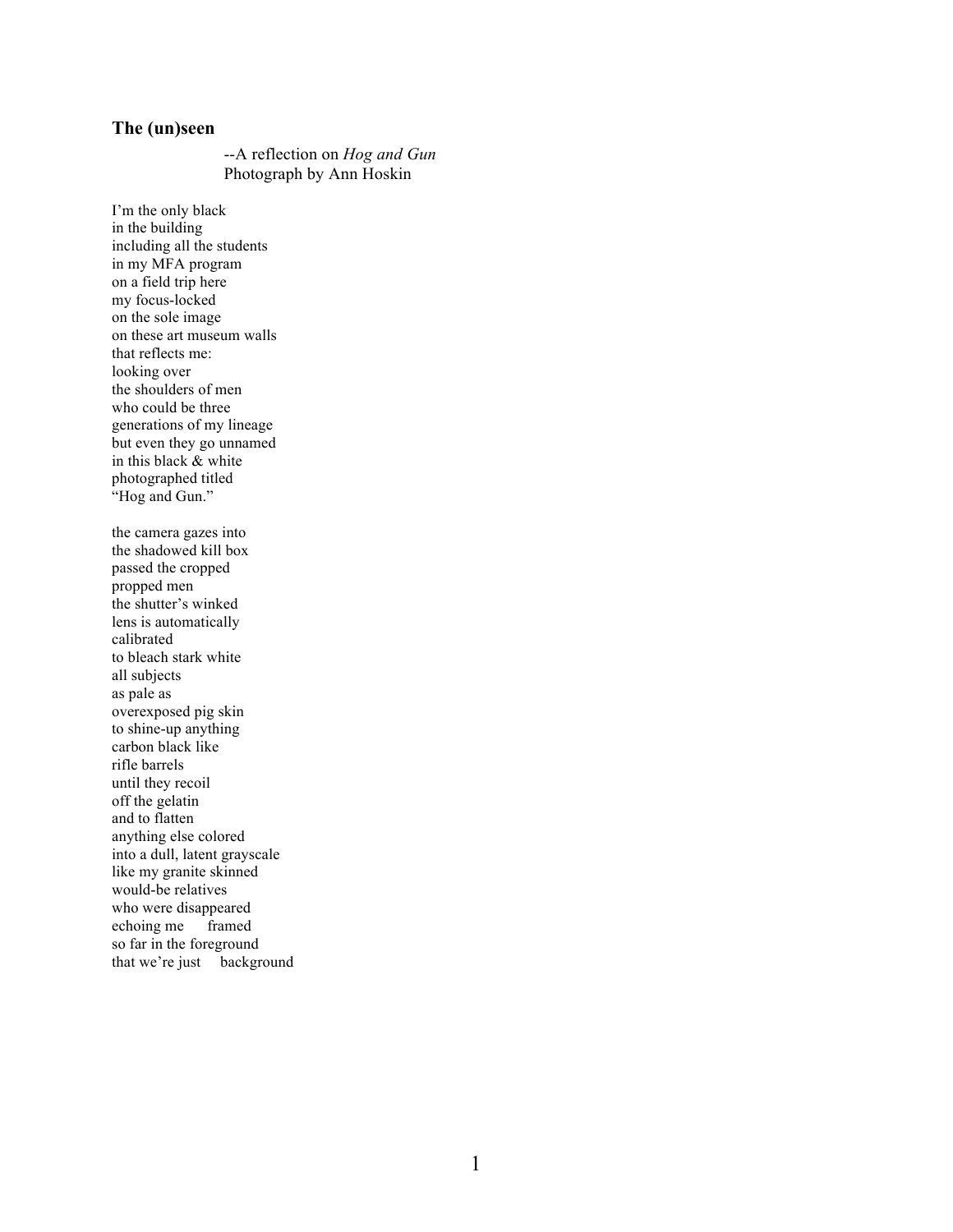**Section I**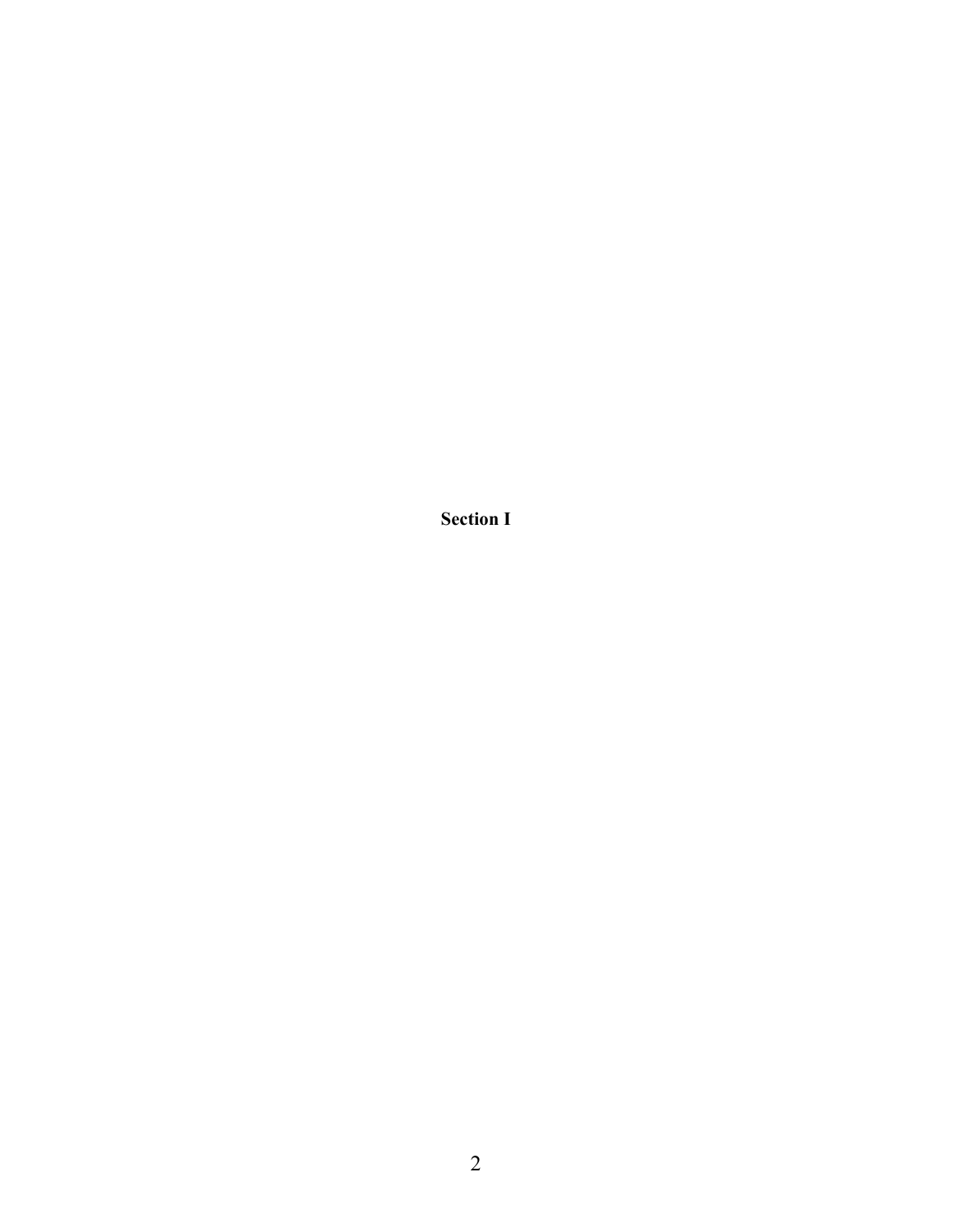#### **questions of origin**

if your momma had kicked your daddy out sooner,

or if your older sister had lived through the birth, two years earlier and your momma did get her *tubes tied*  like she wanted,

or if your parents weren't separated and your momma didn't have the freedom or foresight to buy her first ever brand new butter yellow VW bug, with front wheel drive, that melted like a *hot pat* through the blizzard of '77 on the talc night her water broke with you,

if you hadn't been conceived after ultrasounds became widespread and your daddy didn't know his first legitimate son was coming and he had missed it like the previous three, and didn't navigate that cotton night to get your labored mother and you to the hospital safe, to brand you with the same name as him and his father,

would you even be here?

probably yes, ambulances were around or your mom would have driven herself like she did before

and you would have ended up with one of those names from a French soap opera like all your sisters?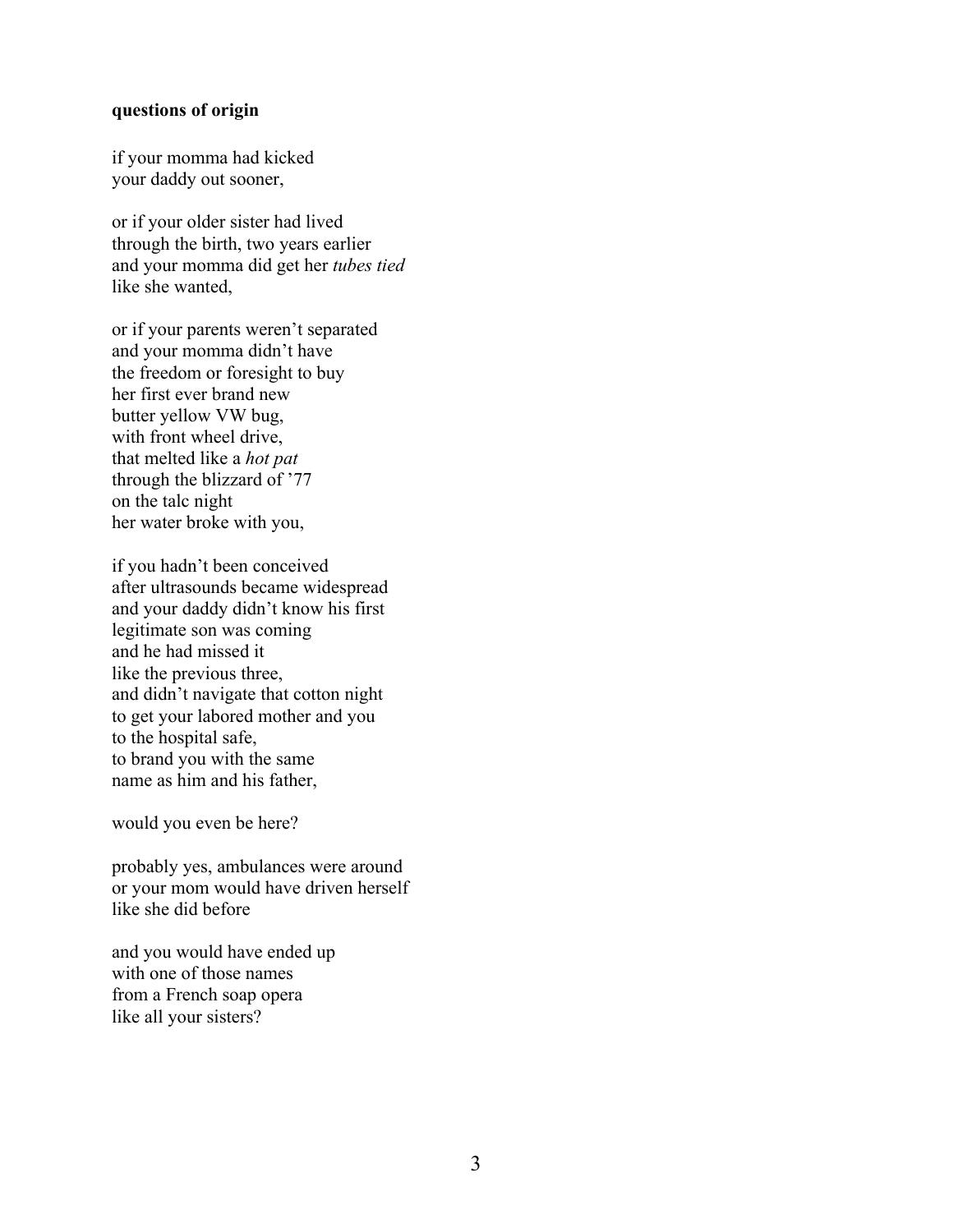#### **hemlock street: june 1981**

it's coming like puffs of mesquite stampeding down the street out of rusty half barrels and fingers poke through cling wrapped bowls of potato salads greens and macaroni and cheese to decide the block's best

it's coming like type-2 and orange push-pop mustaches satisfied customers sold by ice-cream trucks book ending the street whistling Dixie in synth

its coming like intermittent smiles of blind-ten bicycles across the cigarette-burned, blotched faces of card tables winking golden beer bottle eyes up at the sky

it's coming like a needle switch to spinning black wax universes to that next aquatic off the wall bass-line oozing from porch-bound speakers that rattle a raspy Michael hook and little girls leap between double helixes of rainbow scaled snakes whose bodies thwack the sidewalk on beat with "can't stop 'till you get enough*"*

but you never know when you get enough when it will all stop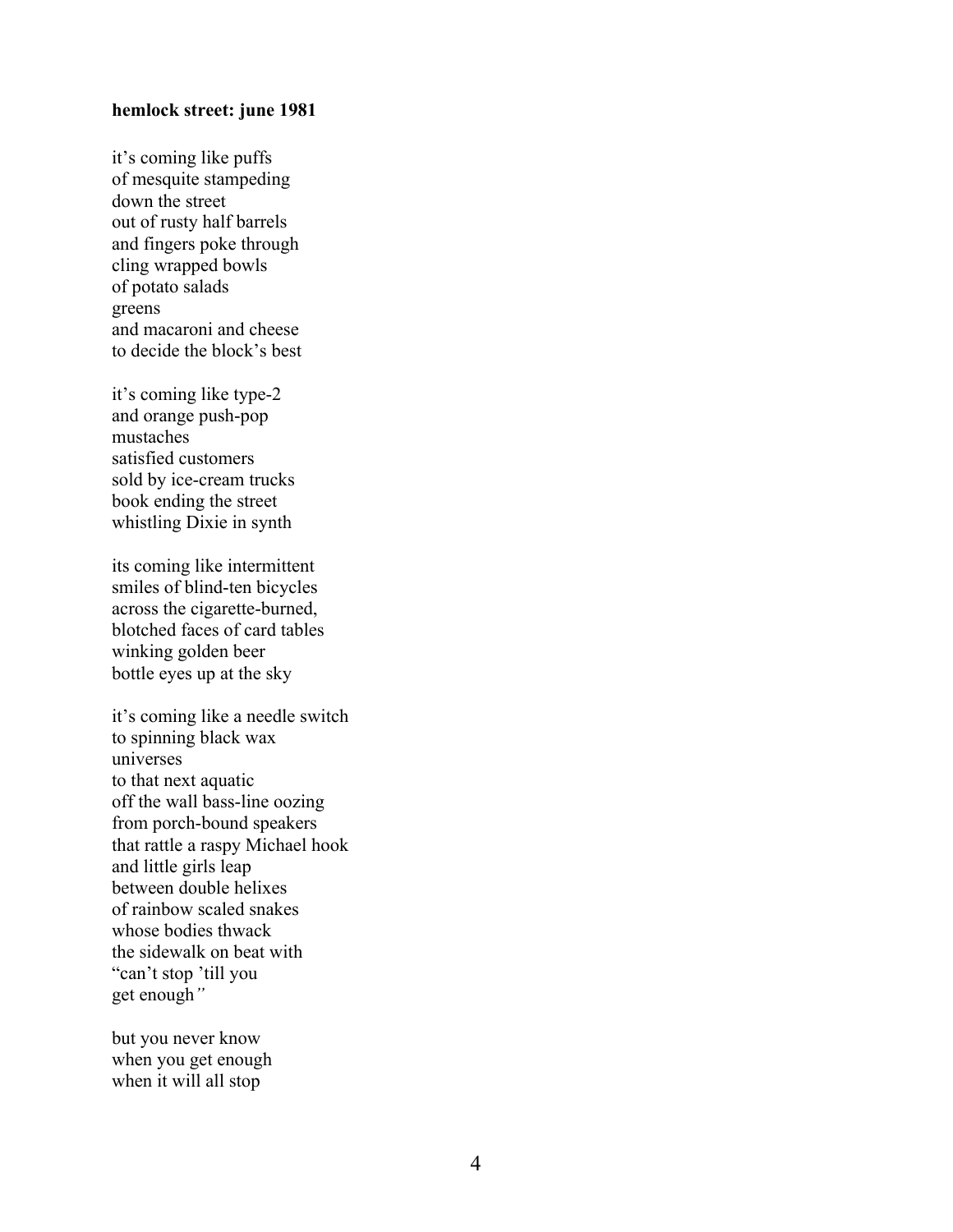you never recognize the sights or sounds of change we just lego-stack around it around him splayed on the pavement the polka-dots of his shirt getting bigger and redder beneath him a perfectly round dark polished pool that engulfs his body first and then everything else whole including MJ's falsetto making this the last block party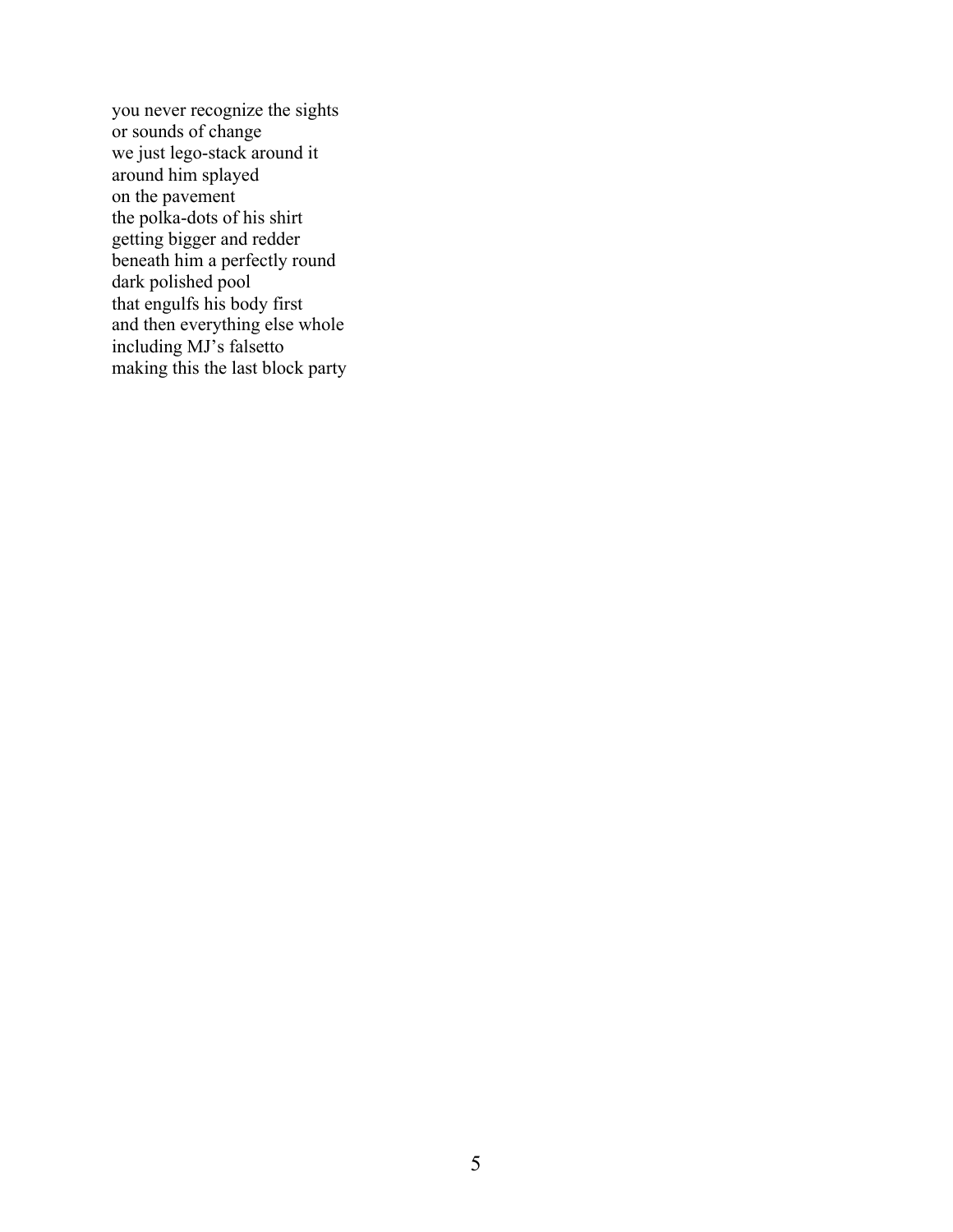#### **cuss word**

a boy named man was my best friend, he lived next door and momma said they made him in a project

he once grinned at me as he choked -out his pet doberman with a fat gauged chain, the same grin he gave as he giggled thunder and showered warm piss on my face from the treetops and crunched into my little sister 's forehead like a macintosh

i thought best friends were like daddies or appendages and birth marks something you were just born with so i became a parrot on Man's shoulders to keep the peace like i did at home

and that day, like man, i skipped crushed colt 45 cans across the street like creek stone at the big kids along with names that five -year -olds pitch at big kids like *booboo -heads* or *stupid-face s* they were all ignored anyway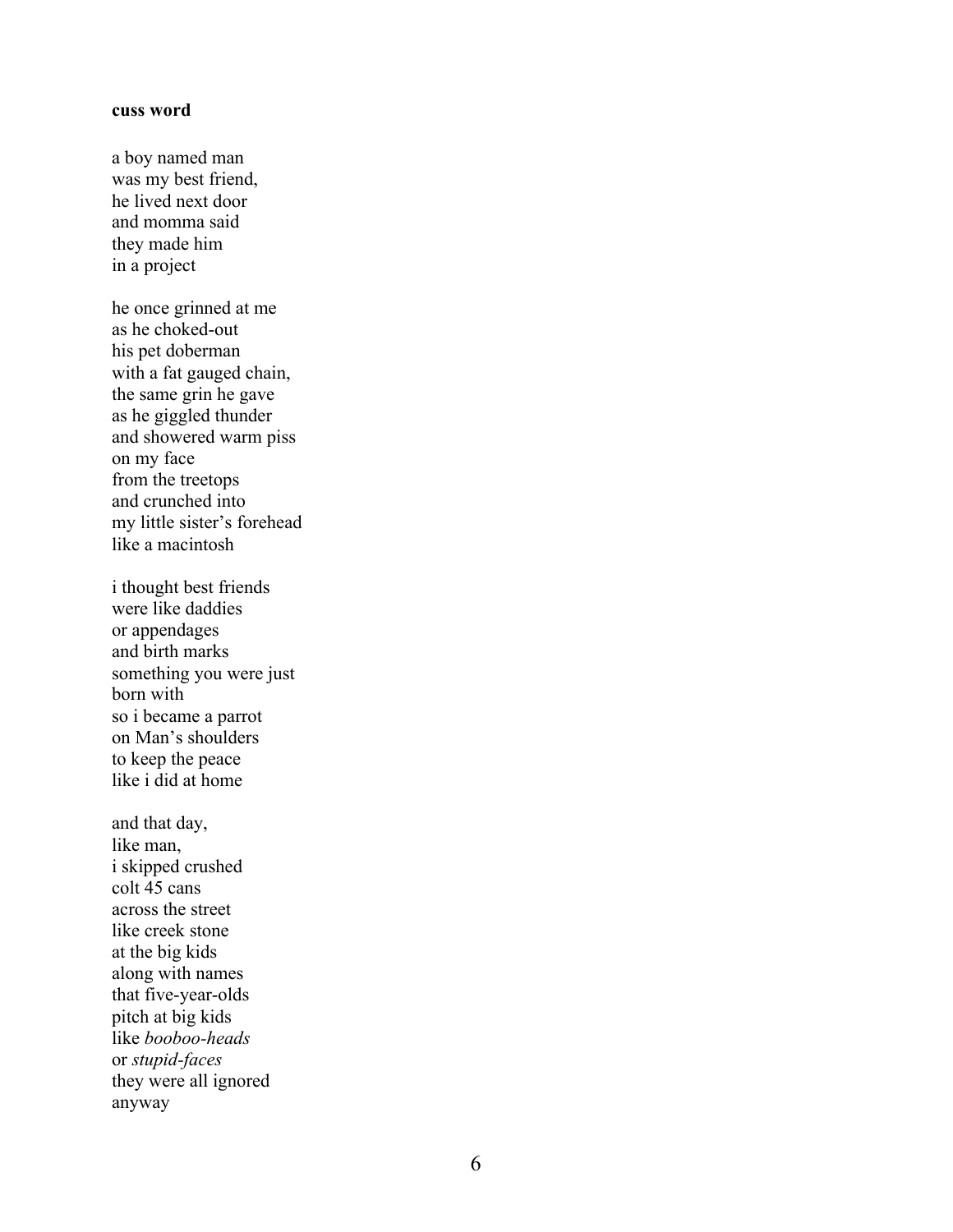so frustrated, Man launched a word like a mortar four rhythmic primordial syllables dive -bombing every ear drum the grown folks perched on porches perked up , teens straddled along fences flirting slyly smiled , murmuring about how *bad Man was*

so i blindly mimed sent that same word spinning like unleavened hot aluminum out into the universe and as it did i saw the shock shroud everyone's face at once

soon i was watching from the outside as my body was rabidly dragged by a multigenerational mob that joyously chanted over and over *awe, you in trouble, your daddy gonna get you*

at this point i'm not sure what he's gonna get me for

but put on the spot by the crowd daddy's eyes narrow and he growls *you know better*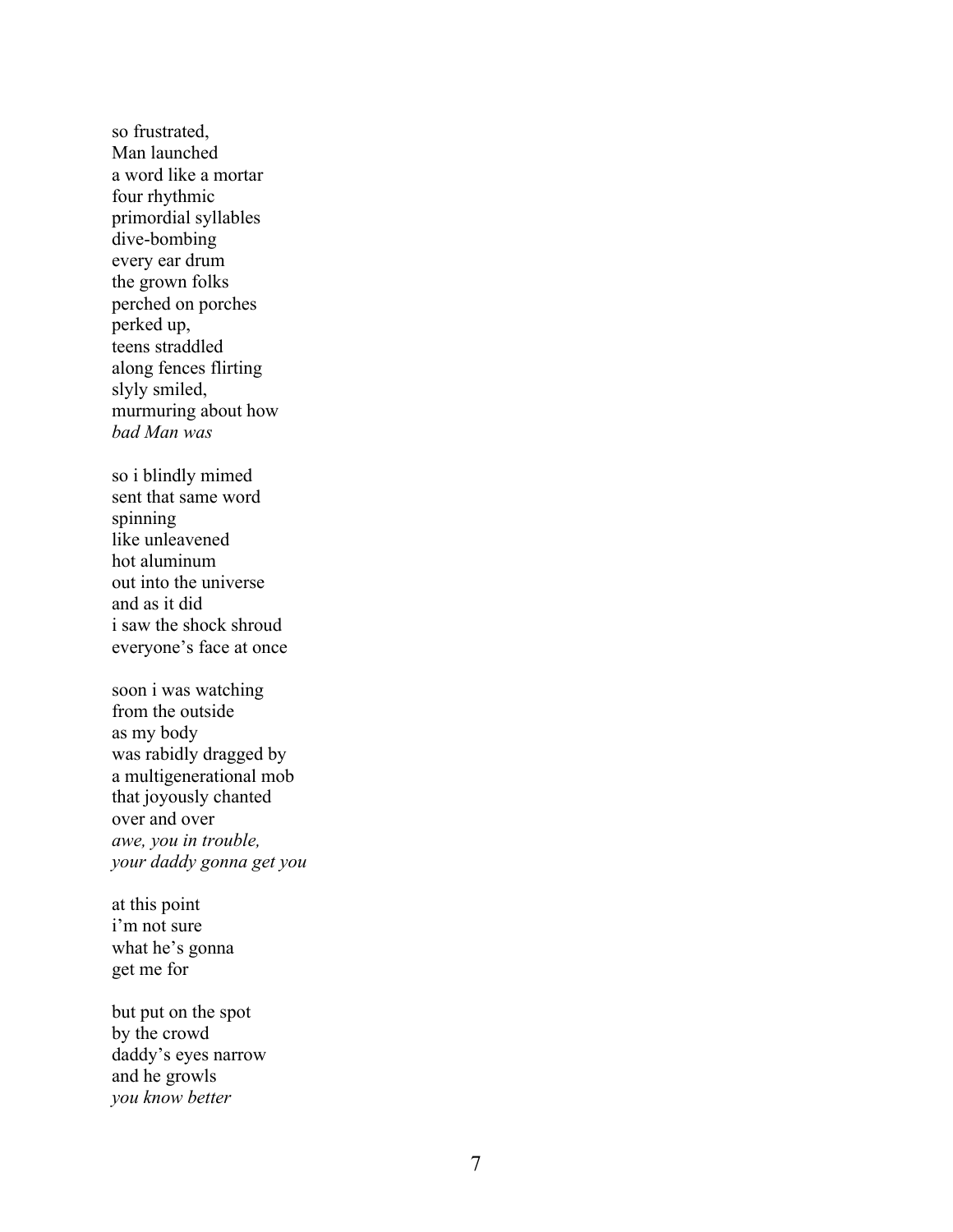but do I? then he lashed my bare rear end with his belt on the porch for five minutes in front of a vocal audience and through a blurry wet veil i see man and that same smile and i swear to never speak to that motherfucker ever again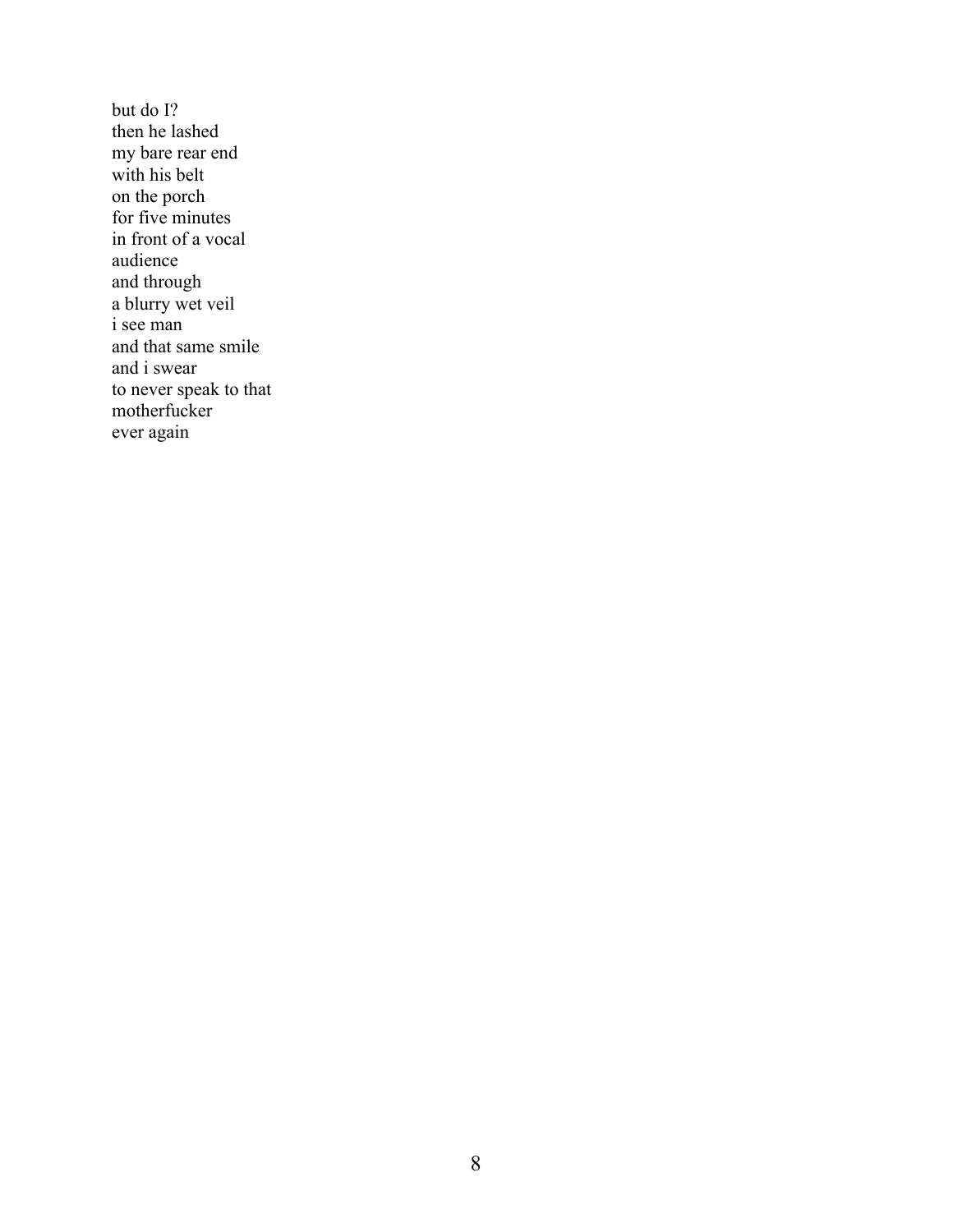## **Fellowshipping**

we'd go weekly daddy-less to this holy holiday place with jolly rancher windows

and even though the robed church daddy is mad at us all the time, too screaming until the sun shines from one side of church to the other because we tell stories which he calls "lies," and we feel bad for that because stories makes it bearable

but when we all chant fourth commandments and tenet verses swaying in unison and then we open those bible-like books to gospel-spirituals that turns words from cages into bird boned feathered creatures fluttering out of our throats taking with it our thoughts our fears and selves that's when revisited that freedom i had before everything had to be interpreted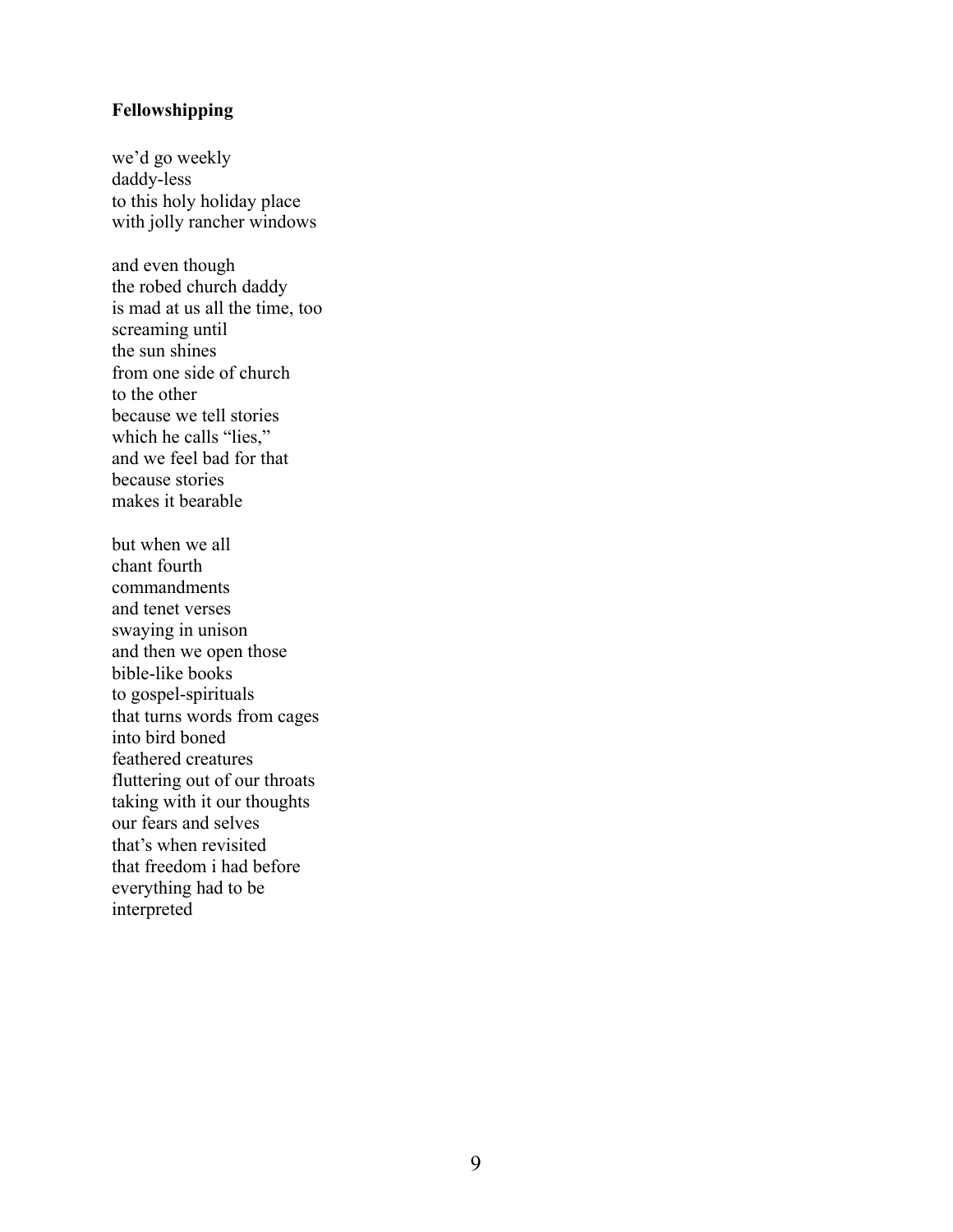#### **barber school**

*let me cut them sticker bushes boy*  great aunt eva would say short, sturdy, and in a smock as i walked in the barber shop named after her *and give me some shugah too boy* her whiskered-lips pecked at my toddler cheeks as i cried and she excavated my head

after, she'd point at the many photographs of some guy dress normal who looked like daddy a little and says *he's your cousin, that's the champ* but I just wanted to leave that place

when i got older daddy said *eva never gives me the cut I ask for* so he bought some Wahl's hair clippers and tried to diy my hair in the kitchen with no training i felt the buzz before i heard it as the guard glanced off my skull and a black cloud floated to my lap as daddy gave a bass absent *oops!*

next day momma sanctioned daddy and i on an emergency sabbath morning haircut to stave of church embarrassment we went to the "big a" shopping center entered a wood paneled shrine of posters to that man aunt eva called champ only in these he's satin shorted and shirtless with shimmering sepia skin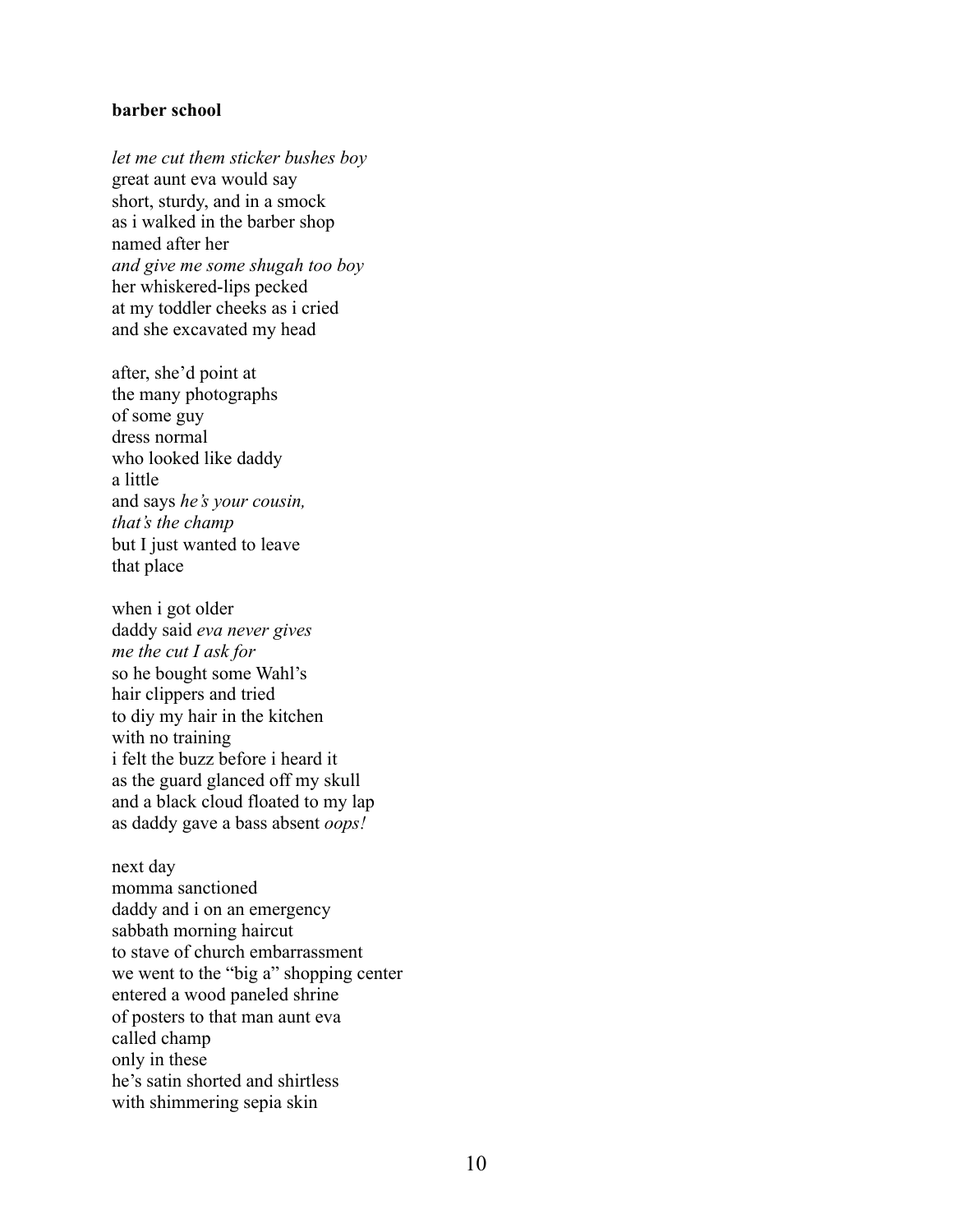while on tv played a vhs tape of this poetic warrior boxing through reporters and pundits and peers his whole career on infinite loop

when i get seated in the booster chair the barber asked me loud enough for the whole shop to hear *you know that you and your daddy are cousin with him?*  he points to the tv, i shrug *did your daddy tell you about him?* i shrug again, daddy's eyes laser me then the barber using the blurring tube as visual aide proceeded to spin an epic tale

*this man was a titan hero from the hades part of louisville, like you and I and all of us* 

*said to have hephaestus hammer fist, to be as swift as hermes especially in the lip, and prettier than helen*

*kidnapped at an early age and trained in troy by a pantheon of mere men rich off inheritance* 

*their new achilles with a heel of an iq being so low he could avoid vietnam, by their design*

*if he stayed in line, he'd be their next mr. bo jangles-jack johnson,*

*but cassius wasn't their atlas for long though he was a brown Delphi*

*predicting then delivering liston to the mat putting his benefactor into cash comas*

*when clay's chest opened post fight for the world to see and trojan horse style out danced Muhammad Ali*

*mouths were gaped and a soon-to-be black-demigod tongue was launching fiery barbs at the oppressors' press*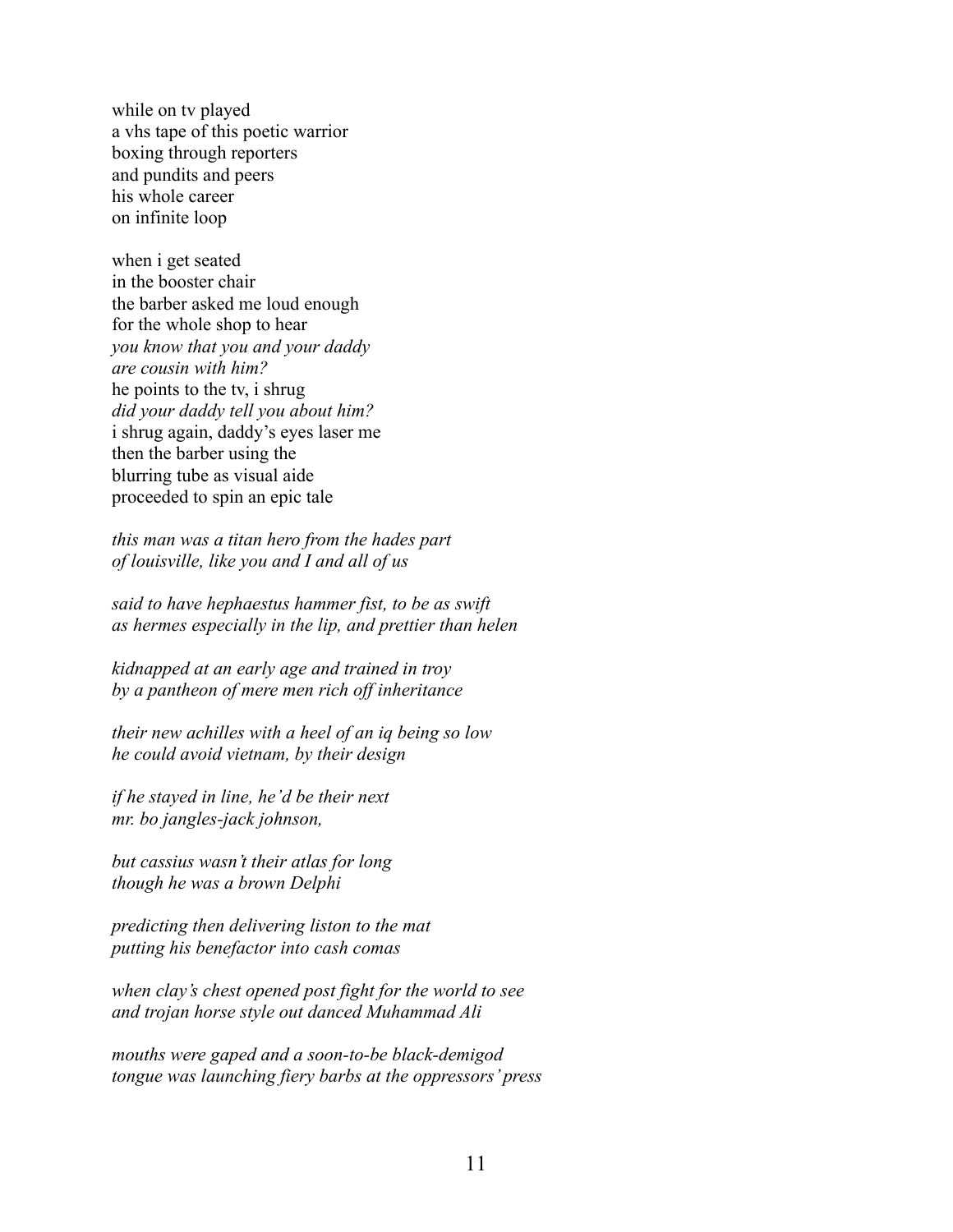*torching contracts introducing us to black self love especially after the cabal went after his heel…* 

*but that's another odyssey and i'm done with your cut*

there's almost an ovation as i yearn to stay in the chair and hear more from this sage but as daddy paid, he interjected *my cuz just traded one master for another that shows how weak minded he was changing the family name and all*

the barber curls his lips in disbelief at everyone as he brushes away my hair clumps and says, *you know you just jealous 'cause you still got that clay money which ain't shit compared to that Ali money* and the shop erupts with laughter and jeers at my daddy who just smiles like he does at home before he got violent only here, these are grown men so he just tips the guy and we leave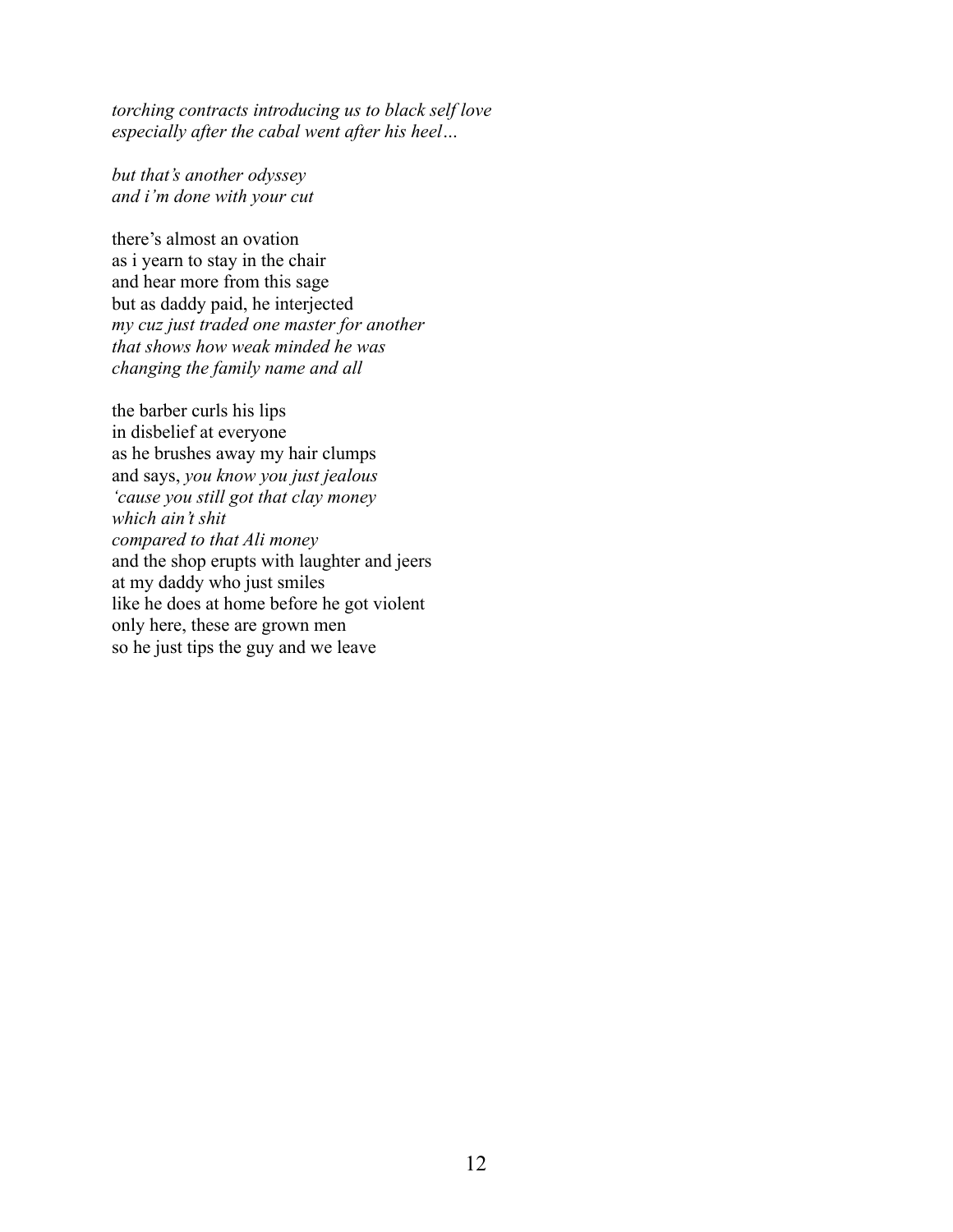#### **in the empire of the ants**

i'm in a son sandwich stacked between slices of sisters raised, protected, and outnumbered by women like a male ant

momma ran our colony kept the cabinets full angie taught me how to read before kindergarten and yvonne fought tony and saul for spitting on me like she was ali but daddy, who'd be useless now if he was an ant mounted an insurgency campaign undermining momma with mocking and physical dents to her exoskeleton telling me his word was law here though he was never here but I was young clay ready for patriarchal molding

and after my little sister and I saw a matinee on our cabled babysitter about giant radioactive ants devouring a resort full of people because of an incompetent joan collins (according to daddy)

outside, I unleashed a holocaust of pin point light and rainbow prisms, every crumbly dirt mound in the front yard is irradiated as patent leather thoraxes and mandible heads glow yellow-red then ash and snippets of smoke never reach my nose but I still smell the carcasses

then my litter sister strolls from the backyard hands brimming with tiny, black specks scrambling up her hands as she tosses their shelled-skin bodies into the chomp of her baby teeth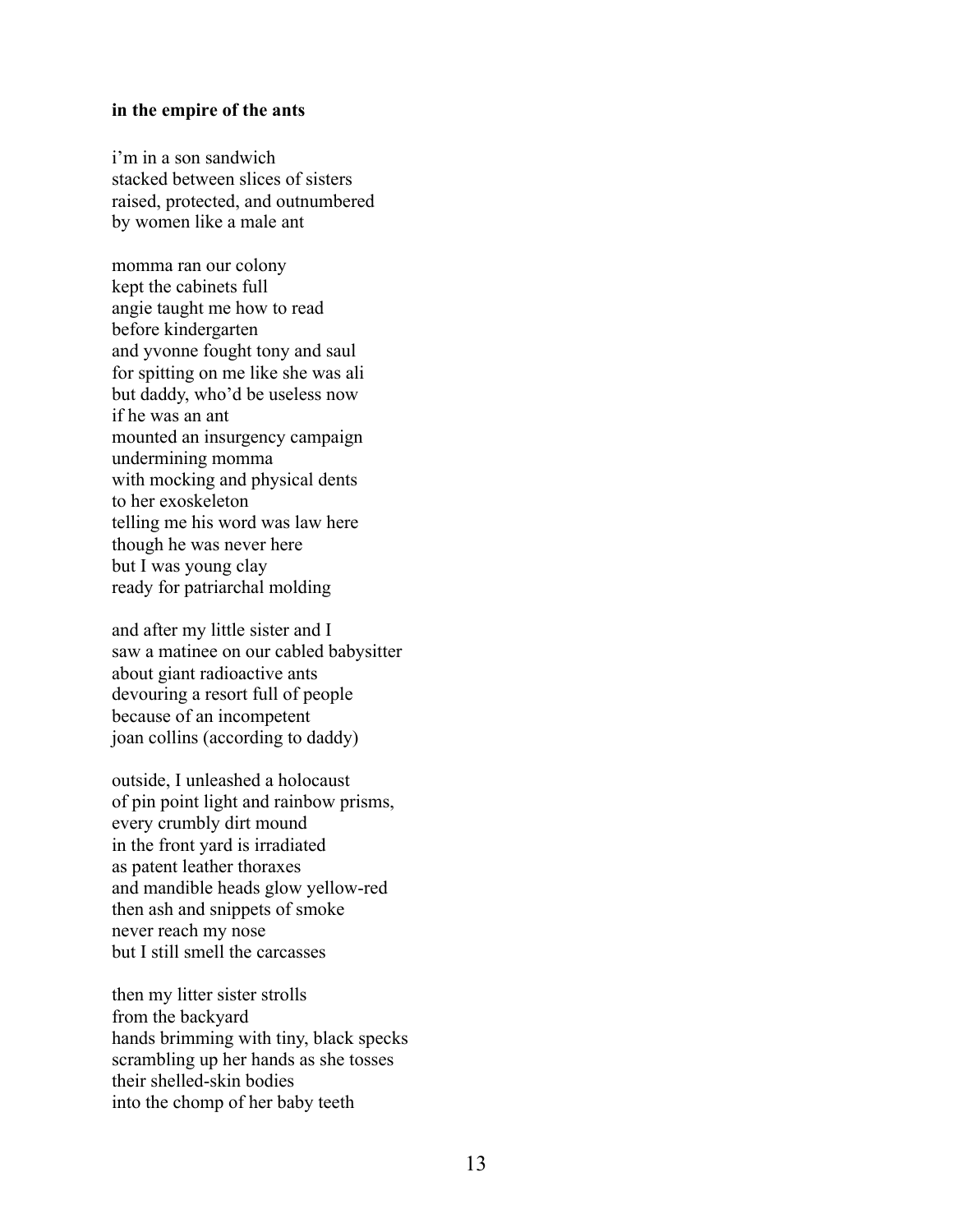and says *you ever eaten ant heads before?*  her face crackling with discovery she extends a handful to me and a smile dashes across my face and I drop my portable death oven-lens then she adds *they're pretty darn good*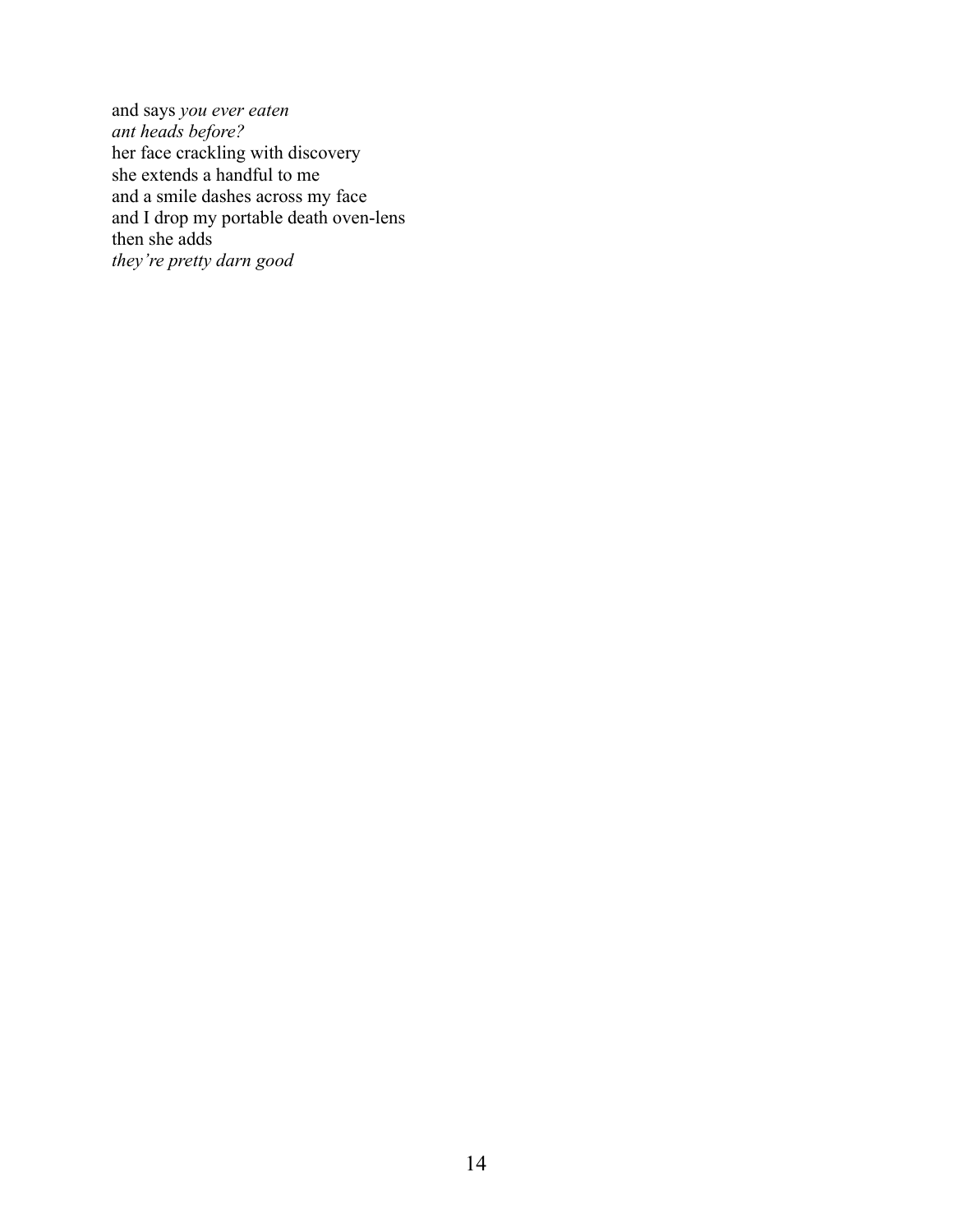#### **corner store**

the ice age created a suite of simian junkies spoiled by the coast to coast rain-forest buffets of africa, from way before

human evolution is just one big chase for the next fix

now, they build interchangeable temples to our endorphins on every corner here, some to religion some to liquor some to easy cash

as young ones we ran errands for cigarettes and beer up the street to that key lime cinder block shop, draped with a constant macaroni necklace of cars, fronted by a garden of statue-men frozen mid medusa kiss backed by felted alleys of chance where you could win a whole abandoned pool if the police just shot through here, we learn to exchange coins the color of us for pockets full of brain rushes and attention crashes and kidney strokes distraction from our conditions

we unwrap and sip pandora our gateway locks busted wide open, well before we know who mary jane is or what brown sugar and white horses are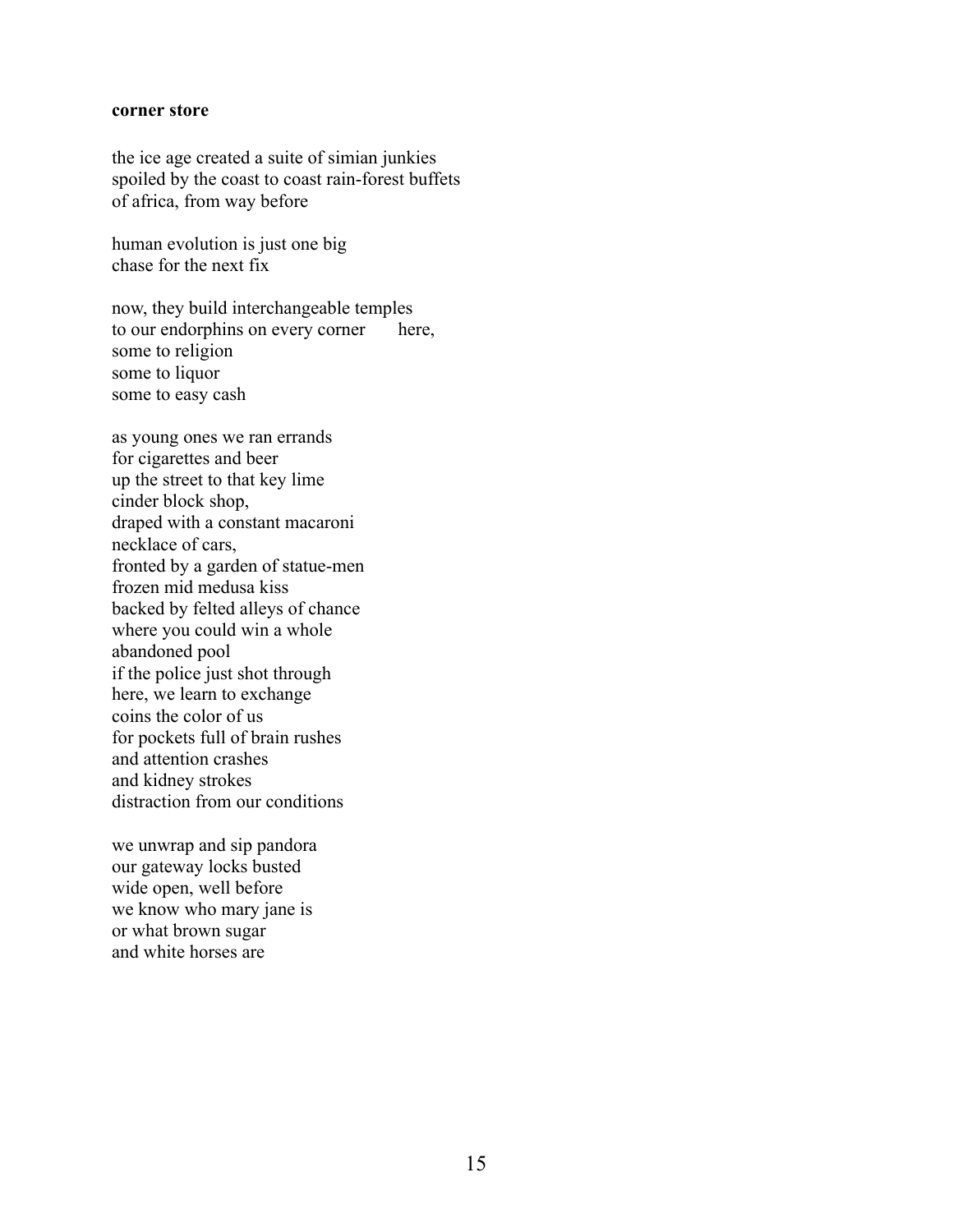#### **on walks to bus stops**

through our parkland neighborhood at the tail end of reagan's first term where my mom still saw a soda fountain shop tasting the bubbly bite of root beer, mesmerized to be at the front counter (and not the back door) watching the bustle brown pedestrians in business attire pass by i saw a decapitated building with graffiti-boarded eyes on a sluggish twenty-year death fall into a puddle of bricks

at that department store sized gaping gun shot wound at the corner of  $28<sup>th</sup>$  and catalpa mom would peruse phantom aisles and try on invisible garments (like she couldn't at any other fashion boutique in town)

then she'd cross the street to the cinema replaying the half a dozen times she saw hitchcock's *"*the birds" from her front row vantage point (not the balcony) she'd snarl and say something like *they killed king so we killed our neighborhood that's how integration really happened as if it made us better* but i was far too young to answer i'd stare through the theater's scorched rib bone joists jutting up from that shelled carcass framing the distant grey louisville skyline

with the morning mist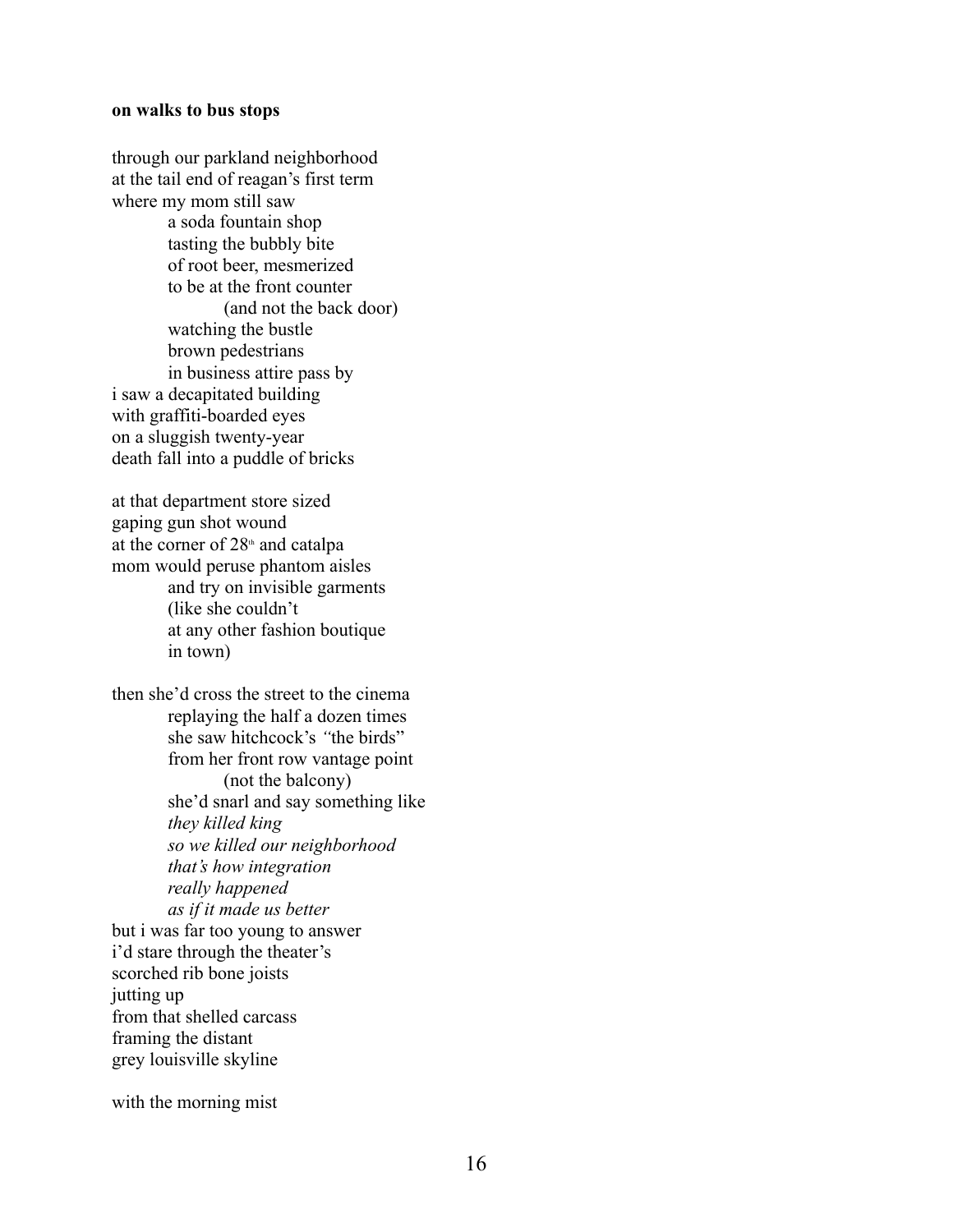steaming off the charred edges, this whole block seemed to still smolder like the night after the assassination summer of '68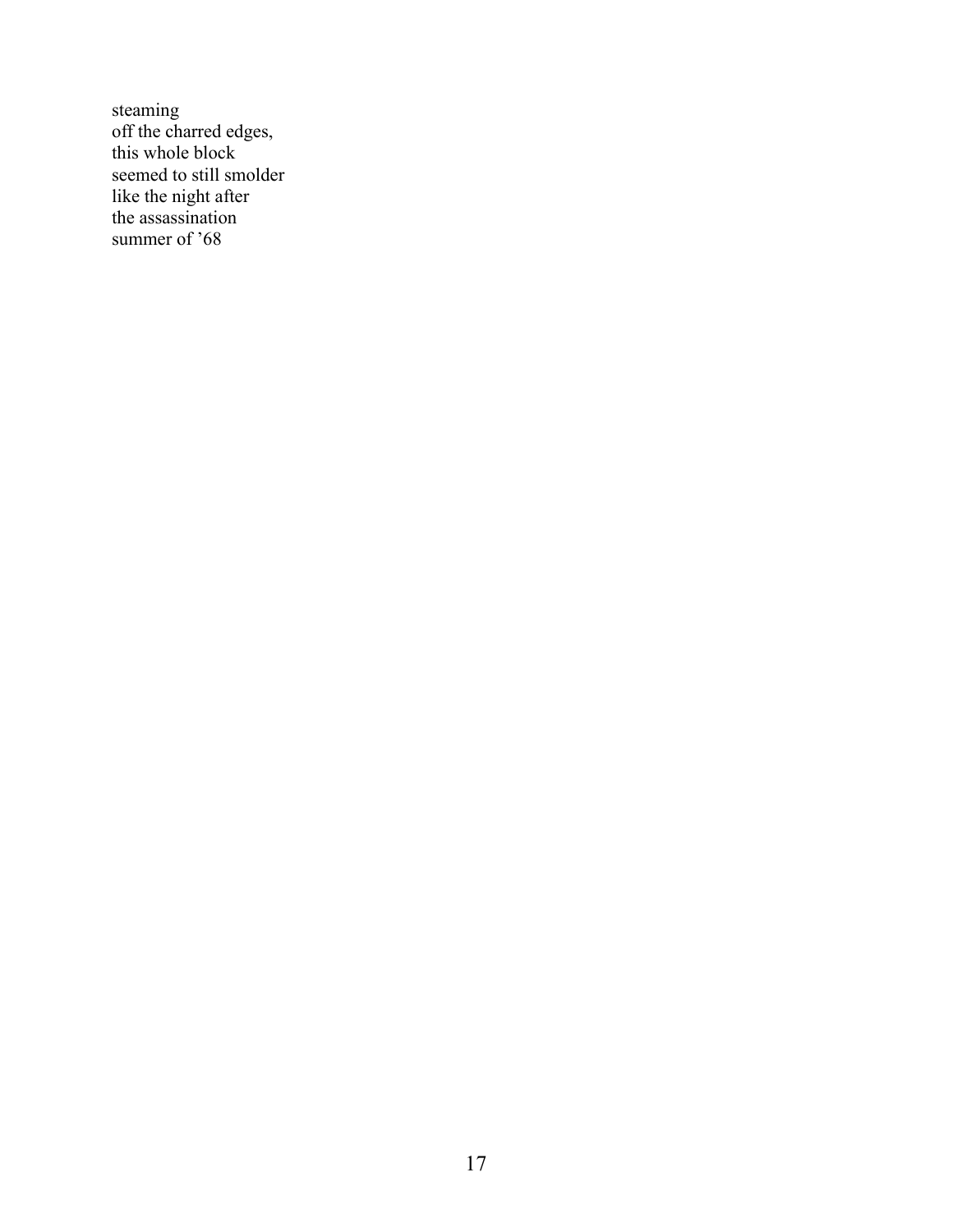#### **iroquois park**

on occasional fall saturdays mom broke sabbath and us out early from stain -glassed man -fashioned shame

we'd careen toward a bluffed body that olmstead re -traced that loomed whale big over the south louisville concrete sea

and while most would see project home s contiguous sodom or gomorra or a big outdoor whore or crackhouse

we'd see bible stories a porcupine leviathan to be swallowed for an hour or three us voluntary jonahs who run into the infinite rows of tulip poplar spines scaling the sweaty, autumn blazed back of this beast trying to find a mouth a way in to something bigger than us

but all we ever found at the top of this preserved hill, named for a wiped out culture, was a corked limestone blowhole -overlook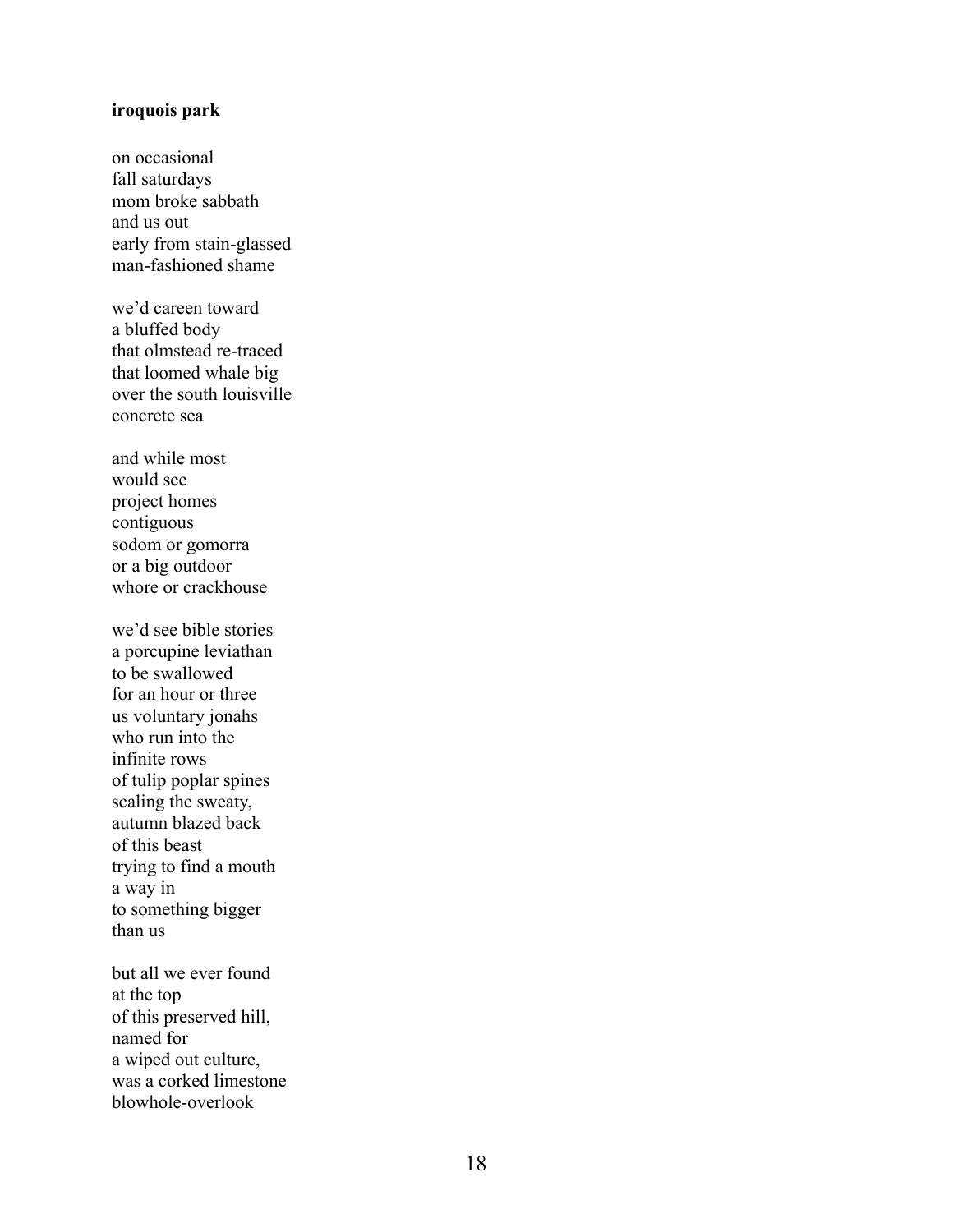& the grey city that spiderwebbed out to every horizon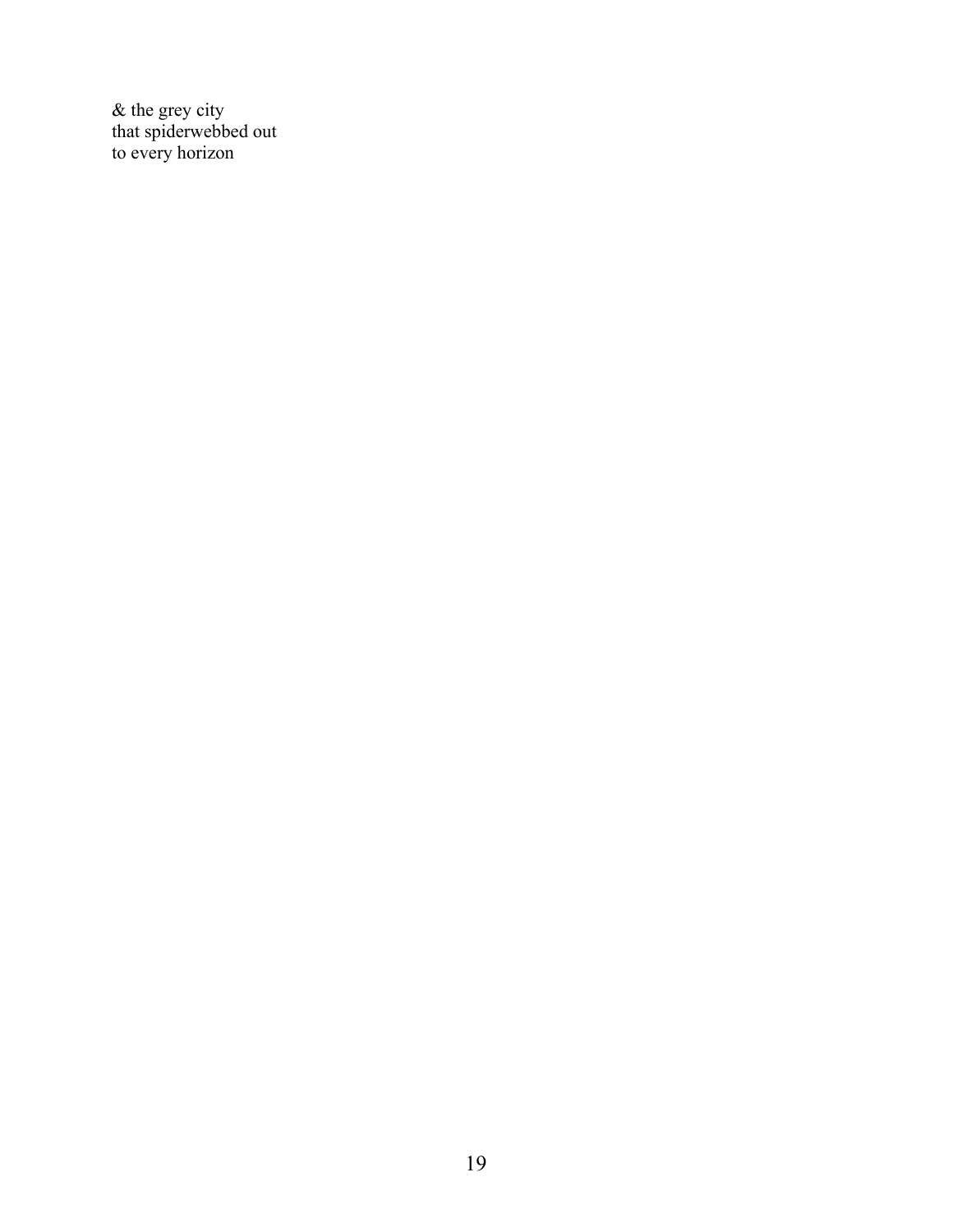#### **for bedtime stories**

we abandoned fairytales and fables and racist-ass dr. seuss early on

expanded into the bookcase saved for older sisters'school projects and indoctrination

started with the children's bible searing electric turquoise edition 22 books with bearded khaki men on jackasses or camels on the cover, inside hokey illustrations teaching me of: david slinging goliath jesus nudging lazurus awake lot's wife morphing into a bag of morton's but i soon out grow myth

by kindergarten i wanted to be the brown encyclopedia brown with a 27 volume set of world books bound the same color as me with gold etching and intoxicating aroma of glue and words—many an early adolescent buzz was had off binding chemicals and ideas as i worked my way from aardvark to zygote for fun at first looking at the pictures of bare breast africans and animals i'd never seen before but soon i'm building better lies and a vocabulary out of the data i gleaned

but still i thirsted for more but mom warned i was too young for the last set all the way to the left with the *ebony* emblem on the cover, like the photo-books we got in the mail *encyclopedia* and *afro-american*  also donned the front of the half dozen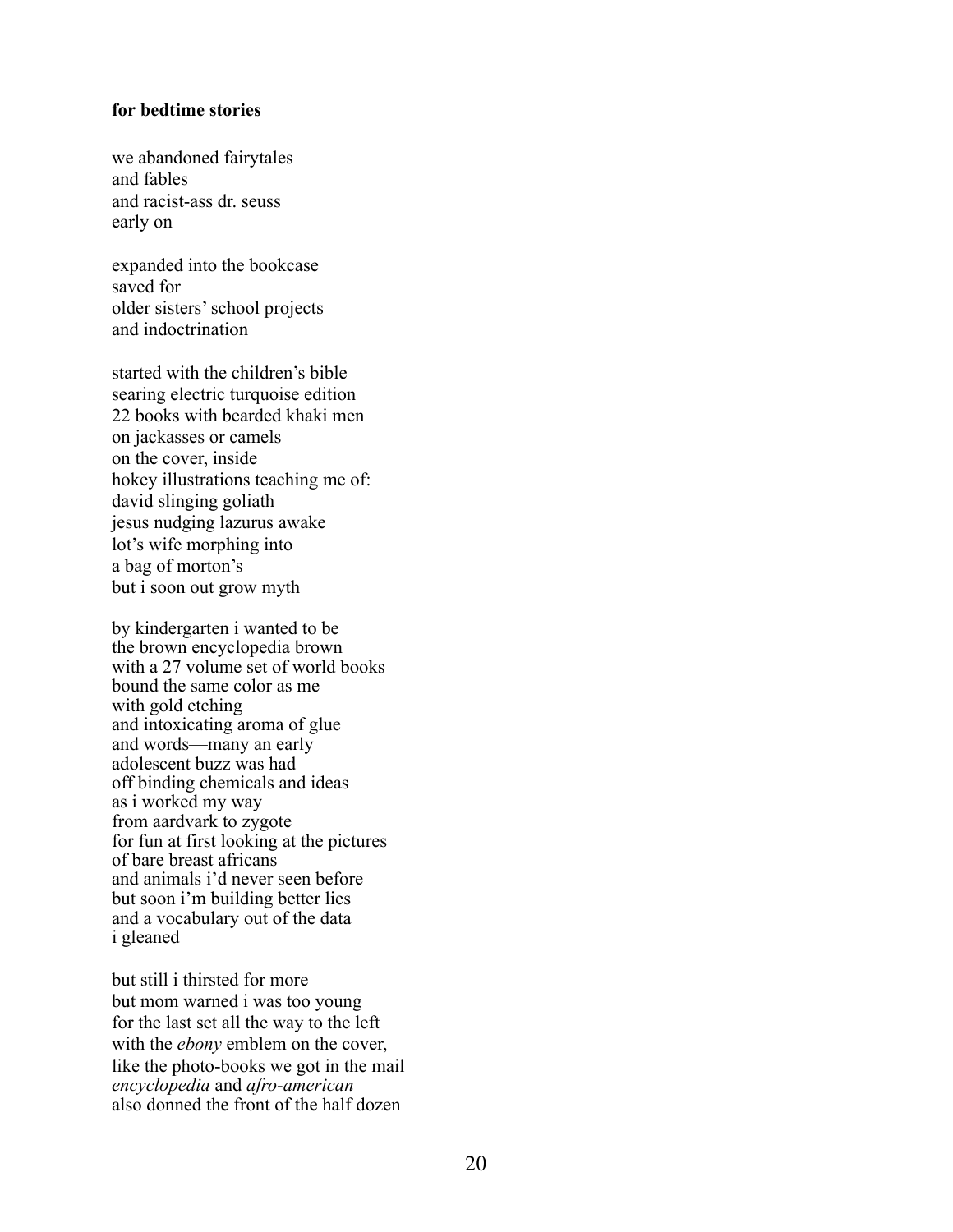hard backs that i snuck-read on the first page i flipped to was a photograph of paper-colored people smiled and posed in front of and behind a man-sized licorice twist, half clothed and tied to an ash heaped post smoke still hovering and even at that age not really knowing what i was seeing but i did know to slam the book shut and to not sleep right for a few nights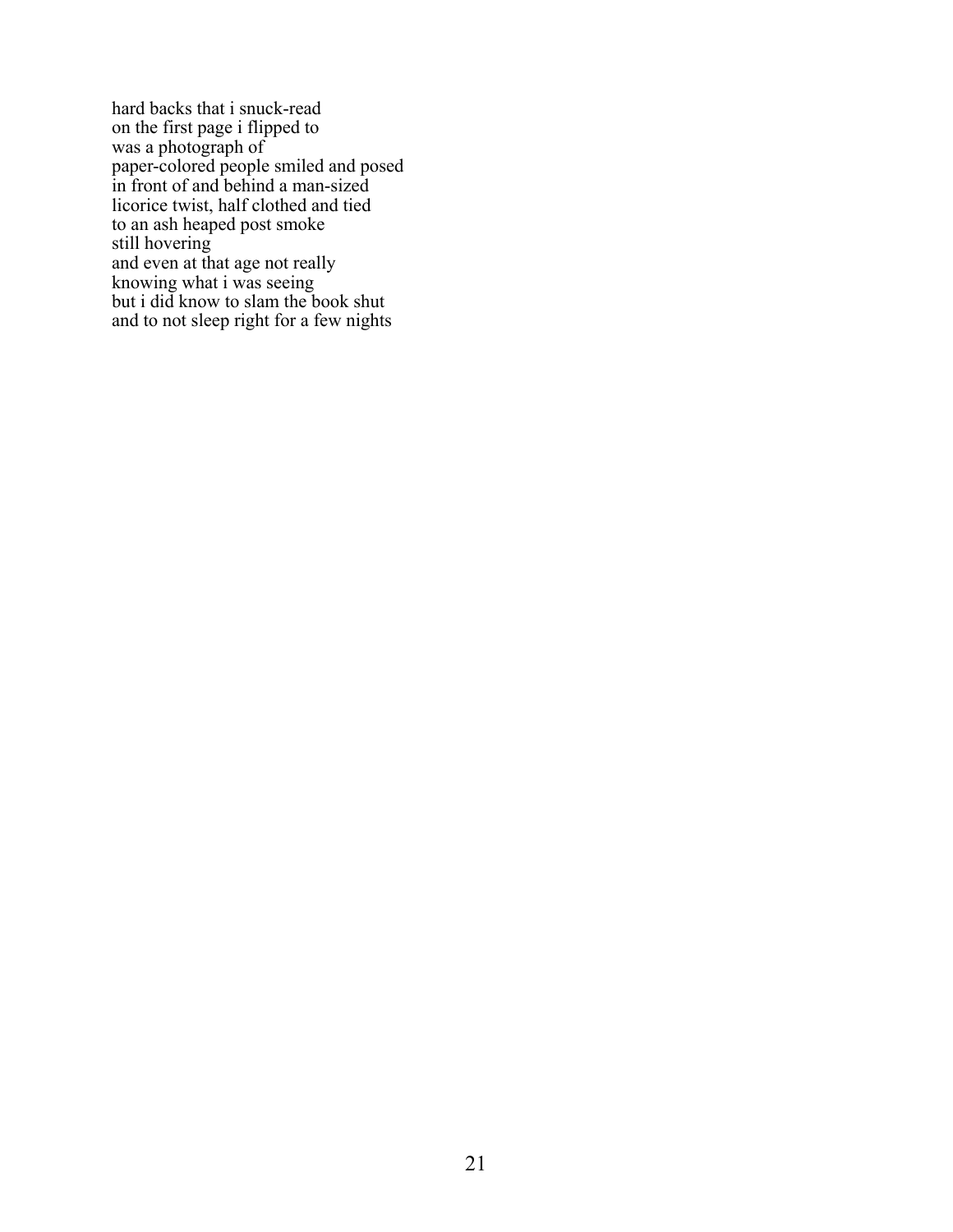**Section II**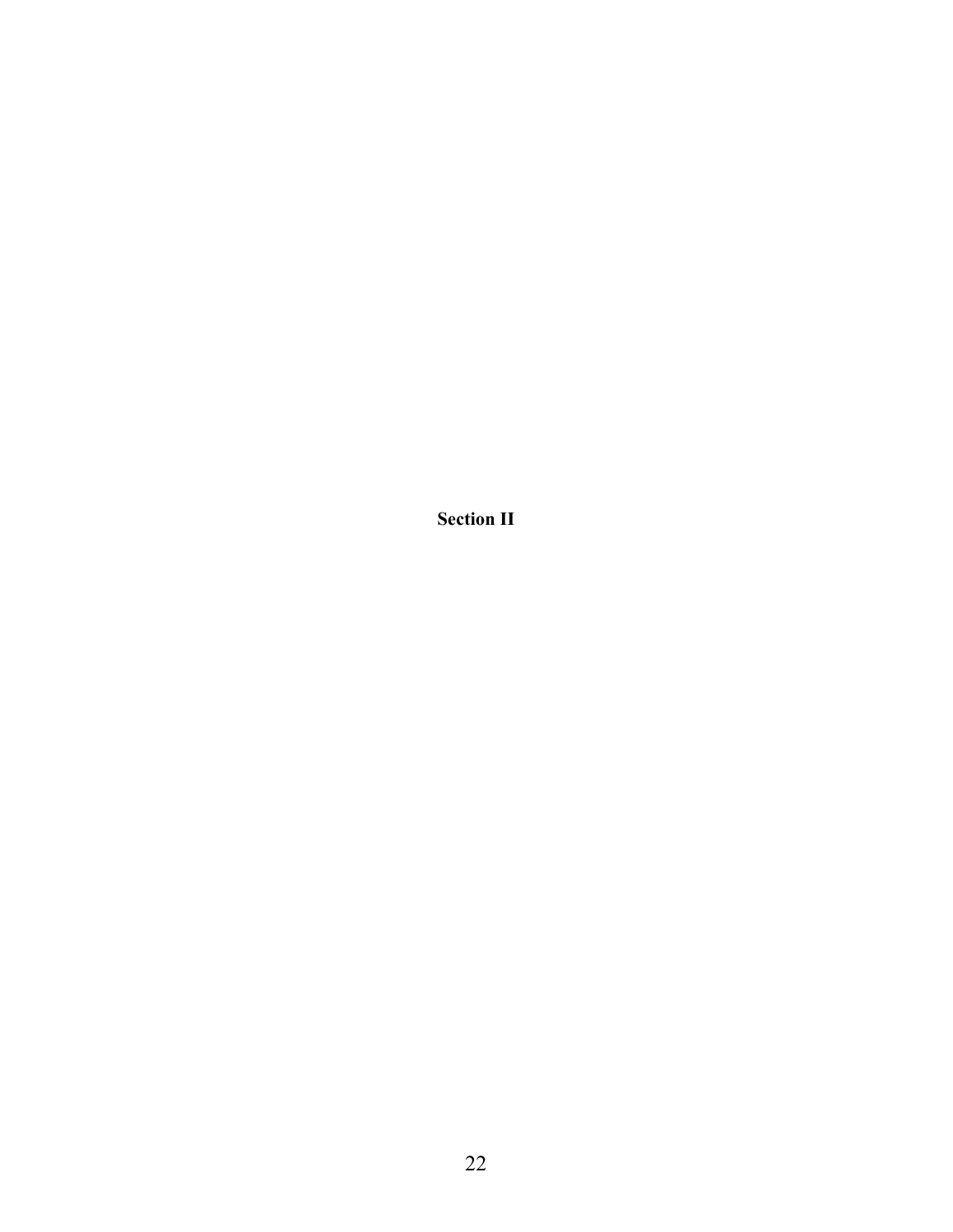## **TV land**

## I.

That box, that my family converged on in evenings, wasn't for me, at first, I much rather machete through condemned lots or listen to old timers on porches telling stories that I'd forget.

My neighborhood was a chrysalis of brown faces and all the flat people in that television glowed pearly and otherworldly even when in the sears catalog, but I never saw them around here.

Maybe I couldn't recognize them in the world like westerners couldn't see blue until pillaging the Nubians but the first morning of first grade was my Indigo Day.

Fooled by my sparsely filled bus of fellow flesh-tones, I'm flung into a lunchroom filled with tiny TV people, but through my lens their skin wasn't luminescent lily no, in real life, it ranged from fresh pimple pus to plain pork rind with hints of barbecue.

Not symmetrical either, lumpy heads and blue veined faces seemed to emit the thick aroma of my neighbor's backyard Doberman kennel mixed with charcuterie, which could've been sack lunches, either way I felt weird, here.

## $II$ .

I got assigned a seat and instantly some no lip the color of a two-day old Band-Aid started, *my father says you're the same color as a turd 'cause ya'll smell like one, you stupid* (what sounded like) *digger?* 

cue laugh track of entire table of tiny TV people.

were TV people dumb as well as mean for no damn reason? Skin doesn't rub off that makes no sense They've been watching too much… then I wonder aloud, *what's wrong with being a digger?*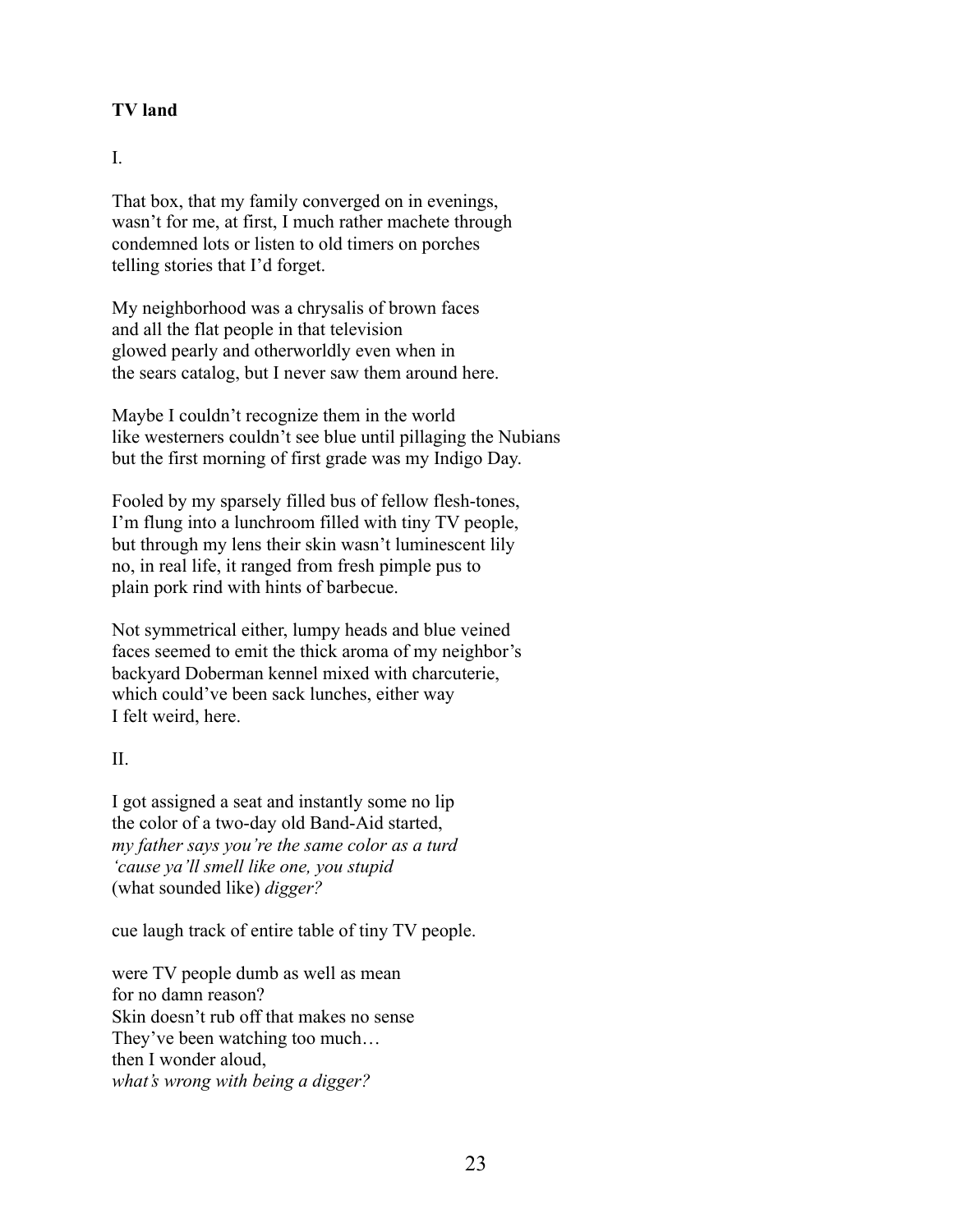as soon as I speak the cafeteria monitor pounces she's the same color as lard with a matching roller-curled afro but a buttered, toothy growl she grabs me and says *as soon as I saw you come in I knew you were going to be nothing but trouble!"*

cue laugh track of entire room of tiny TV people.

She throws me at an isolated table with the rest of the *troubles*, that look a lot like me, our backs to the throaty chatter in our own neighborhood again.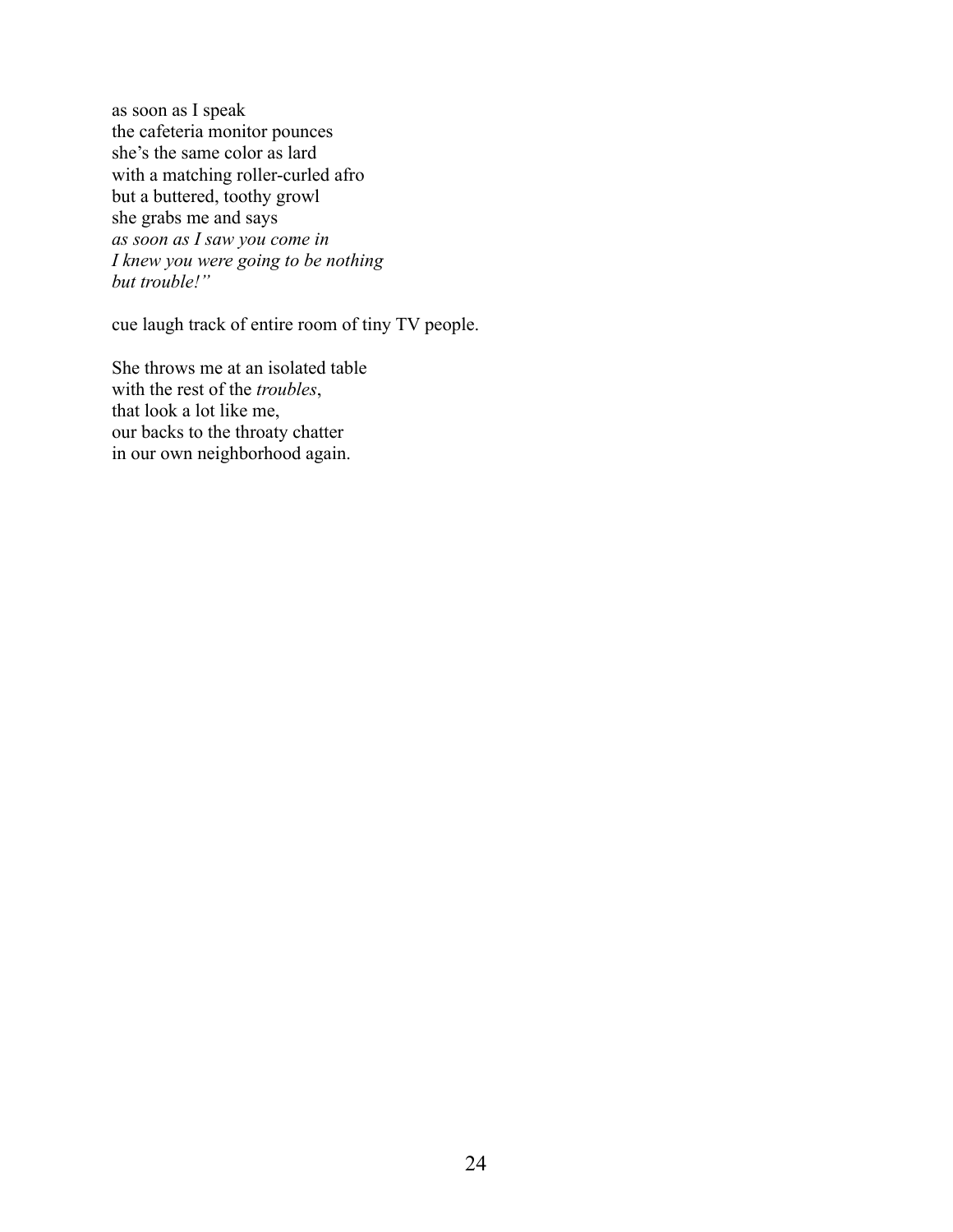#### **My early philosophies on being a Seventh Day Adventist**

In early mornings of Sabbath school when teen teachers would tell me I must believe Jesus walked on water, raised the dead, and will bestow eternal happiness after his return.

I didn't buy the first thing after almost drowning in the pool trying to reenact it.

And raising the dead? I was young, I knew I'd live forever so who cared about that one

For that happiness one, no need for a return, he could have granted that right then and there by letting me stay home that morning to eat a porky, egg McMuffin in my pajamas, on the couch watching Saturday morning cartoons.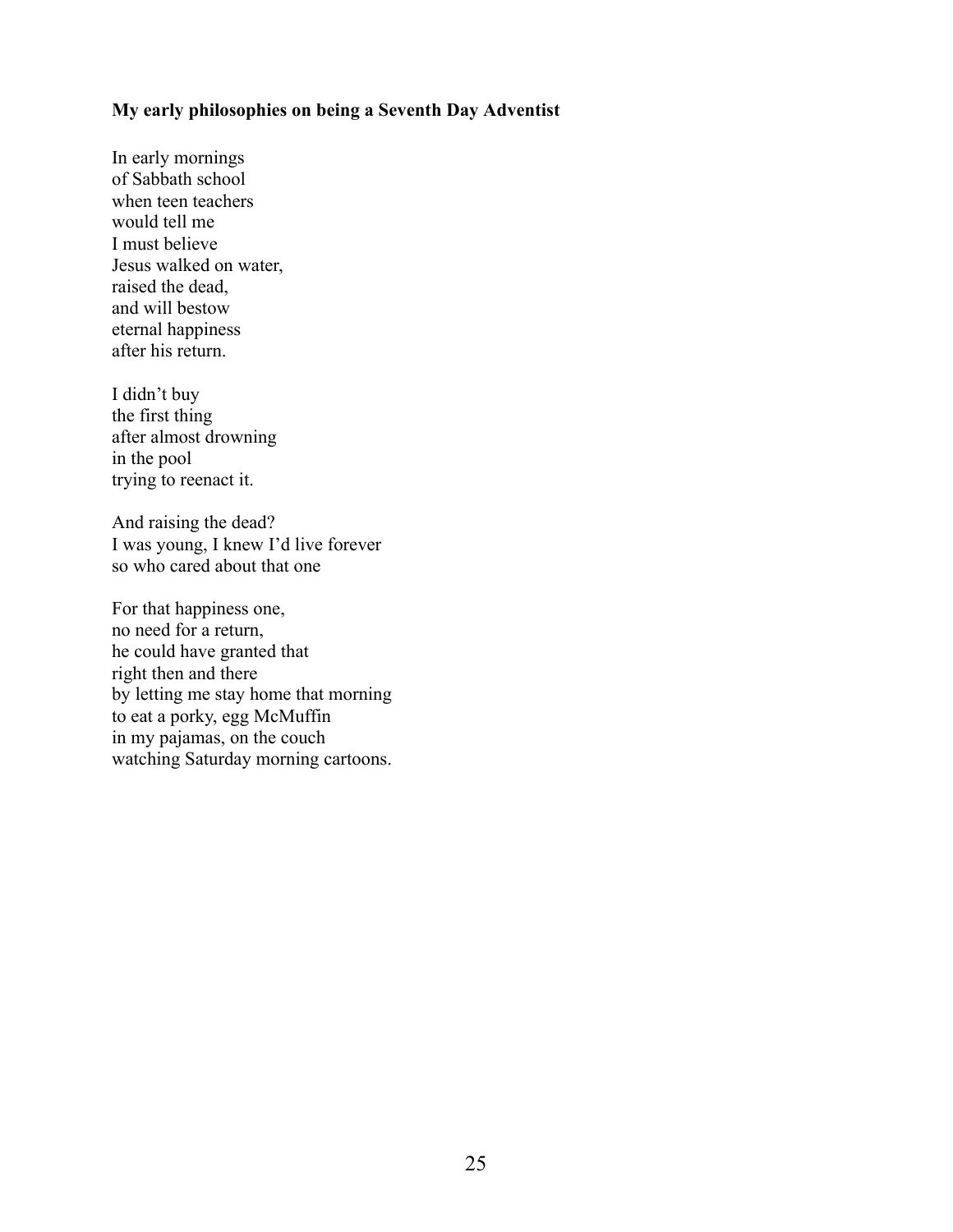#### **hair like Eve**

*--for all of my sisters*

a hundred thousand mothers before Eve our now erect hominid heads were getting battered by the equatorial sun, and skin built a wall of pigment and perspiration, while hair thinned and converged onto cranium, curling tight like a light absorbing cobra holding skull snug to sweat droplets in the tangle until evaporation reclaimed the wet when it did those wired hairs, wrapped into refrigerated coils, chilled our brains just enough for us to evolve

in the old living room when we were younger all my sisters saw kinky hair as a life long ordeal enduring third degree chemical burns and scalp scabs to straighten it like a pelt adapted for this climate we find ourselves in but then, they'd style it crimp and bend it with enriched plutonium-rods posing as curling irons that they rested seething on that couch cushion where I frequently sat

too bad I squandered two million years of evolved intelligence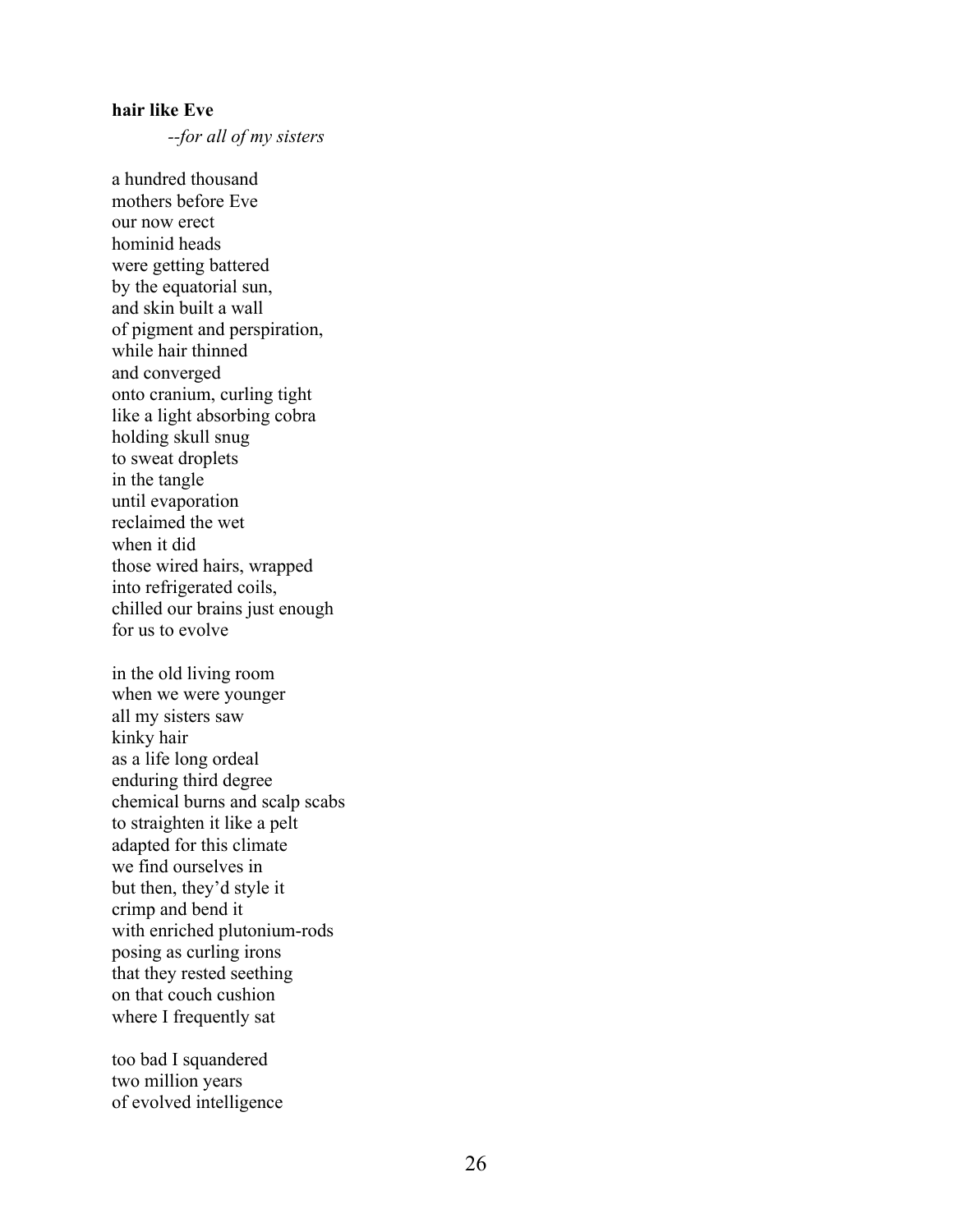maybe too much tv, perhaps my close-shaved head fried by summer's fervor led me to forget about those 1980's short-shorts exposing my butt cheeks, led me to forget about looking before I sat

it's true what they say about the third time after hearing yourself crackle on broiling metal like breakfast meat on a skillet (and getting the nick name sizzilean from your mom) after having the entire family convene around your exposed posterior like a tv set of gooey skin being swabbed and bandaged yes, three times was definitely the charm

and now those branded scars are barely visible on my behind thirty years later and none of my sisters singe their brains anymore they all wear their hair like Eve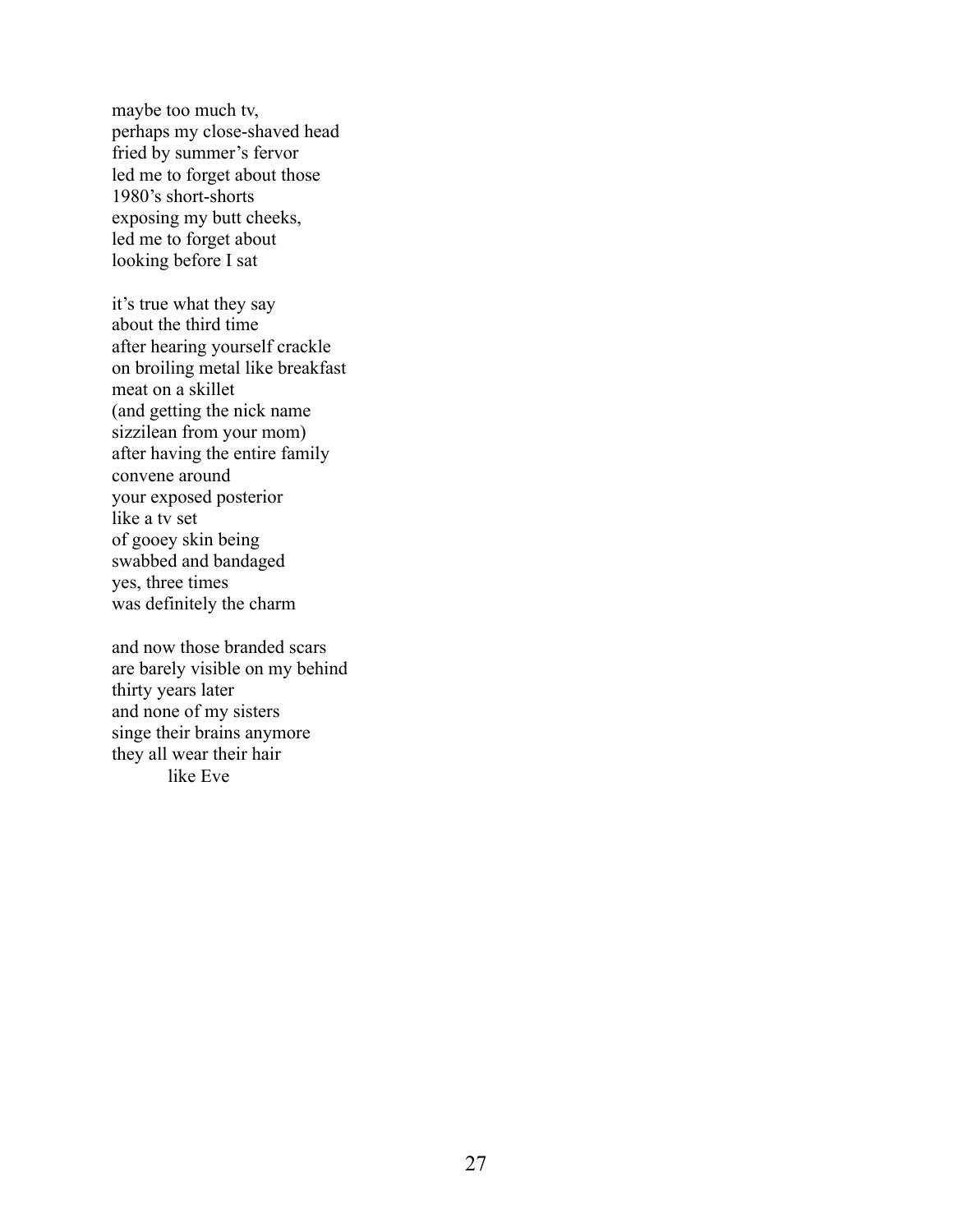## **Getting Sharp**

Every Sunday night, daddy seized the living room for this ritual, all with his eyes tethered to *60 minutes* or *Night Rider* or maybe even *Murder She Wrote* depending on how many dates or appointments he had this coming week.

He'd lop off the steel pokers plunging from his nostrils, scrape a disposable razor down his face like metal grinding across whetstone, wax that fat salt-and-pepper mustache black, twisting the villain-curled tips, '*cause, good lookin' chicks don't check out old-weak cats*, he'd say taking his gaze off the tube only to lose it in the porthole mirror he held inches away.

He'd buff and varnish for a whole TV show, until my snaggletooth smile reflected back into his many pairs of Stacey Adam's oxfords and tasseled loafers. Both buzzed off the Kiwi brand polish, he'd say, *shoes are the second thing the white man's gonna judge you by. Ain't nothing you can do 'bout the first,* he'd point to my forearm's skin, *so you better get this one right, if you want to work in his world at all.*

Final step was unfolding the arrowhead board and firing up the steel-hot anvil to stab across a week's worth of button-up shirts until they were as thin and as crisp as papyrus. And if momma wasn't around he'd whisper, *you'll never get a good lookin' woman looking like a wrinkled junkie with bunchy-ass slacks*, boy, then he'd hone creases into his wool suit pants that were so acute they could slice a throat.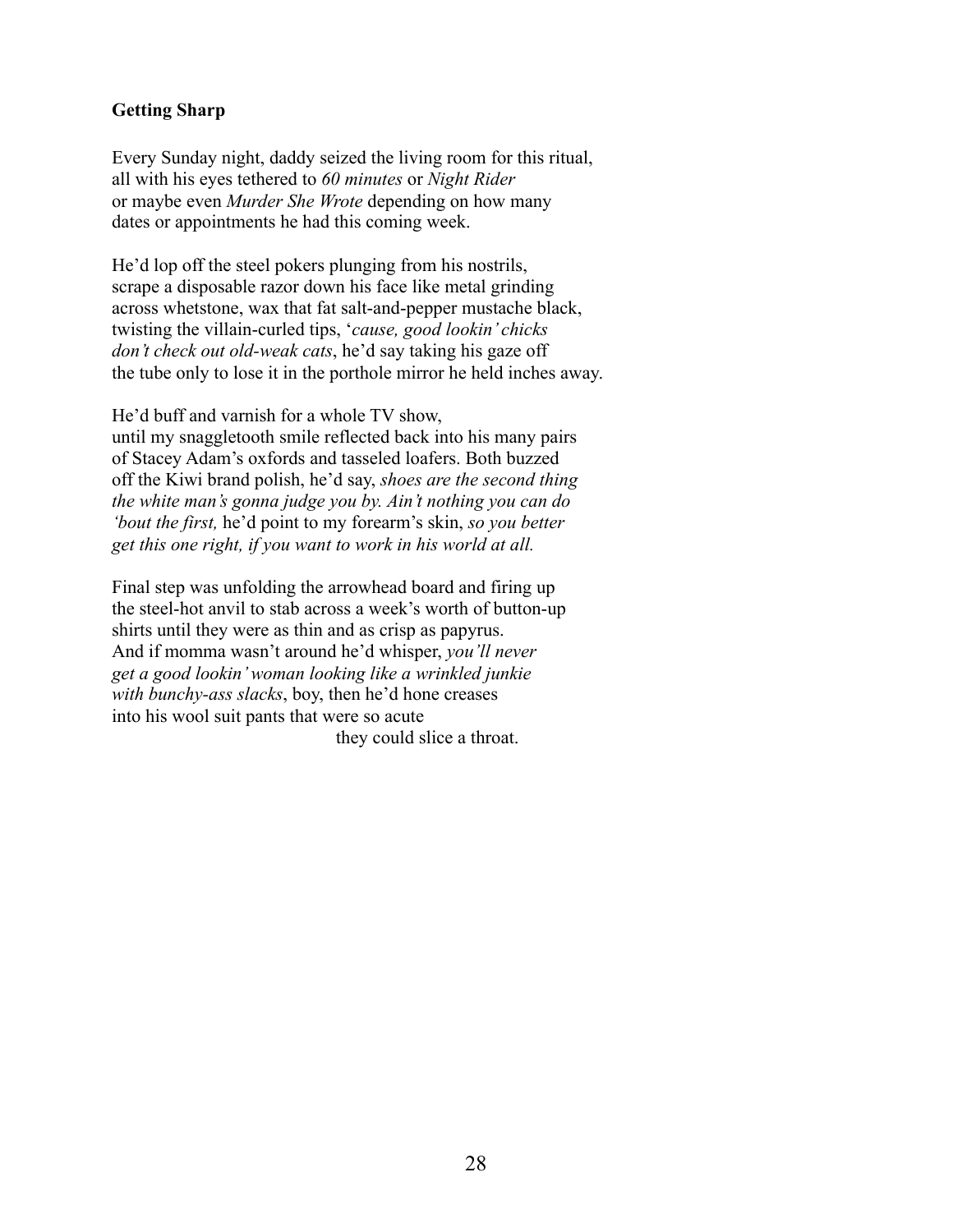#### **The greatest encounter**

It's August and my three sisters and I are dog tongues hanging out of half rolled-down backseat windows The eighty-something Chevy Citation, a sun sucking burgundy putters through downtown on Ali's boulevard we bubble across the cobbled Fourth Street, Louisville's center and daddy sees something and gets all jittery. He stomps us to a teeth loosening stop in the middle of the street and an artillery of horns buckshot us, as daddy woofs us out of the car.

Urban revitalization erected a brass and glass triangle out of the wrecked city and called it a galleria, a mayor-for-life's legacy, so that the people who ejected themselves could have a reason to be back down here on weekends, like now, flushed and reddened lined and wrapping around the corner trying to get an autograph trying to get nearer to something to some one great.

The man before the lightly cop-checked crowd has his back to us, so daddy nasally jeers like a fifth grader: *Cassius Clay!* the man snaps around, one eye-brow raised the graphic outlined portrait of himself etched and stretched tight across his chest along with the capped words "THE GREATEST."

He is the same model as daddy, just a bit paler same height, squared jaw, and clobbering fist, the man winces a smile his eyes are neon signs but when he speaks it s a rasp and I'm too short and swift to hear his paralyzed vocal chords too fresh to understand that this man I watched on barber shop TVs, acting in his own bio-pic talking circles around people paid to talk composing fights like concertos now struggled to raise his fist to my chin for a polaroid-proof with a second cousin he had never met and will never see again.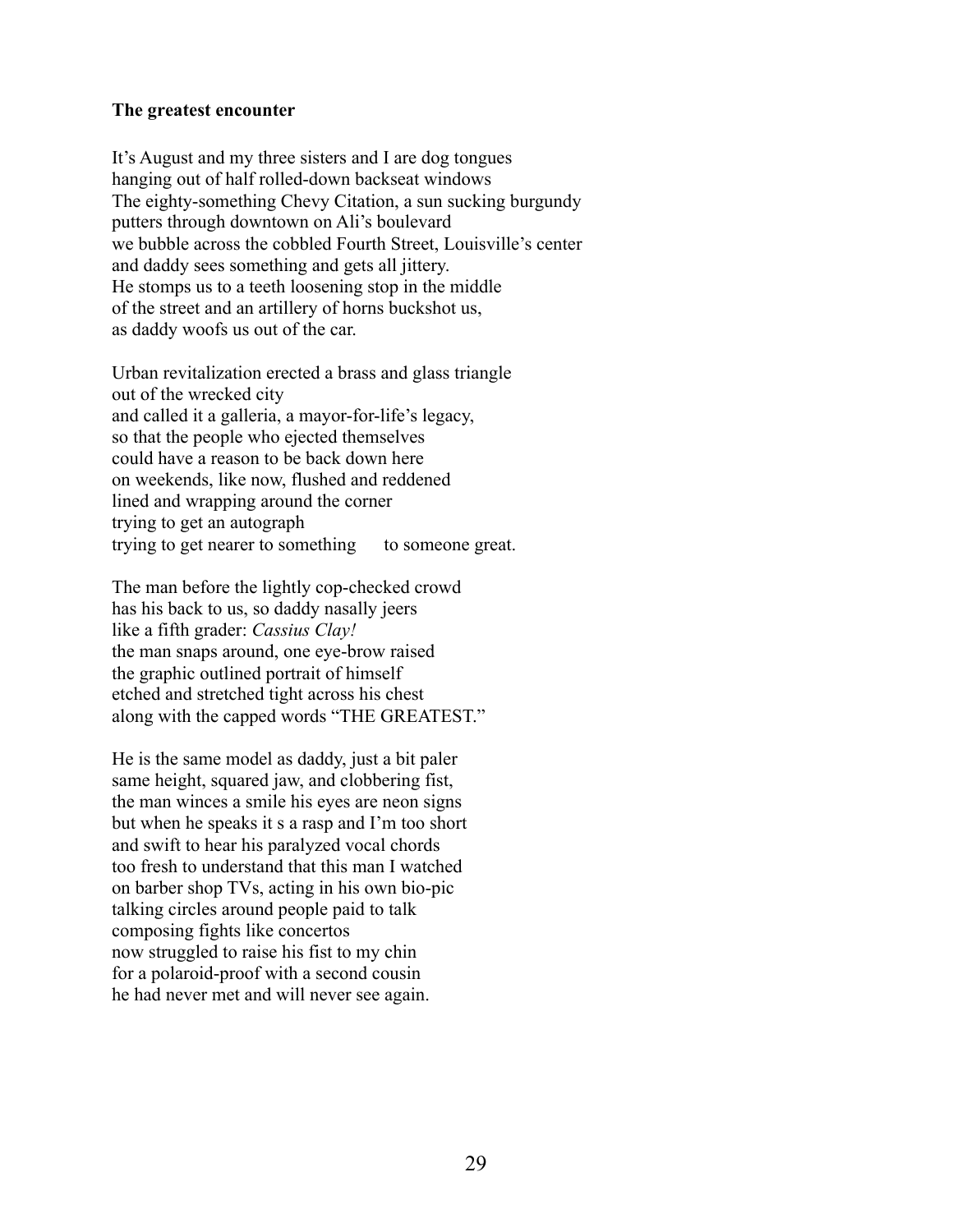#### **making of a casual astronomer**

at nine i wanted to blast off into the twinkle stifled, wisteria sky from my nocturnal west louisville backyard

because of incandescent city smog i didn't see my first milky way until the rain-danced renditions of the heavens bowed across a planetarium's dome

there they spoke of halley's coming once-in-a-lifetime journey frozen on the horizon edges for weeks and big-banged my interest in a telescope for christmas

didn't know people like me could go up there until ronald mcnair made me think it possible, to space camp in hunstville, decode background radiation at m.i.t., or scale olympus mons, someday

then that january morning in my third grade class via a live feed from cape canaveral, my dreams strapped to a shuttle that plumed orange halfway through lift-off into the glacial blue firmament

all our mouths stuck open as comet tails of white dissipated into nothing like any ambitions I had before

after that, i was content to pinhole project solar eclipses into shoe boxes, to hike parsecs into the wild on moon-bow hunts, to recline on indigo meadows embraced by black cliffs my nude eyes pointed up at the slate expanse, composing my own constellations out of a sky full of suns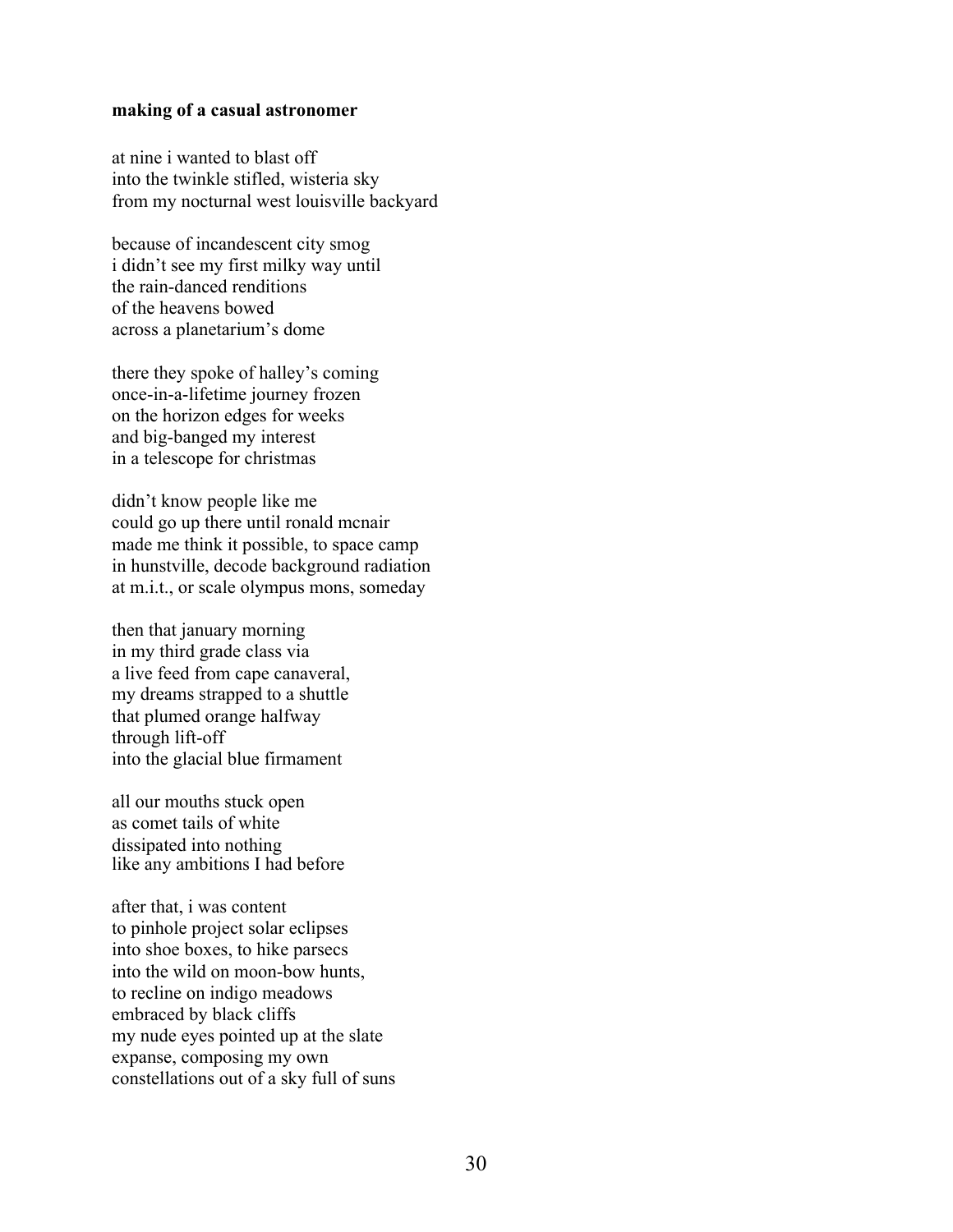# **Mia McKenzie**

I was over the god thing by the time she came to town, but her baby-hair side burns peeking from under pressed mane, milky way bar skin, and devout parents made me a believer again.

I don't even remember public school at this time, life was Sabbath to Sabbath. I even joined the Pathfinders, because I liked the outdoors and also for a chance to pitch a tent with her.

I made the bible bowl team to show her how quick I could recall the most mundane biblical details about Micah and Elisha even went to bible studies every Wednesday just to stare at her to get a glimpse of those Disney-doe eyes—the week after she was baptized so was I, even though I didn't know what it meant.

I got on the young pastors' track because her twin brother did hoping he was my in to her, I got fluent in all of Ellen G. White's visions of Jesus and the cherry picked bible verses, the foundations of S.D.A. sect. I even practiced to become good household sovereign as the bible instructed to train my wife right. I daydreamed some day that would be Mia and whatever that meant kissing? fighting? having kids?

Then abruptly one mid-week her family moved to D. C. I got stuck at a bible study heartbroken, but a part of the flock now, so all I could do was pray to God like Job to send me a new *one* like a featured sandwich at McDonalds. *Lord please send me a McRib of a girl to reproduce with and rule*.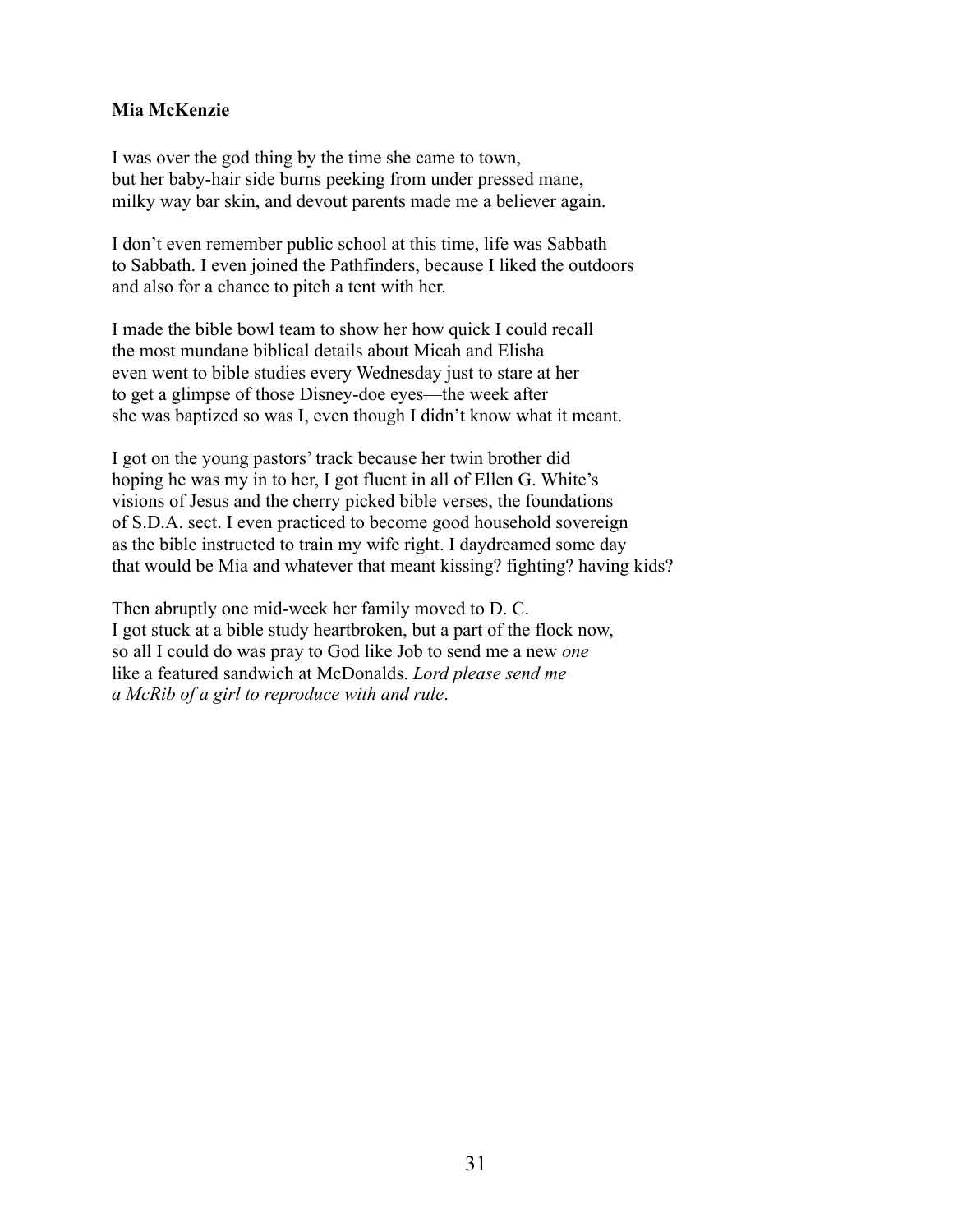## **The inner monologues of lawns**

*"…it sent forth a green army and each week I beat it back with my infernal machine.* —Michael Pollan, "Why Mow?" *New York Times,* 1989

When a boy, only on this continent because of a distilled tropical tincture of us, is old enough to be told by his father to take over from his mother the chore of mowing our green cuticles from a half-acre feudal remnant, that their pointless lives are built upon the boy sings, *I'm a man now*, and dances a rite of passage on top of our bladed bodies, and like leaves, we shake with laughter.

Us unmentioned deities—sun and chlorophyll fills us so efficiently for a millennium of millennia, we rounded the high crown molars, quadrupled the guts, and inflated fauna into the fur mountains grazing across the panoramas, while you still had a tail and a tiny brain overdosing on fructose in the endless trees.

We lured you out of the forest with the promise of obscurity in our fescue bosoms you nurse and grow, gangly like hairy periscopes stretching themselves out to see over our scruff.

Your coat thins from the heat and as you swim the savannah with new dolphin skin scavenging the scraps of big cats, fattening your cranium, elongating your fingers, and femurs until… finally, we stand you up.

After your slow adjustment to the climate and the annihilation of the most inept of our mega-propagators and their apex predators too, the scarcity left behind domesticates you into one of our best grazers so far.

You build sponged pyramids out of our toasted progeny to clog your colons. You don't have enough stomachs yet, so you boil and spoil our cremated remains to sip our spirits to numb yourself to your own malnourished cerebral atrophy —aimlessly slashing, burning, and enslaving your way to what you call progress,

and when your species-wide kamikaze mission is complete, since you've colonized the entire planet with us, we will make short work of overgrowing all of so called *progress*.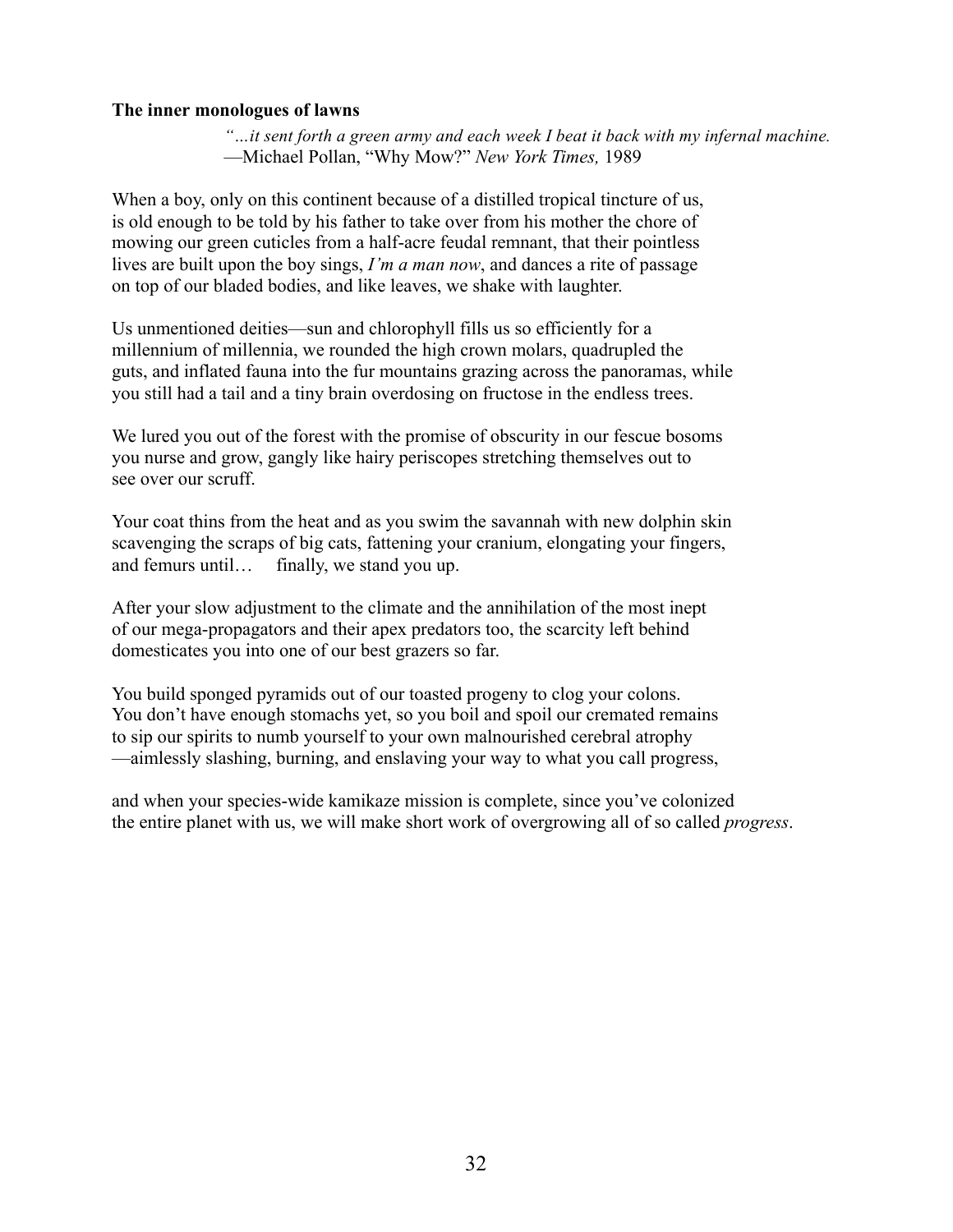#### **House listing: 1522 Hemlock**

*- Courier Journal classifieds, Bernard Clay Jr, Louisville, 1987*

Early century Arts and Craft bungalow:

deep stone porch, coal chute (lockout work-around) only two owners, and HVAC (minus the AC) back porch (half-fallen, mischiefed with rats)

One bedroom:

big enough master for a king size (with closet space for wife in basement)

One bath:

shower-less spa tub, resilient toilet big, mirrored medicine cabinet easily handled four (ungrateful) women (hair-doing, makeup and toilet paper eating) for ten years

Converted attic:

two rooms one closet large enough to sleep 3 girls and a boy asbestos free most of the lead paint gone (chewed up by the boy) and great (box-fan sized) windows for summer

Unfinished basement:

completely finished (un-stocked) bar (slight tendency during down pours to flood into indoor pool of city sewage)

Huge backyard:

bald and completely shaded by a fence of trees perfect off street parking (as theft deterrent)

Gem of a house only reason I'm selling (my no-good wife said she didn't need me no more) I'm moving to Atlanta (where she wanted to go but couldn't afford) to become a preacher so get this place at a steal.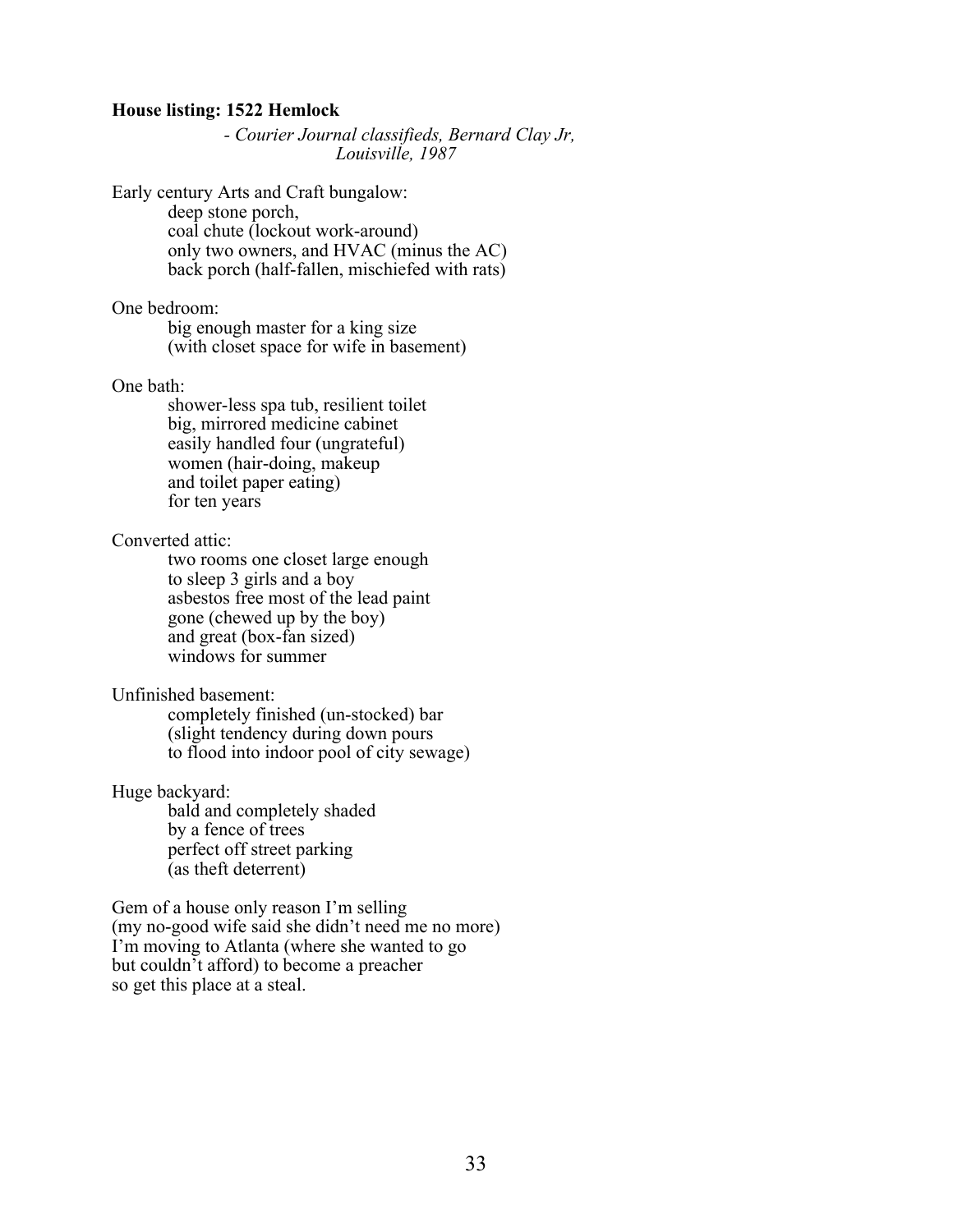**Section III**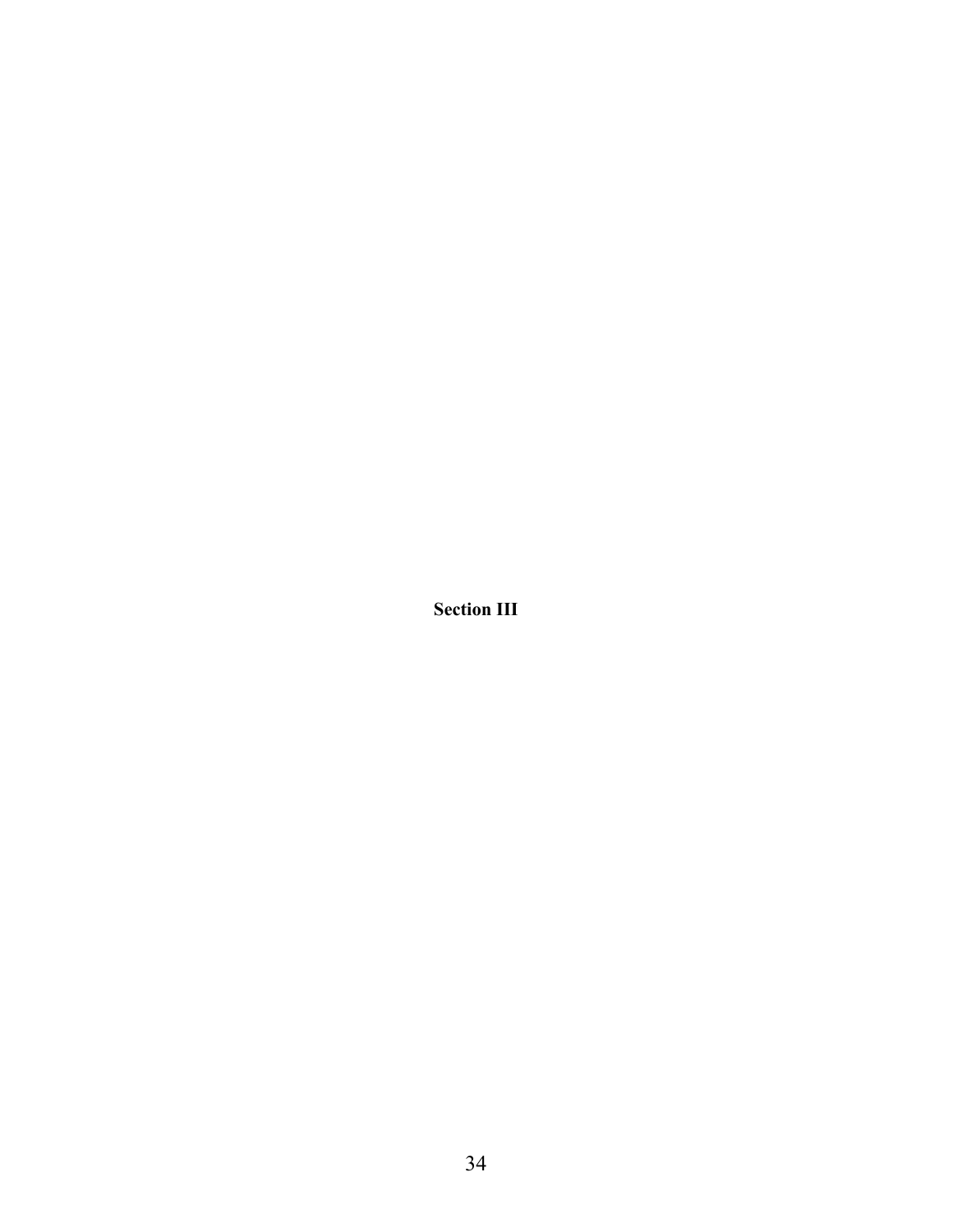### **Doing the Ali Shuffle**

I.

Daddy called it that when he saw family trying to use their link to the champ for personal benefit,

he'd reminisce to when he did it back when it was called doing a Clay shuffle.

He avoided many an ass-whooping in Central High hallways on the strength of the fear of his cousin's fist but daddy was adamant it ended there he wasn't *weak like the rest of them.* 

But I guess I was, I started doing it too, but in Louisville amongst black folk unimpressed summed it up and when my bluff was called I'd end up getting in fights and after that time I got home and mom freaked out about the footprint on my face I stopped.

### $II$ .

Then I got sent to the wrong Seventh Day Adventist summer camp in Tennessee, and instead of Chattanooga I was in B.F.E.. That is when I first realized that faith could be segregated and during that week, I grew crocodile skin and learned to swim, became an archer shooting bull's-eyes blindfolded, and hiked to high heaven and back.

But I never had so many good, white Christians call me nigger so much (usually, I never responded to white folk's chagrin) but seven days of non-stop slurs even broke me down.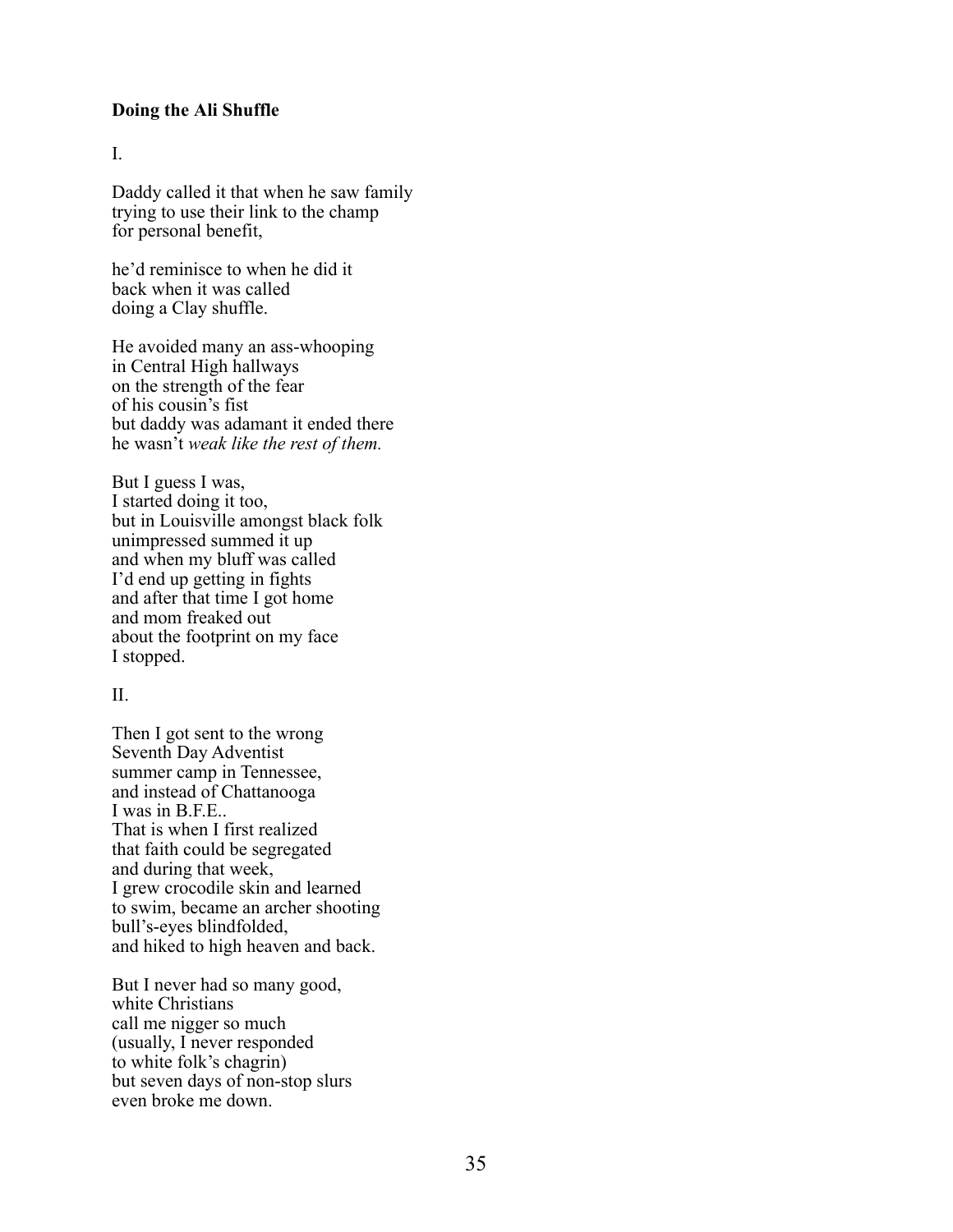Never had I blacked so many eyes happily fulfilling so many regurgitated stereotypes and when mom refused to come pick me up me early, I was quarantined.

My warden, who ran the concessions, made the connection of my last name with my hometown and I happily played it up, telling of a scenario where Ali cared about my grades. They wondered if he trained me, I and my bruised knuckles concurred (they either didn't know or cared of his illness).

After that they stocked my room with every confection and savory crisp fried treat they had and on the final day kids were running up to me to sign their bruises, happy someone that close to being a great, a nigger even, dotted their eyes and I never did the Ali shuffle again until I wrote this poem.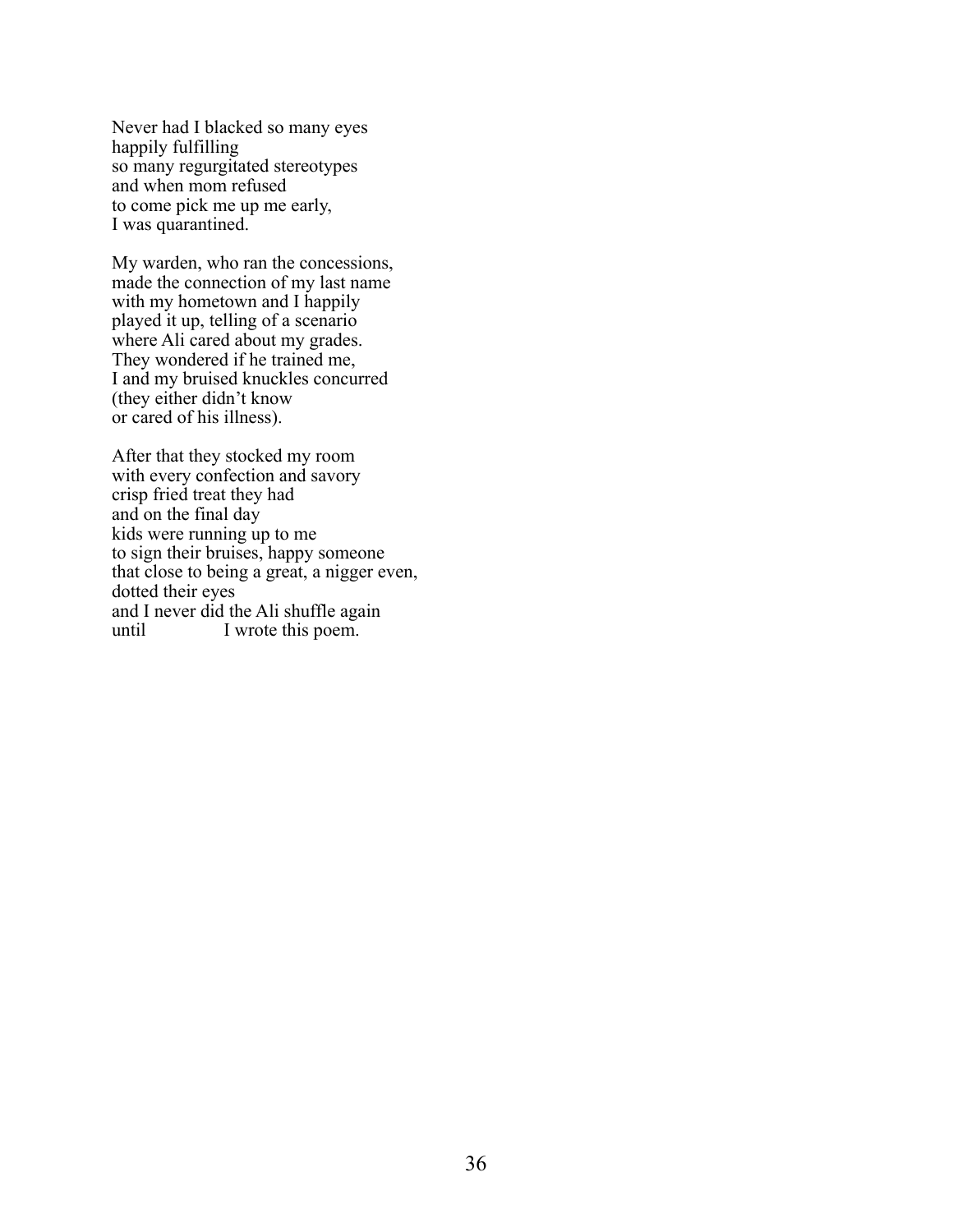### **Wildcrafting**

As a Seventh Day Adventist armageddon was always around the corner.

In the 80's, Hollywood raised us babies on nuclear winters and extinction level event flicks, and the leader of the free world with a cigarette for a voice was always pre-empting the Cosby show to remind us of mutually assured destruction.

So at age ten I became a proto-prepper armed with a book to identify food sources and medicines from the weeds growing out of cracks in the roads the piped, brook marshes the hectares of forgotten prairies and the gaunt, edge-woods

I taught myself well, harvesting and processing for that day when this would all collapse, and my family were guinea pigs trying my creek cattail pancakes with fence honeysuckle syrup and steamed wild curb carrots with watercress and ditch, tadpole tar-tar on a bed of dandelion greens.

Because maybe they loved me or maybe they believed the world was going end too so they dealt with the bitter gamey meals I drug in from the wild fringes, endured them like a cold war, like judgment day.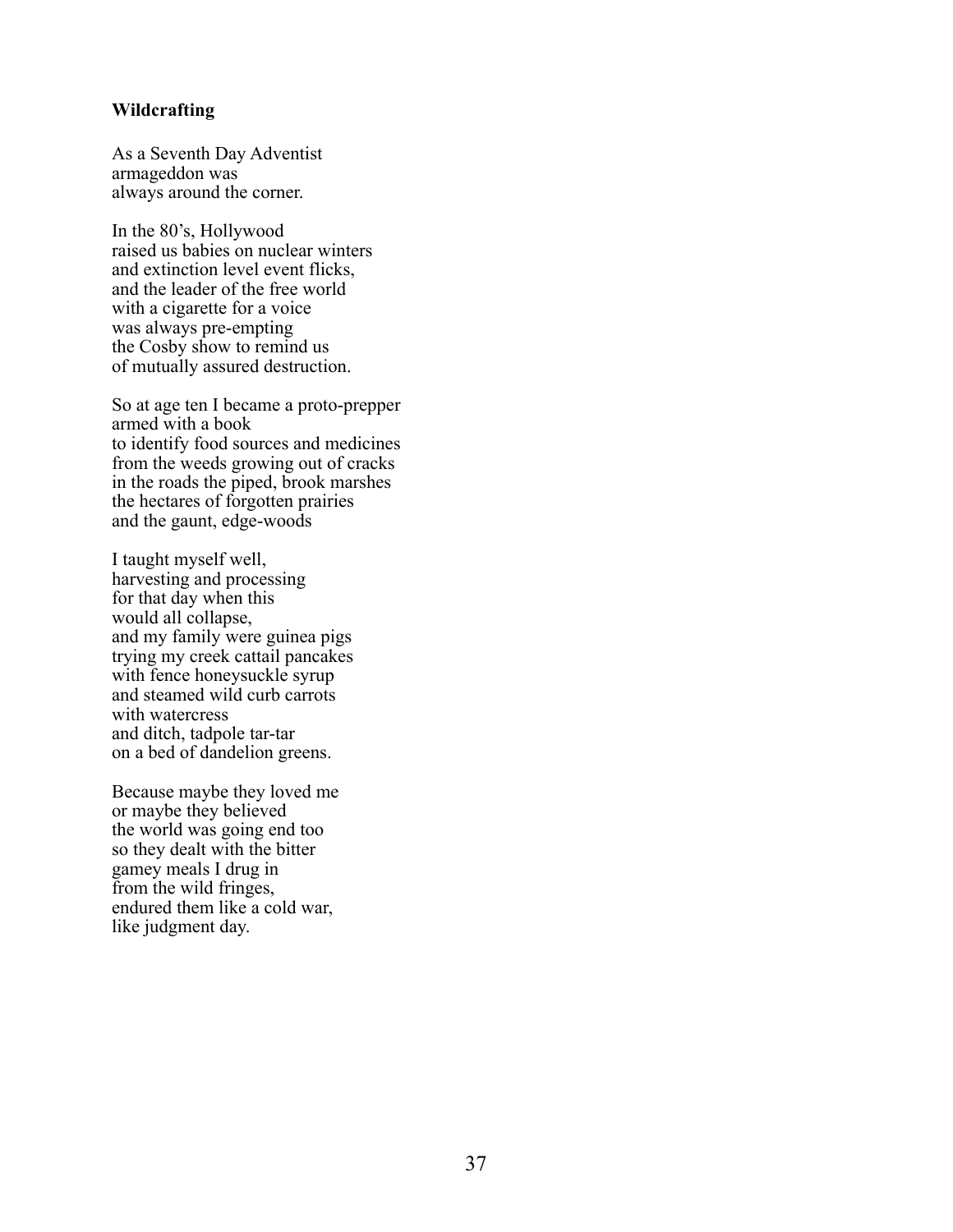#### **Contracting face blindness**

I fit through loopholes testing into classes where I'm a Franklin, in a class full of peanuts, the silent brown addition, the Jim to all those white boys' Huckleberries, a viable prince for white girls if I wasn't, you know…

But this was only within the confines of school grounds. Outside at the Sizzlers, the malls, and the fall fairs at first I was overwhelmed by the barrage of pale, soon I started to filter out *friends—* out here there was no box for me to be ticked into and when I waved at them sometimes my face would melt into a pigmented blob to be feared or avoided as monstrous, or just invisible.

When I came home hurt, mom pulled me aside and said, *it does no good knowing people who don't have to see you. Just flatten them into the background and keep on walking.*

By the way they acted, I figured all my *friends* were taught the same thing so, I became a quick study of this game a real petri dish and the outside world soon transformed into a big obstacle course filled with two legged obstructions frosted away never recognized again.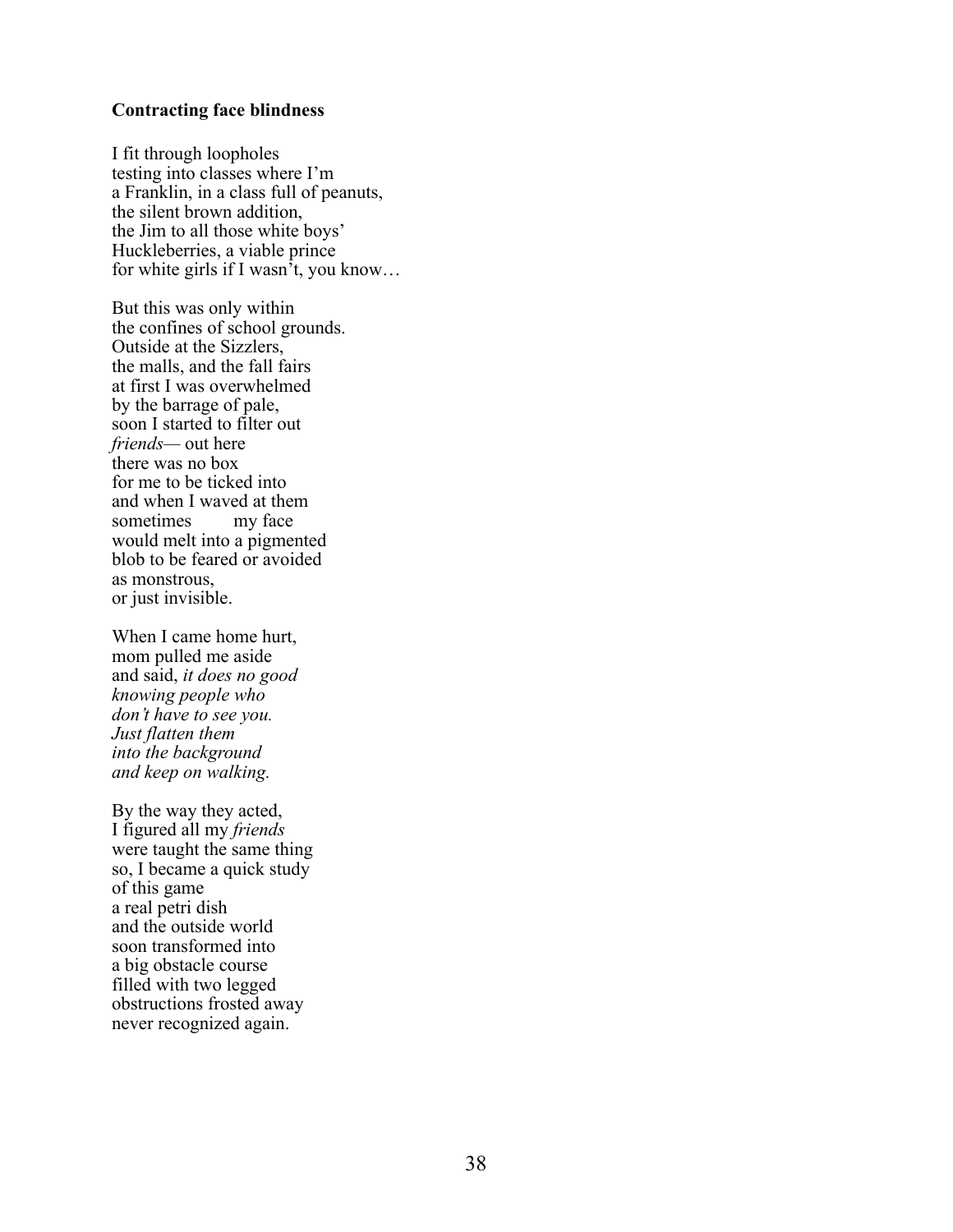# **West End Venn**

- A. A. The sour and yeasty breath of the distillery invisible and thick B. that spreads out for city blocks
- A. B. The tarry, cloud coughed up by the cigarette factory on eighteenth B. that curtains the whole area
- C.
- A. C. The acetone peppered vapors tooted by the water treatment plant into morning fog, turning it gold, as it rolls across the neighborhood

What do *they* call the "Intersection" where the diameters of A, B, & C' overlap?

> A burnt-out shell of a place for victims, too lazy to make a living? A reservation of hoodlums? Diabetes alley? Heart disease city? A place to avoid-at-all-cost (you hear from someone who bought drugs down there)? Or a future development boon, once the undesirables are displaced?

I called that vector home.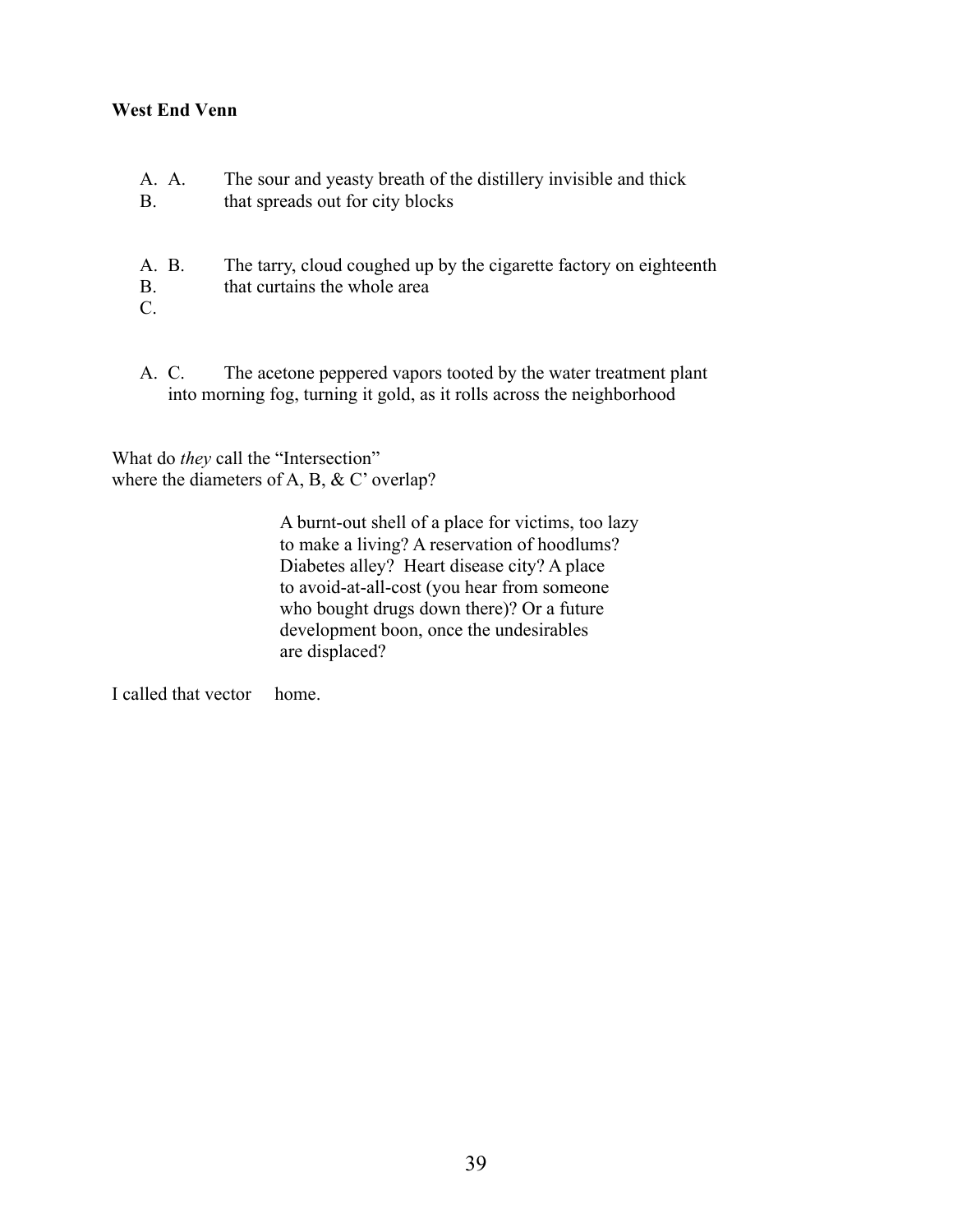#### **Too old for recess**

Around hour two we play a game storming the pixel bricked castle thinking we're bare lipped Luigi's and Mario's offering services for services.

We hop drawbridges, squaring off against eighth grade Bowsers avoiding hammer fist and the Dozens to sometimes rescue the princess coconuts or pineapple from the clothes burning pelvic thrusts in hopes of receiving a lip glossed badge on the cheek.

We never ask the girls what they thought, we just grabbed the scruff of their school uniforms and yanked them from under the throbbing drenched male frames that pinned them to Ping -Pong tables, walls, and floors and while some fixed themselves up and thanked us some yelled at us like momma did when I tried to break up her and daddy.

And the big boys thought nothing atop the food chain, they were on autopilot perpetually grinding until they found something more tactile than air to octopus their bodies around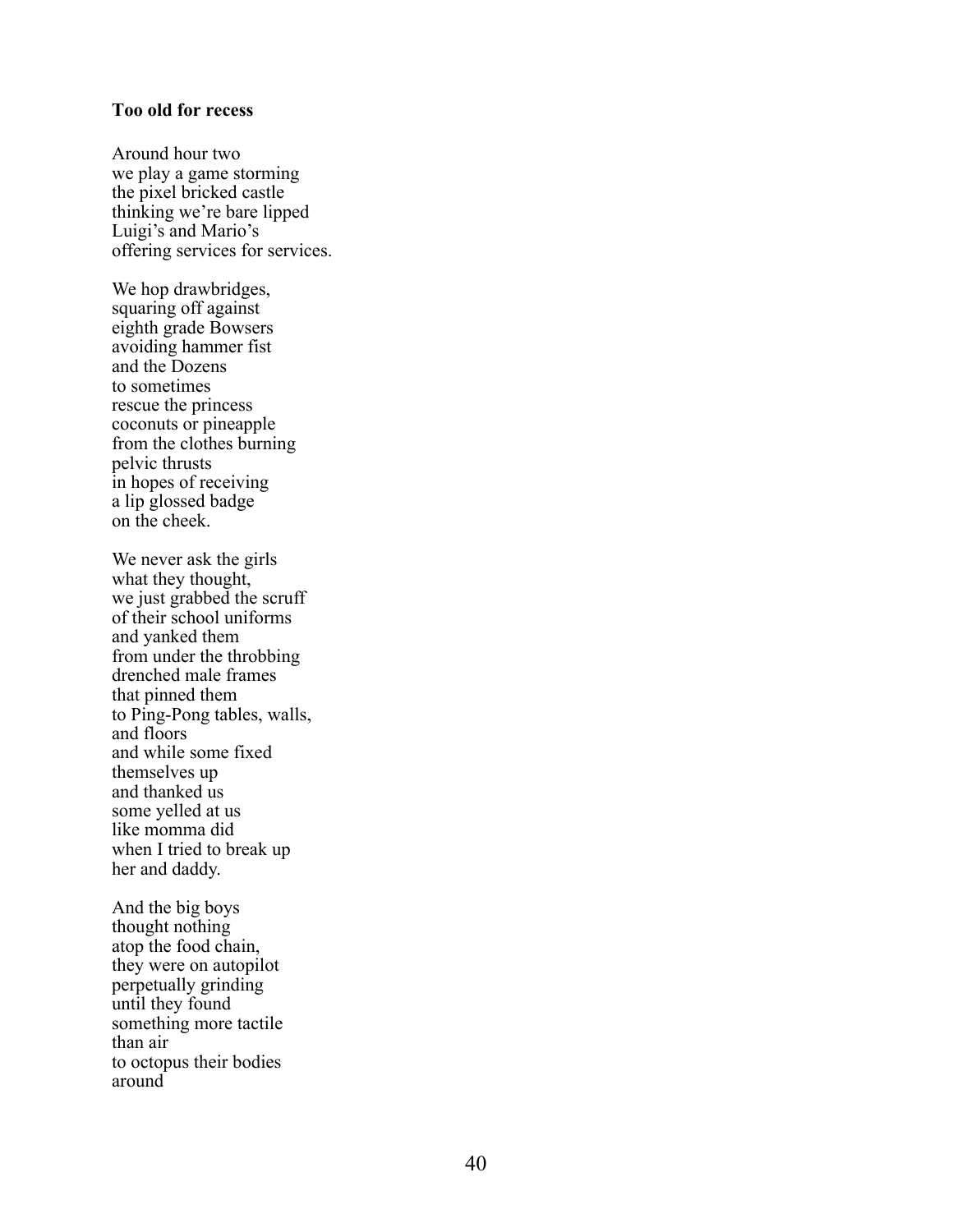if we took that away sometimes we were on the menu too.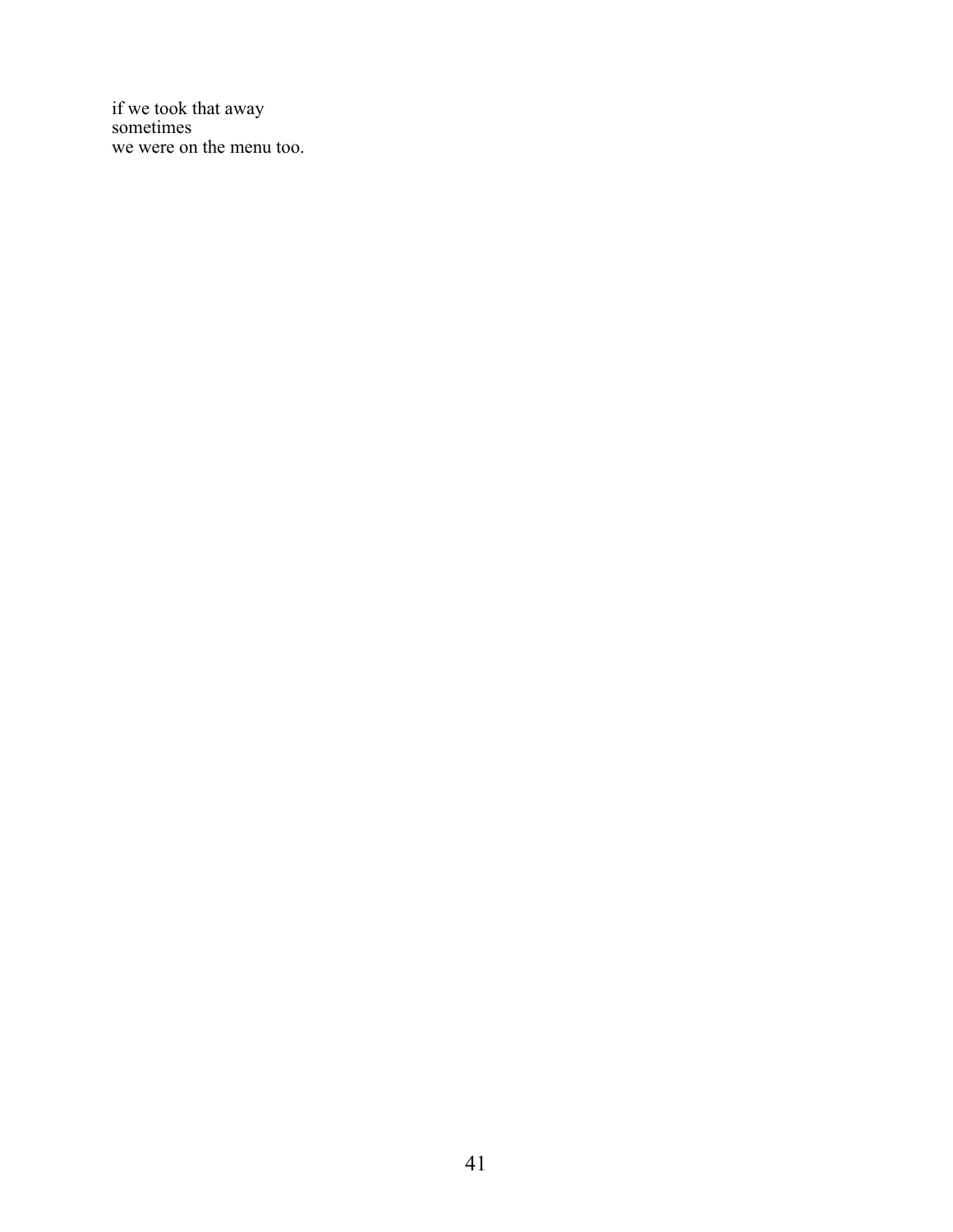## **Disfellowshipping**

Eye shadowed, high heeled, crushed velvet regal capes, spritzed, fluffy'do—an 80's Mozart, your virtuoso strum and high pitch raptor screech about petite scarlet Chevrolets, albino pigeons weeping, and periwinkle precipitation falling was the air my oldest sister breathed. That's how I heard of you.

I remember a guy at church—his fruit salad array of suits, processed hair, studded ears, and shadowed eyes at this place totally against makeup and jewelry on women much less men.

He was unique and sang in a high, fake pitch eyes closed, clapping his ringed hands as all the old ladies popped their necks and sucked on their teeth 'Vonne start calling him baby Prince, after you.

You became a target of pastor Lestor's he started calling you out from the pulpit said you were ex-Seventh Day now sinner to the 28 fundamentals, un-wholesome lifestyle holder, all the while looking down at your double with disgust.

Later that year all the unwed mothers and baby Prince were purged from the church membership roll the same year I cheated at the conference bible bowl finals and won a trip to regionals in Biloxi my first trip alone across state lines but the guilt got to me and I confessed to Lestor who said he was proud I told him and that I seemed to learn my lesson so there was no need for our church to report this to the conference and get me and him *in trouble* for something I intentionally did unlike unplanned pregnancies or birth-given sexual identities and for that Lestor gave me a book written during the second great enlightenment just a sign of the times that my days maybe numbered here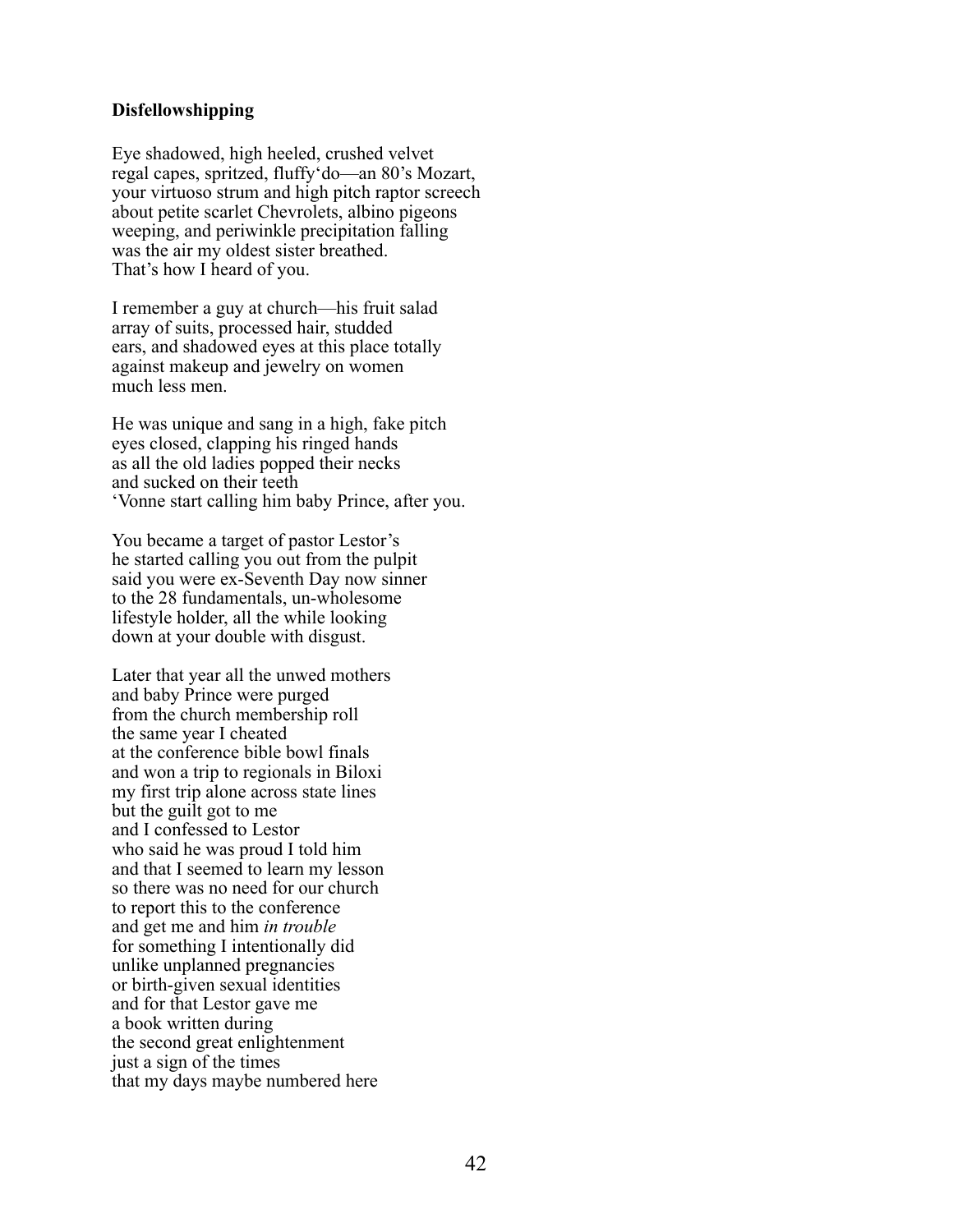and I see why you left this group why you turned from a god like this so you were my revelation.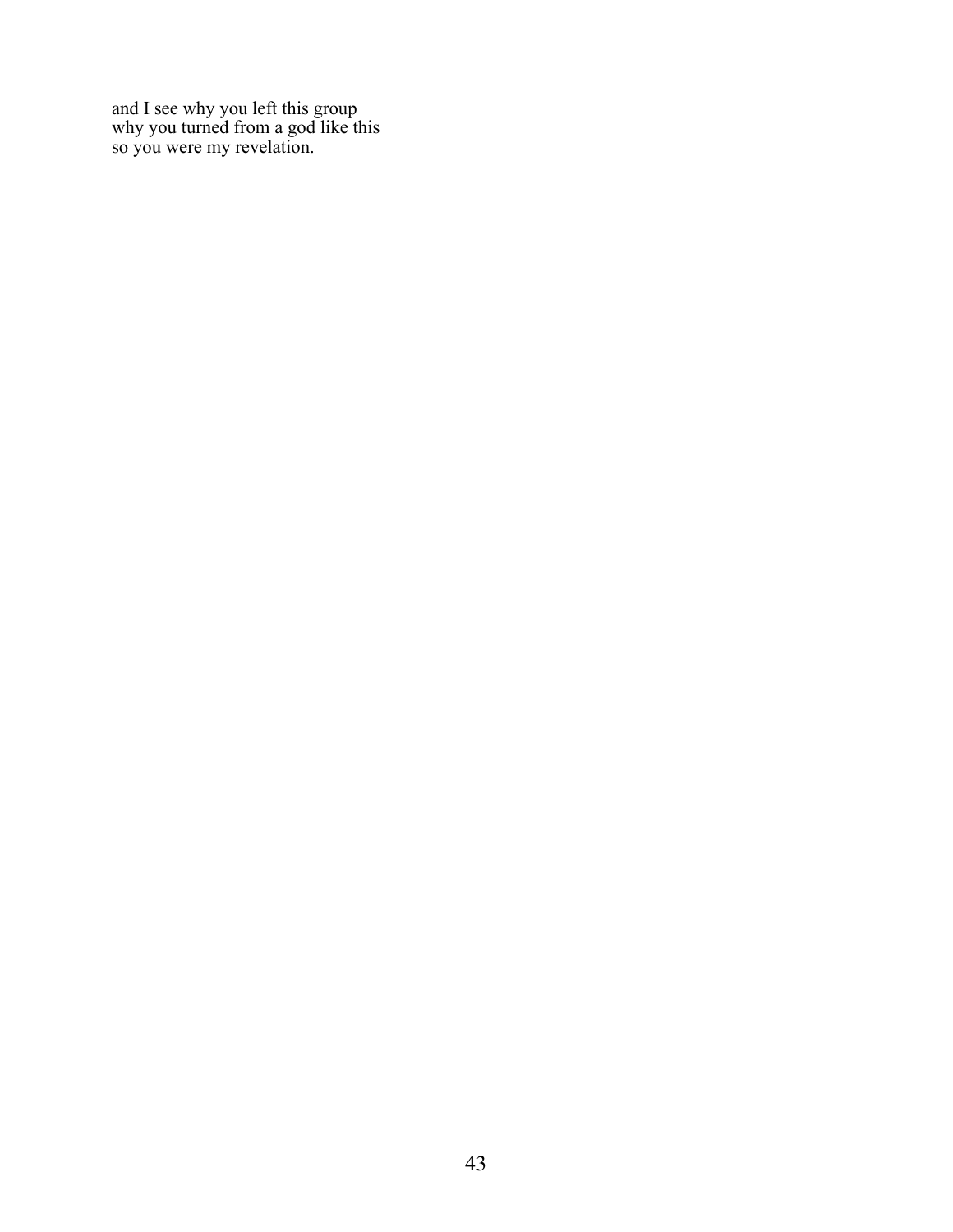## **Do colors have brains?**

Does red have a head on its shoulders? Can pink think? Does gray conceive that it matters?

If I was to pick a intellectual color it'd be green for chloroplast of course, no green people left except for ill whites but we all get a money tint before blowing chunks.

Nah, the genius hue is regal blue, blue people would be Atlanteans with cities built back in thirty thousand BC laughing at our color coordinated lives.

Here, in 1990 Atlanta (or is the second nine upside-down?) did my classmate, who calls himself *friend*, really just pay me the *compliment* of being the smartest colored he ever met?

Did I really just croak back an instinctual: *thank you?* Instead of: *too bad I can't say the same.* No, down here, I keep my black mouth shut.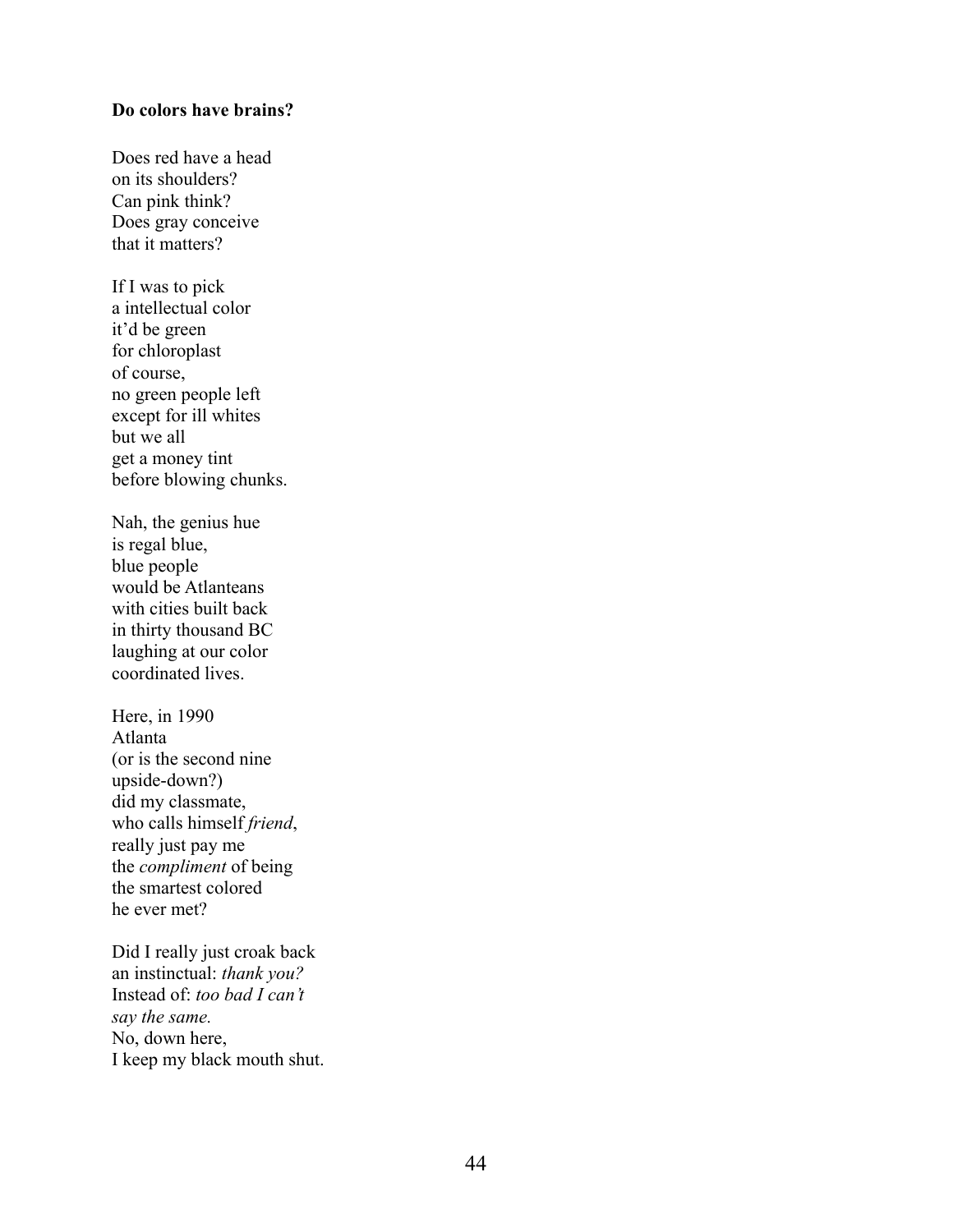### **The Dragon**

Your father had a dragon living in his gut not a benevolent one like from Asia but an evil, European one— probably raped into our bloodline—your mother blamed his skipping meals all the time he would come home ready to lay waste.

Your sisters and mother were incombustible tangling tall those years toe-to-toe with his hugs, kisses and back-handed comments and hands but you couldn't even stand the sermon/belittling rides after the divorce back and forth from Atlanta he'd speak so long flapping those yellow, gapped teeth that abstract patterns steamed up all the car windows, as that vile creature inside him systematically picked you apart, that it controlled him is what you all hoped, he shoved everyone away constantly so that no one would get singed to death.

Puberty hit, and you needed a *male role model* so you lived with your father and started skipping meals, he made just a little too much for free lunch and those were the same days you'd get to sent to the office for choking out a kid on the bus stop and you noticed people's faces melting like Vick's vapor rub was smeared under their noses when you talked like your face did when your father spoke and that girl from across the street who sat next to you in art class who you constantly jeered yelled out to everyone just how stank that little creature that lived in you you had to admit it was genetic and now you had a dragon in you too would you destroy families? On think of yourself?

Your father's advice was that girl probably liked you then he gave you pack of Lifesavers said *winter green puts the dragon to sleep.*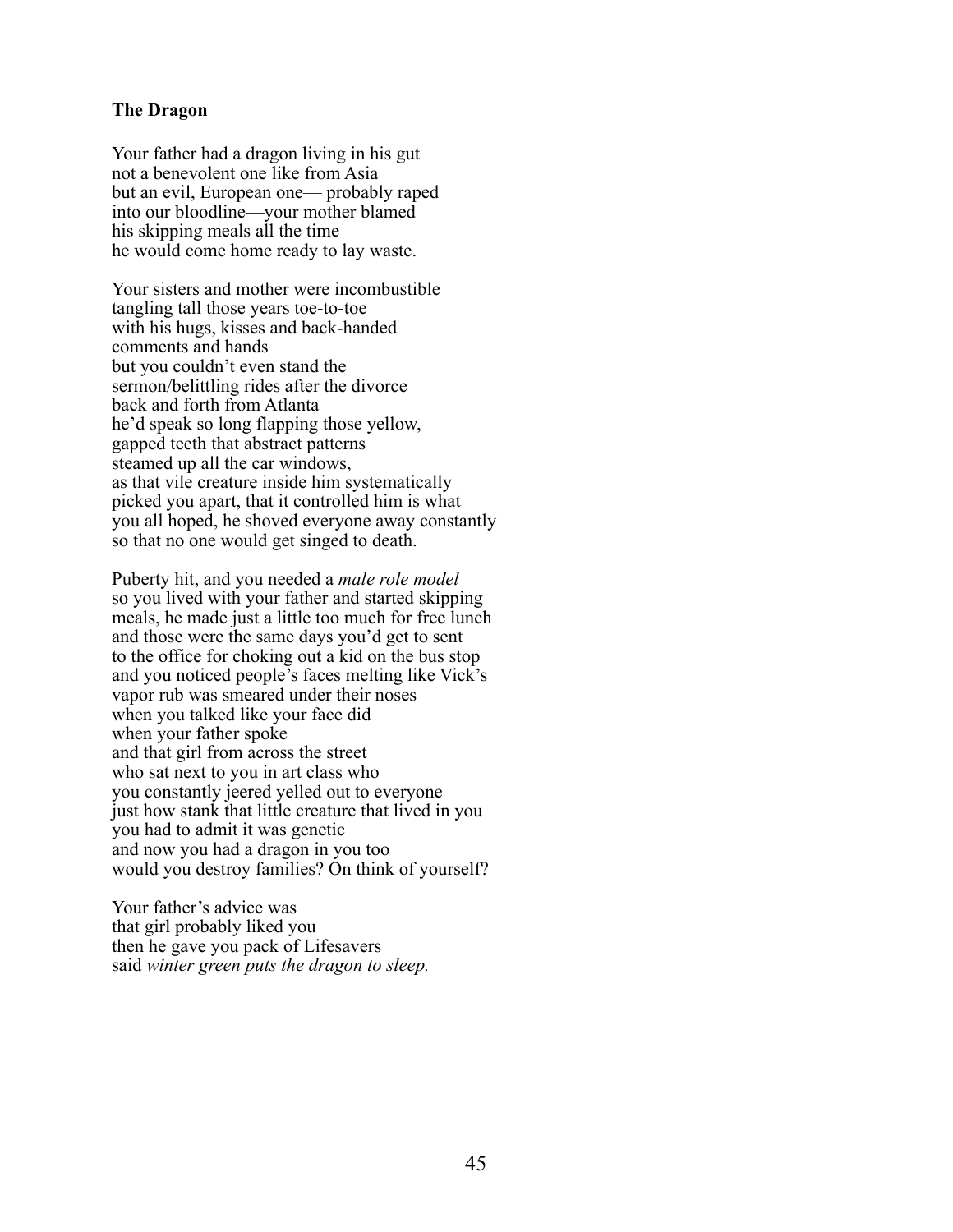### **corporal training**

it starts at home hand to butt simple enough then it escalates as you grow green switches opens up legs then belt welts back then palm swells cheek then balled fist quakes skull and what always followed: *i did it 'cause i love ya'*

in pre-k, preschooler knuckles get racked daily by plywood rulers

first grade, the teacher is uncomfortable so you get psychoanalyzed & isolated, categorized uncontrollable

second and third grade they throw two black surrogate *mammies* to control you with their *black woman ways*

and in fourth grade the school ran out of diversity in weekly disciplinary conferences with the afro wearing principle, your daddy frequently rain-checked whoopings for when *you get home* and the school made it formal they'd rather you not be back for fifth grade you just not *traditional school material*

then after the divorce, in indiana that fifth grade teacher that you threw a desk at finally got to paddle you like she deserved two whacks and a denzel "glory" tear rolling down your cheek

At seventh day adventist church school You'd think they'd spare the rod for sixth graders? but the teacher had a shrine to whooping ass swatters as big as femurs hanging on the wall perforated and studded pine, cherry, even ebony bought in africa while on missionary now used on preteens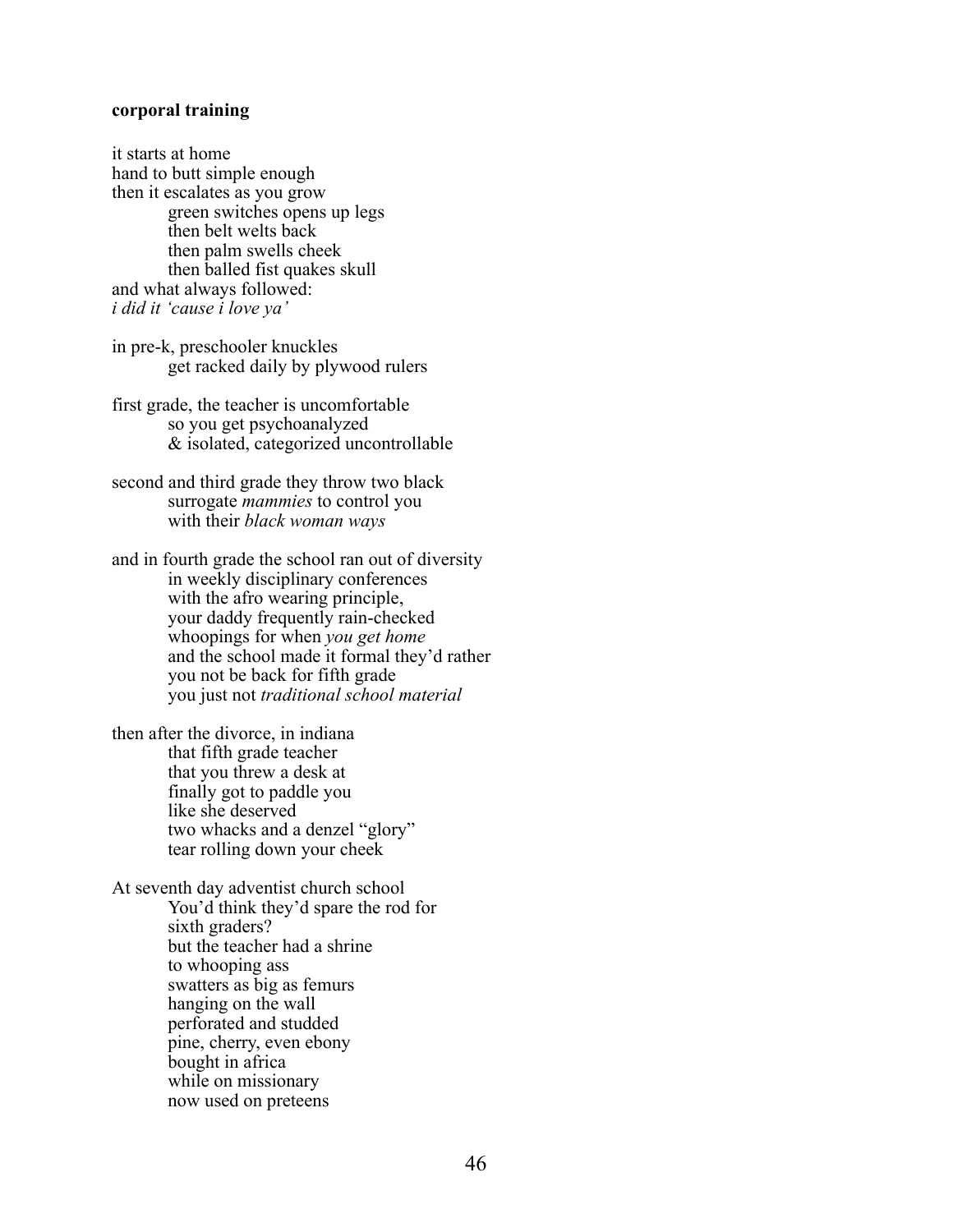grabbing walls like toby you develop callouses

at the age they can charge you as an adult in the south, you watch, held rigidly at bay by billy-clubs, as a mother's head is driven into the black top by bright red men and in dark blue who have her son's throat crushed under military boot for loitering in an apartment complex he lived in

and while yours callouses aren't baton or bullet proof as you'll see in the future when people like you are beaten or wiped away on gashes of film on repeat in your morning news scrolls

at least you will be prepared for it… the no love this world has waiting for you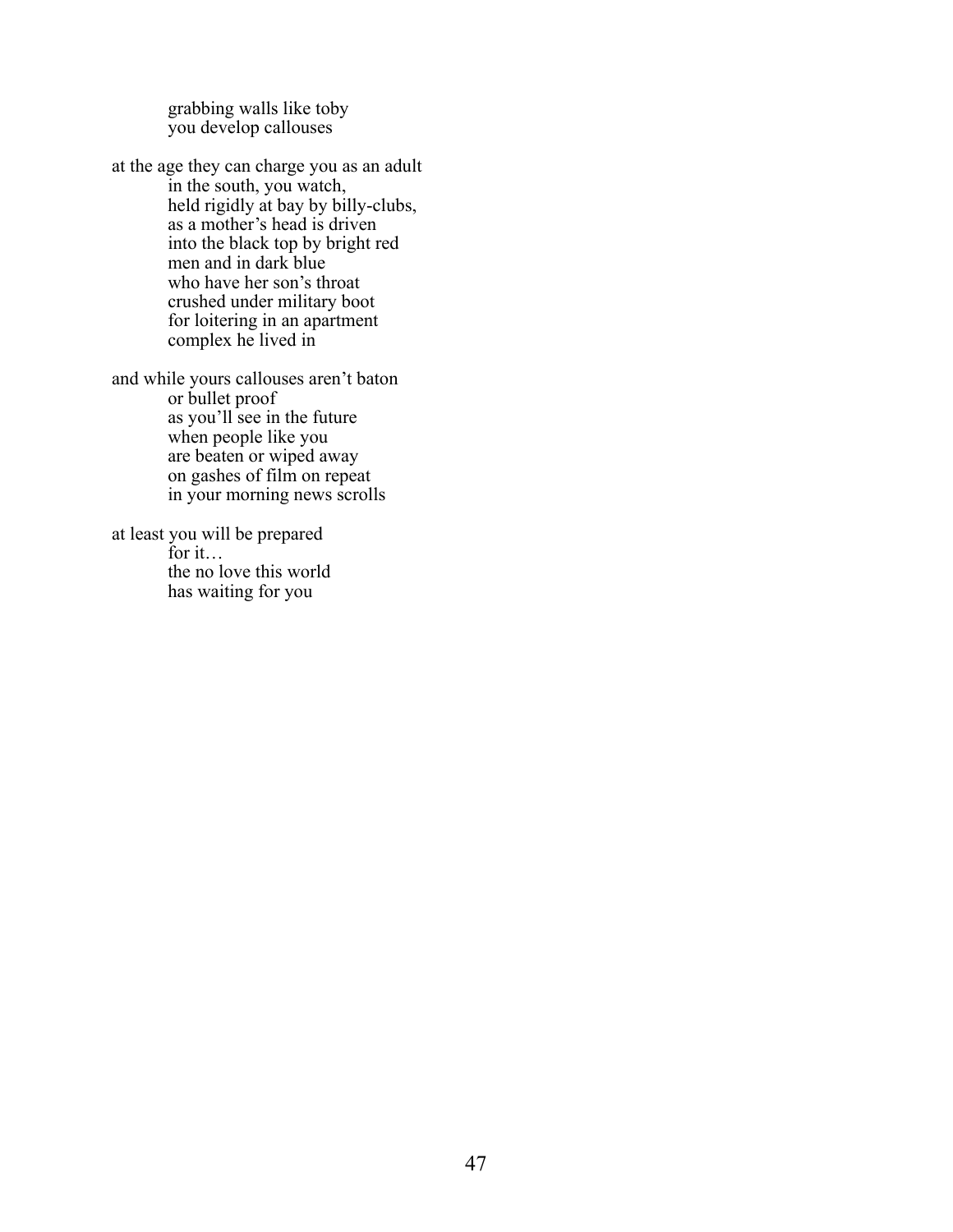**Section IV**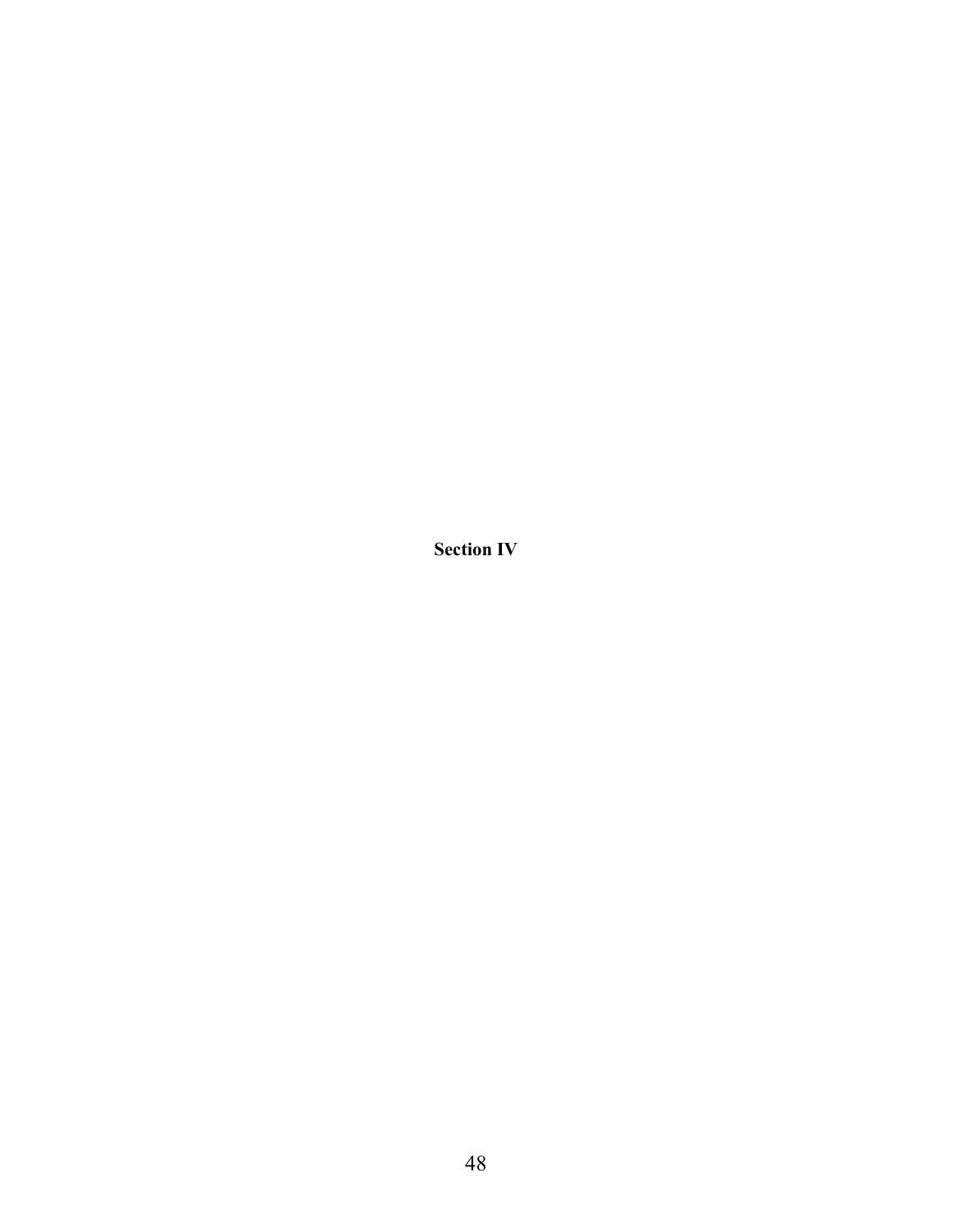### **The scrapped book**

*—from the album*

They bought me at Target or some place like that when there were only four of them. I'd unhinge my jaw and open my mouth to a hundred and eighty degrees and my a hundred and twenty sticky tongues would capture and slow digest their memories by the slice.

At first my diet was just paltry portraits but after they got the Polaroid I started getting fat off of muted-colored moments blocked in white that smelled like carcinogens. But they still gave me check ups, making me say *ahh* especially when they grew into six of them feeding me and I got morbidly obese.

Kids shirtless wearing underpants as hats Fu-Man-Chu mustaches, three sheets to the wind stares, church choir solos, and Easter outfits, graduation and just because it was nice day. I became what I ate. I became them.

I don't know why they started moving me around, so much that my jaw tendons became stretch marks and I could barely pull myself together and then they stopped feeding me and examining my insides? Then the big, male one, the one I've barely tasted who's barely glanced at me anyway he puts me away somewhere out of the house it's dark but with all their stuff for a long time he was the last one I saw before I'm taken to here to be slowly buried under a mountain of memories as I liquefy, and dissolve their's forever.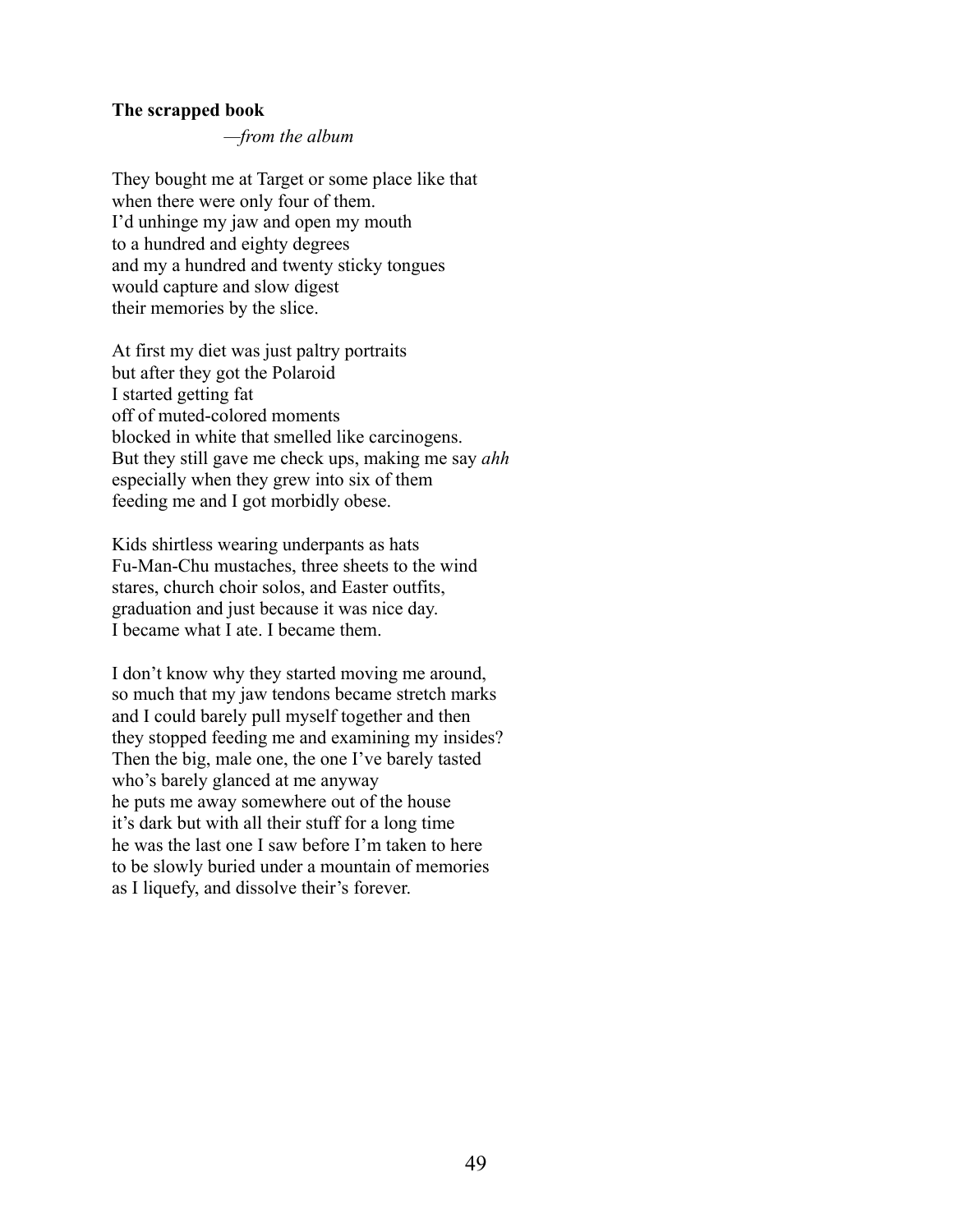## **nomadic**

--*For mom*

there' nothing keeping us here but tending rot and force, why not leave?

it's cold and away, migration for the sake of sanity's peace

through the garden of divorcee's we find ourselves and our brass backbones

even if returned we will never be able to stay in this drought

so you have to get content with being out there always moving on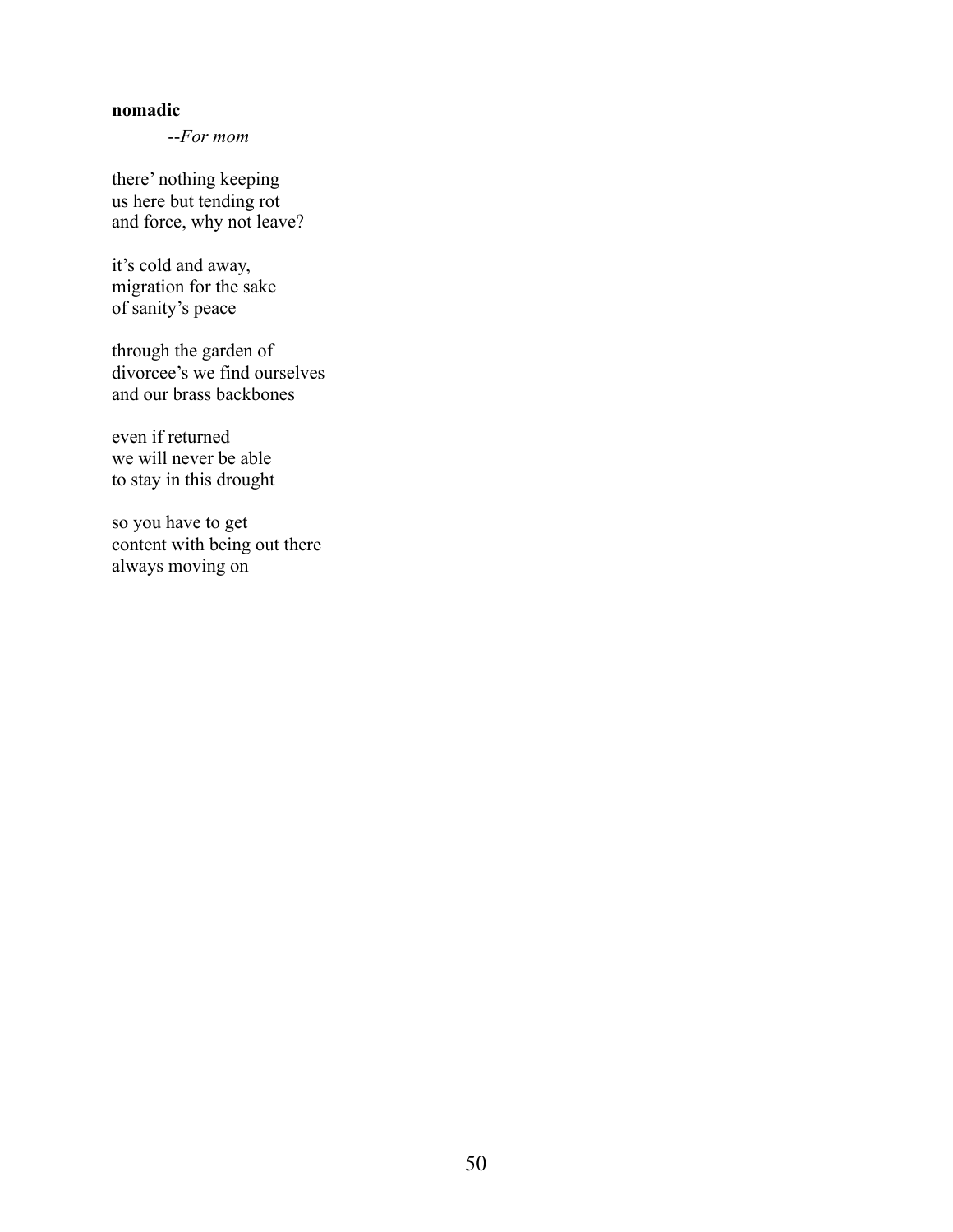# **Cult (***kült***):**

- 1. a. Initially, a harnessing of human energy around an idea.
	- b. Later, a yoke for consciousness, a system of sacramental tyranny for the befuddled its origins unknown but still followed.

# *A patchwork of cults currently composes our capitalist societies.*

2. a. An obsessive, groupthink collection, gen. in the service of one person, a small cabal, or even the worshipper themselves where people feel exclusive to suffer ritually and intellectualize away guilt created by the bogus scheme originally.

*Mom lost another 200 bucks to that cult Avon.*

b. A coalescence around esoteric interest, like reserving blocks of hotel rooms and exhibition space at exotic locales only to spend hours in drab convention centers discussing the rapture. Or secede from the US, force every childbearing female to marry and have a kid by the same father, the reincarnation of Jesus Christ.

*That Waco, Texas cult that went to war and lost in a fiery televised stand-off was an offshoot of the Seventh Day Adventist… which is a legitimate church not a cult?*

*So then is atheism a cult or even science?*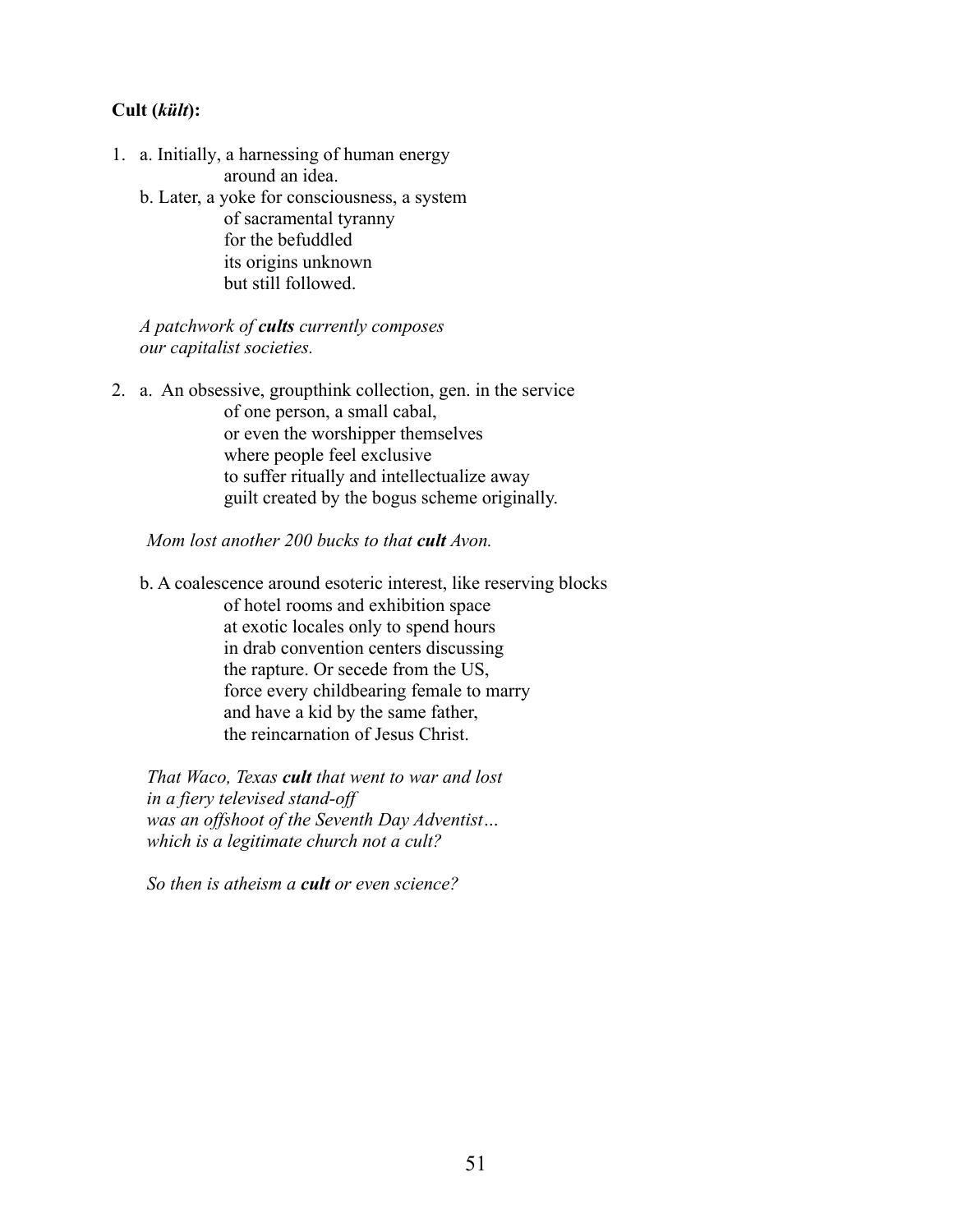# **Rewind of a Central High Dance**

Saturday 8:25 AM. Home. He wakes, sun eats his eyes, carpet filled mouth soaks up the Cisco after taste, his subwoofer heart beat is booming. Strange bite marks around his mouth ache. His mood sours when he notices scarlet lashes across his new kicks that he still wears face down in the middle of his mother's kitchen. Last night was an absolute disaster.

Saturday 3:30 AM. Heading down Broadway. In somebody's backseat. He devours the extra spicy two piece and wedges from Indi's. He can barely keep his head up. His lips are on fire but not from the chicken. He feels like an LP spun at 45 RPMs.

Saturday 2:10 AM. Central High parking lot. He's posted up on a car in the gridlock of people, scattered terrestrial thunderstorms erupt blaring from car trunks. He puts up a brave front but all he sees are lips moving and heads jiggling on stumps. He burps up bile after awhile. He wonders where his Cisco and girlfriend went. And oh yeah Rocket.

Saturday 1:30 AM. Central High Gym. Lights up. Linked off-duty officers and security guard's baton sweep across the floor. The DJ is a rooster-less hen during a coyote attack clucking orders into the mic as He listens entering the crush of the crowd and slips in the blood, staining his new Air Maxes, but he's barely in his body much less his shoes. He gets tugged through an exit by his boy Kamal, but Rocket is no where to be found. Rocket's billy clubbed now, he guesses.

Saturday 1:00 AM. Central High Gym dance floor. the song "Ain't Nothing But A G Thang" debuted just weeks ago. and now he is in a step-line with Rocket and Kamal leaning back at the *duh-da-duh-da* part in the middle of the woven, spiral of people and *ole girl's* lipstick is smeared all over his face and every time he thinks about it, his first kiss as blurry as it is, he misses the beat so they boot him from the line and he goes back to the bleachers to polish off the Cisco bottle he lost or maybe see *ole girl* again but he never finds either.

Friday 11:56 AM. Central High Gym bleachers. He's arguing with his nemesis who's also drunk but they keep getting side tracked and giggle. The tension is thick as they continue to drink, next thing he knows *ole girl* has him pinned to the bleachers and they are swallowing each others faces. Wait, is she biting his face, he thinks until the V.P. breaks them up again and again.

Friday 10:52 PM. Undisclosed West End liquor store. It's packed like every other liquor store. Has the bulletproof glass like every liquor store. As Rocket orders in front of him, he wonders why this place sells to under age kids but then it was his turn and he quickly chirps, *two purple Ciscos please*.

Friday 10:10 PM. East 70 mph somewhere on I-64. His dad is pushing the disintegrating Corolla to assured destruction and to the most important dance in the history of dances and suddenly says *Oops!* Comes complete stop in the middle of the Interstate, flips the car into reverse and catches that junction he missed a hundred yards back, all the while a wall of semis are breathing down their rearview. He looks at his friend Rocket who is looking at him like *What the fuck is wrong with your daddy*?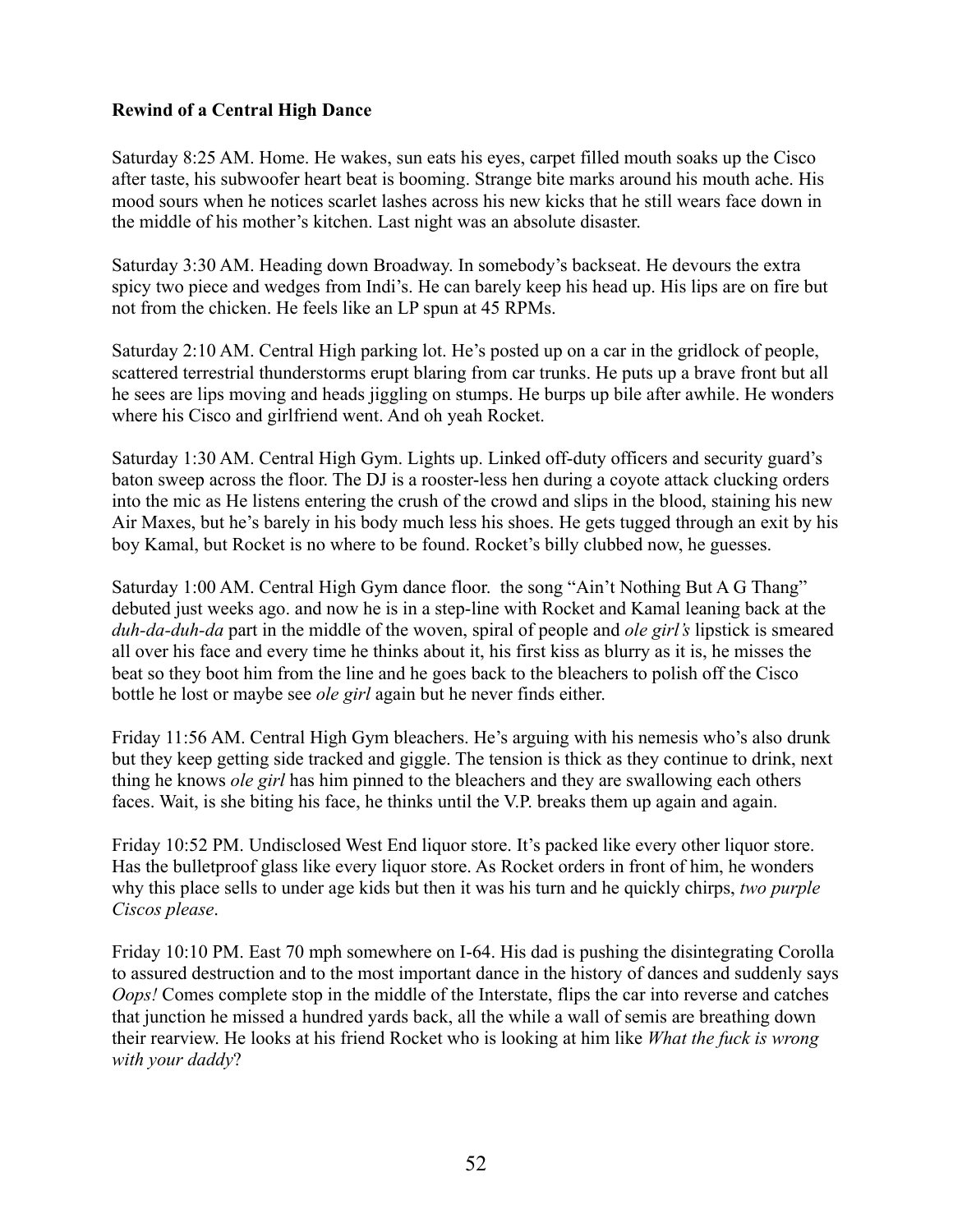Friday 8:56 PM. backline of McDonald's, Mall St. Matthews. The stores are about to close and Rocket and him are devising a way to both leave at the same time which is notoriously hard when one person is delegated to dish washing. They are both admiring what their first paychecks have bought them from the Nike company and dogging out *ole girl* who they both hate and hopes she's not at the dance tonight. Rocket has a plan to get some liquor but they need a quick way downtown. Rocket tells him to hit up the last resort.

Friday 7:22 A.M. Home. He wakes in the hide-away bed a bar in his back but a hope in his mind that this dance will be different. That he won't just sprout roots and attach to wall at this dance tonight. All he had to do was make it through a day of class and a few hours work at the Mickey Dees and then he'd be at the apex.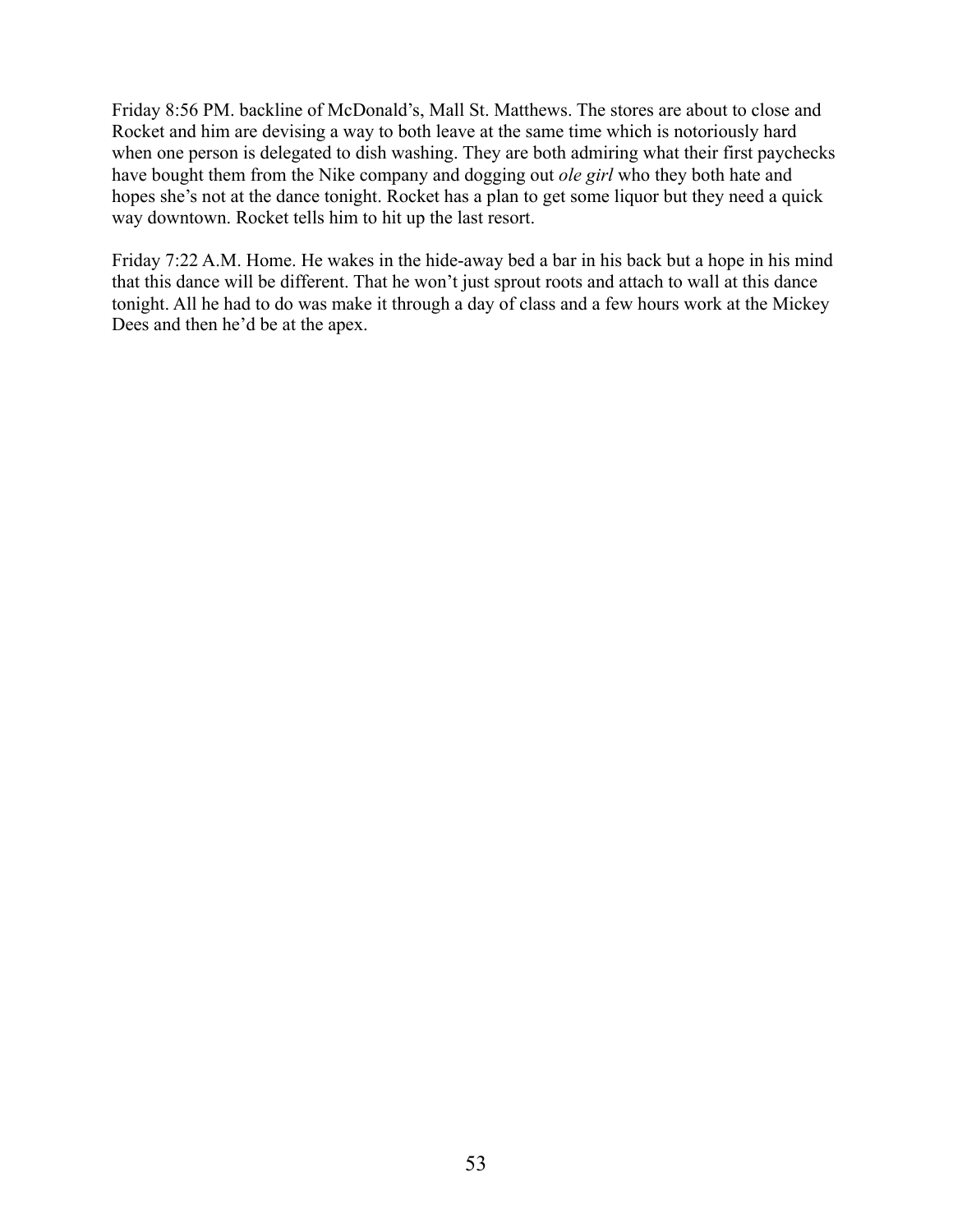### **The greatest, missed encounter**

Muhammad Ali, first black poet I ever idolized from "Eyes on the Prize II*,*" that accentuated his word-talent over his orchestrated violence.

I retraced his footprints through the hallways of Central High school I scribed my own rhyming radical psalms,

when he visited junior year, my own blood, I watched as classmates mobbed this man entombed on two feet a trembling wax statue, all of them taking pictures with their fist raised, and him, assisted, has his single fist raised, his eyes dribbling down puffy cheeks, he's barely dwarfing anyone now.

And I can't go or speak to the champ, I can't even look him in his eyes.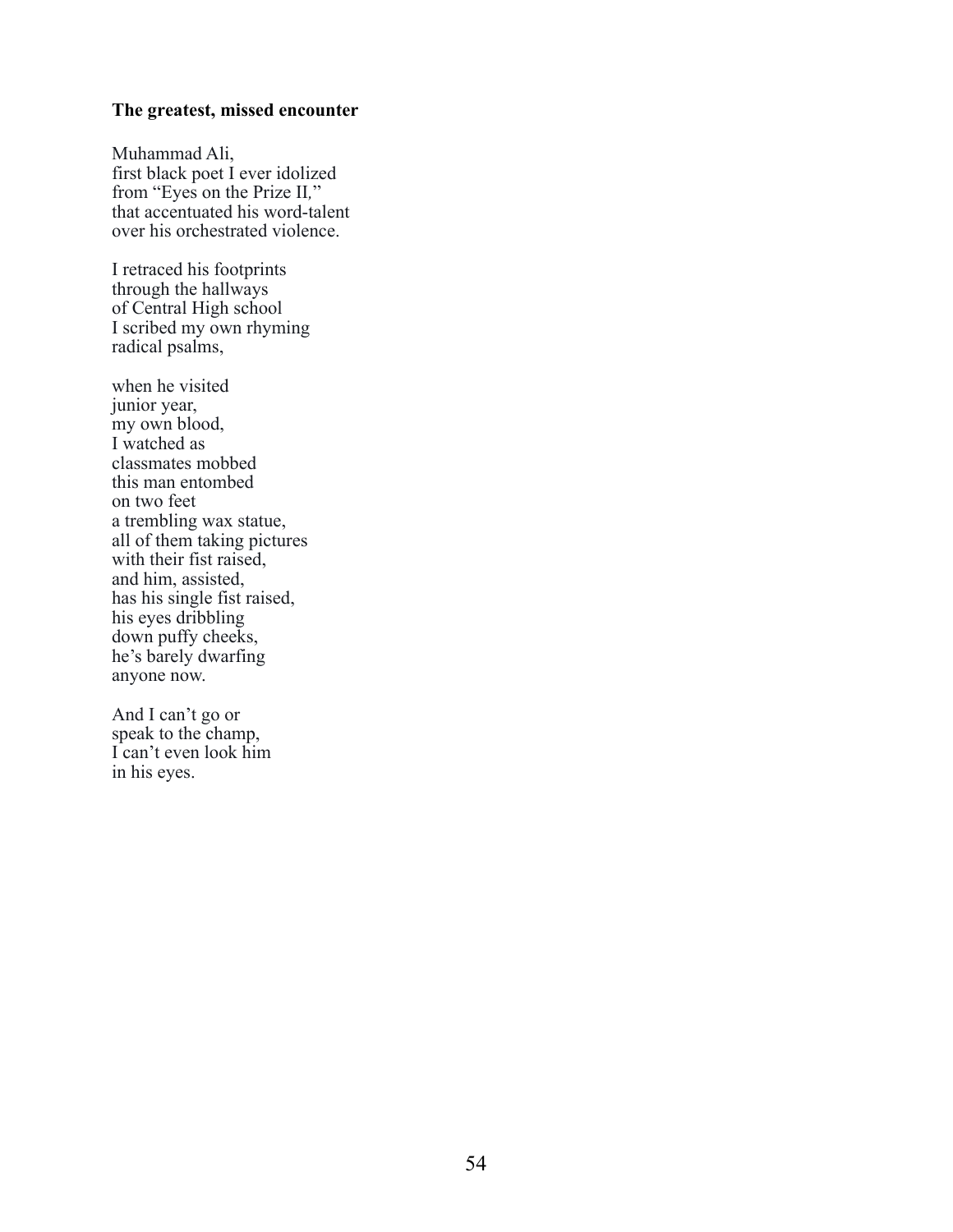# **Black Friday**

# I.

St. Matthews mall. McDonald's at the food court day after Thanksgiving '93 the crowd is like "The Terminator:" *it absolutely will not stop*

We are also a man down and I'm flipping 24 burgers at a time as the tan-bed Peter Pan owner (who was gifted this place from his daddy) is elbow deep with me on the backline, for once his black-mossed arms a duo of rabid minks attacking tray after tray of quarter-pounders that I spatula over to him as he shoots mustard, ketchup, and rehydrated onion guns onto toasted buns.

Then I notice one of his knuckle barbs protruding from a Big-Mac that he's boxing up and I miss the split second transfer of burger to bun and a soggy near-meat, patty flopped to the floor and normally *that product* would get tossed (or if we are really busy five second rule),

but the boss-man uses this opportunity, in the middle of the grand pappy of dinner rushes, for a teachable moment/ temper tantrum (like only white men can legitimately get away with) exploding all over the backline his synthetically olive skin now flushing burnt sienna lecturing me, simultaneously kicking the Mcnugget fryer, about how that fifteen cent patty cost me one of those mythical raises whites talk about

maybe he notices the look on my face maybe he thinks I will walk out on him and he'll be stuck as tickets still rang in so he stops and says, *look son, I'm a perfectionist. Let me see if I can put it into terms you might understand, you play ball, right?* I look at him blankly and he shakes his head for me *Well I'm like Phil Jackson—no, Bobby Knight and you know how he is? Right?* I'm still blank but he doesn't even look this time *I just expect the best from my players like him you see? That's how he got a perfect season and we can have a perfect night. So follow my order,*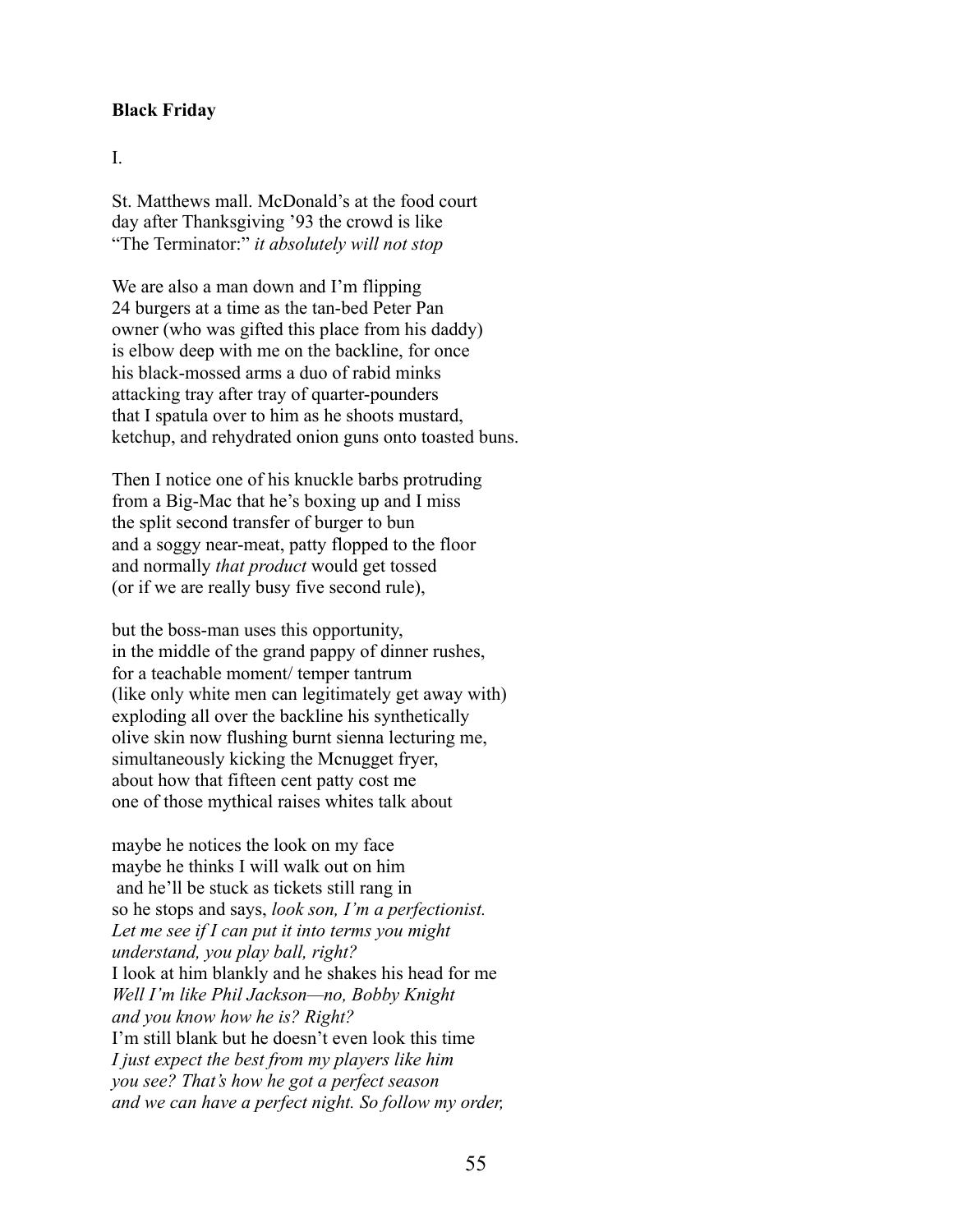#### *and don't waste my shit!*

I just respond *Well if you start throwing chairs and screaming at me like you crazy like Bobby, do know there's no scholarships restraining me.*

He nervously flashes his veneers and volunteers to work the grill

 $II$ .

Rocket would always say *snitches end up in ditches*  (I guess to avoid the cliché) after we noticed that our golden arched monogramed uniforms were invisible cloaks at the Bacon's department store and we started a venture of grifting gear for a rebate to our class mate this was before security cameras, ink bombs, and tracking electronics we were the reason for these things

and that day was supposed to be like our first 16 Christmases combined a smorgasbord of gear to loot disappearing into the clutter of people and the proof, was eight hundred dollars' worth clothes currently stretching the seams of the break room

but with a half an hour until close Rocket thinks he's omnipotent takes one more run at it leaving me owner to drown in his wake

an hour into closing clean up the police stop by to ask if I was in on the felony theft of all that stuff back there Rocket says I was

But when I pull out a receipt for a single pair of turquoise jeans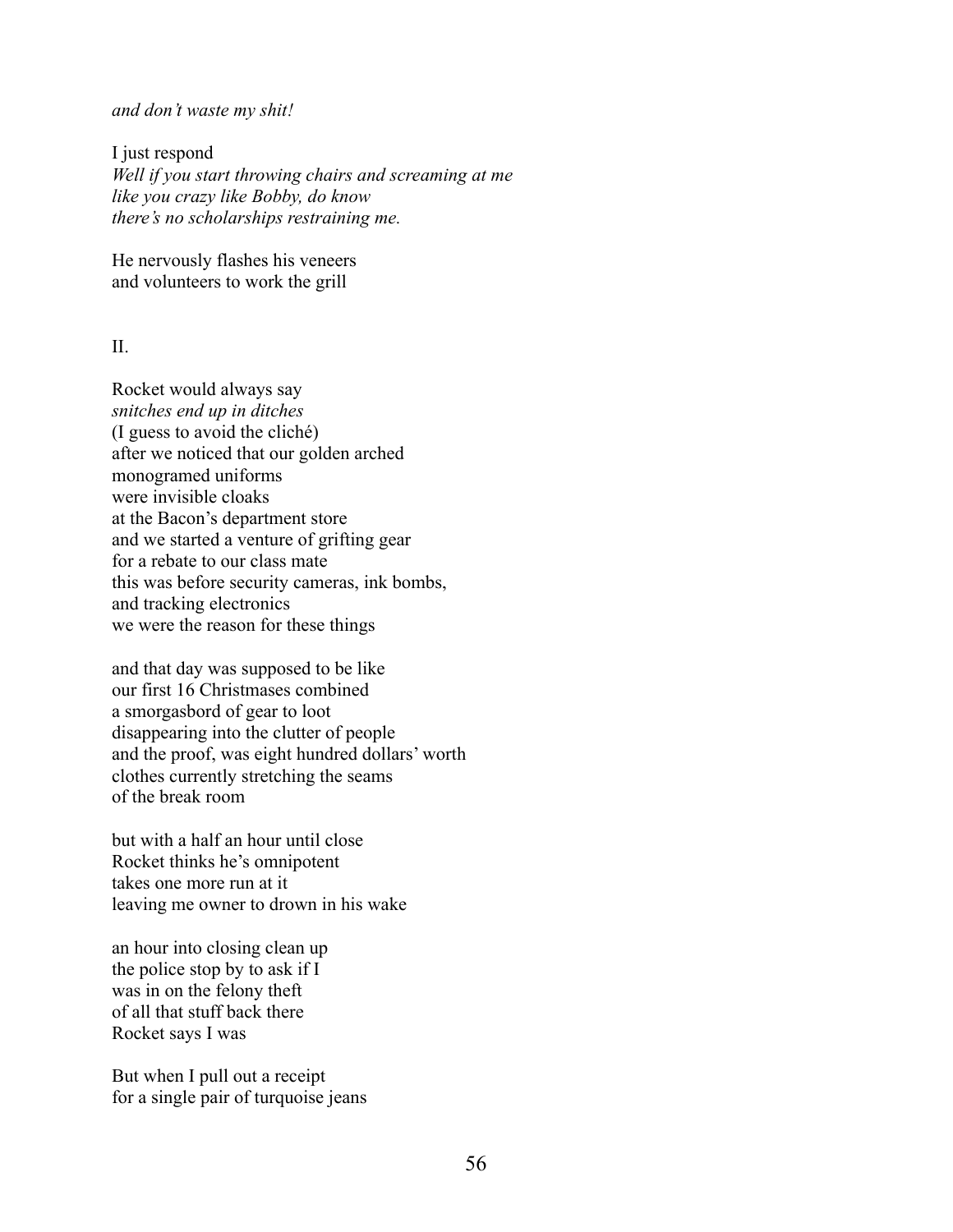the insurance items I bought every time we *worked* the Bacon's, the police tell me to leave and I'll start calling Rocket --Prophet if we ever speak again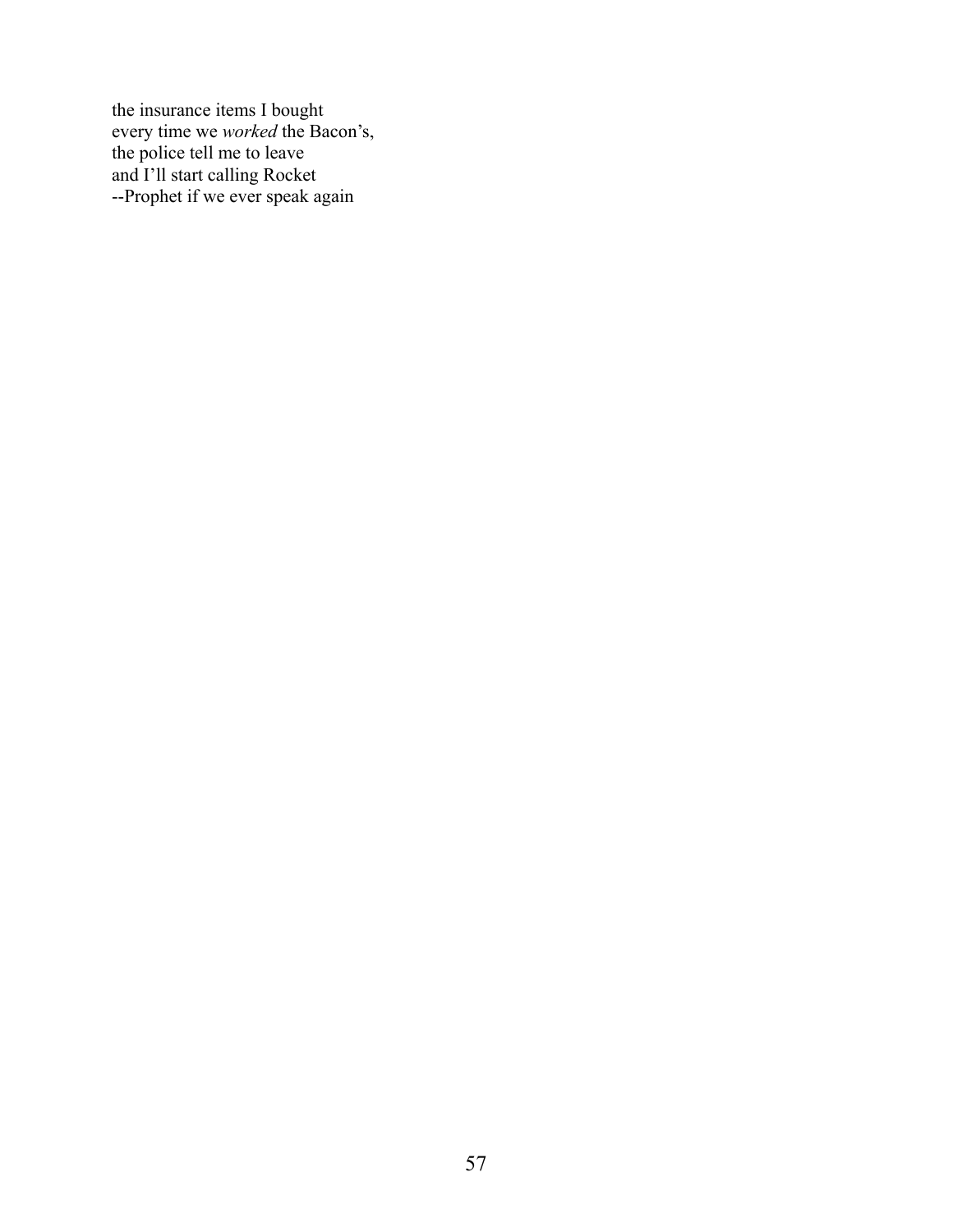# **Hitch hiker's guide to lust**

I'm clueless on the matter of double X'es despite being embedded with them my whole life, dad's insight only accounted for his conquest. Sister's boyfriend said, in no specific order, *put the girl's hand to your meat and talk the bullshit she talks,* so no wonder why

she keeps on passing me by.

I was only infatuated with those hyper-colored acrylic nails and hair, merlot lips that framed gold capped teeth, effervescent lingo, and an entire Claire's boutique on their knuckles, noses, ears, and necks my choices always picked thugs or dealers over me, they just wanted to be poetic muses leaving me on TARC stops wondering why

she keeps on passing me by.

Eventually, rap lyrics and instructional videos lifted from nudie stores gave me strategy for an assault on the other sex. I wrapped and palmed my way to second base on an art camp bus leaning my eager body on her until I'm deflected and know exactly why

she keeps on passing me by.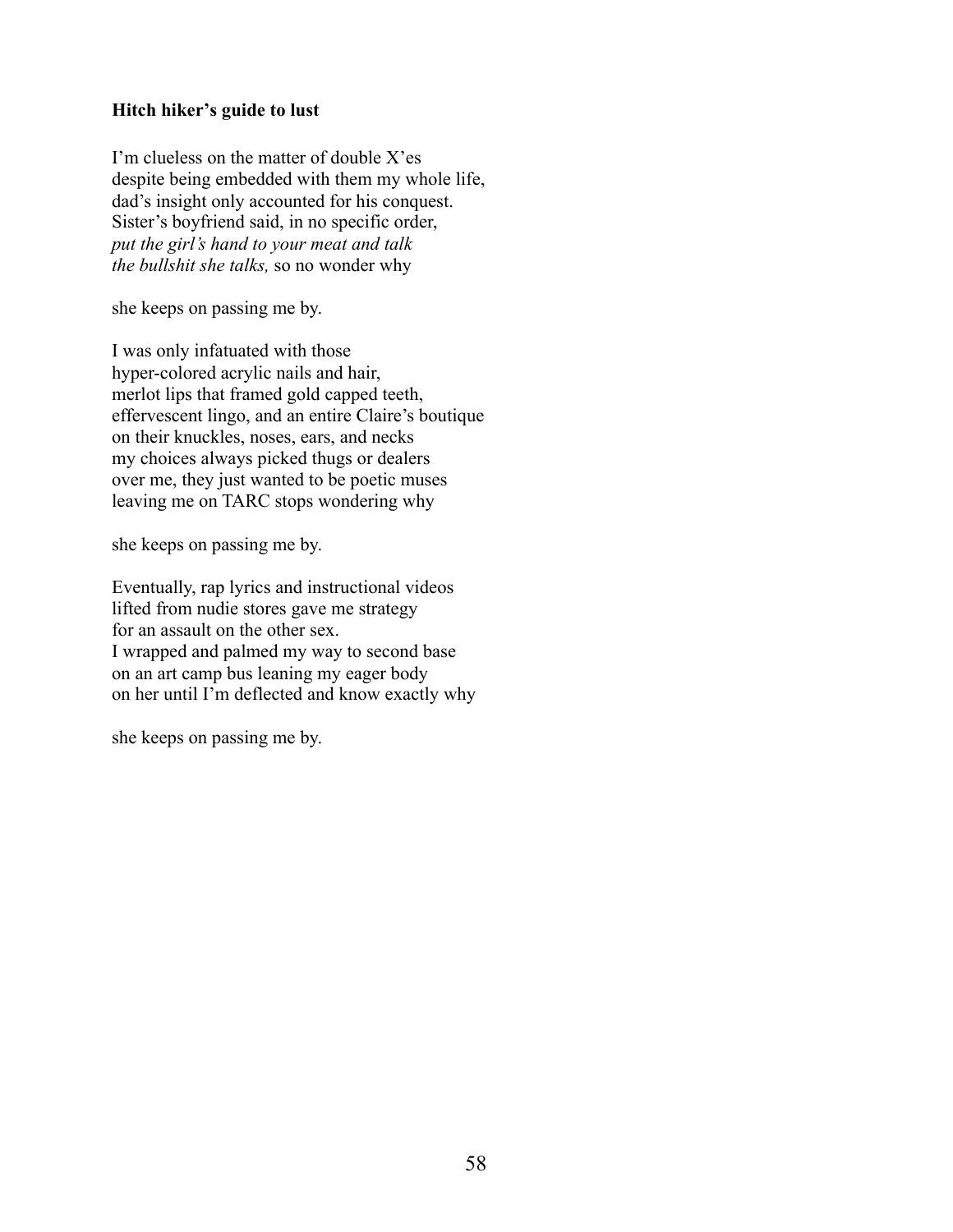#### **In the Act of Stealing**

*--"Cash Clay Caught" Oct 14, 1883 Courier Journal* 

Great, great uncle: "notorious Cash. Clay" and I, over a hundred years apart, got jammed up in that same human history long discourse over ownership, you know, finder's-keepers, until men with bigger sticks come.

Cash got arrested grifting a bolt of goods worth \$40 dollars from a brick-row general store. He fought off three officers before he went down. At Cash's house they found his stash. He had been stealing a hat-a-day and was suspected after too many coloreds had bought the expensive one dollar Bowlers from a Smoketown pawn shop.

On the first day of senior year I got pinched at a mall-bound JC Penny's for stuffing a pair of \$50 dollar jeans into my book-bag as my friend Rocket played lookout, but not very well

Handcuffed, facedown on the backroom office couch, my captors lamented calling the mall cops at all, because, I really *seemed like a good one*, *oh well, too late now*.

The never found the car trunk load of clothes I stole before they caught me.

Cash got a grand larceny conviction and 7 years hard labor at the state pen—some of that James Crowe deluxe treatment, that was getting started back then.

I got labeled an underage offender, given 20 hours' community service that I worked off playing Sega Genesis in the basement of the YMCA for my sister's baby's daddy's after school program.

Cash got written up with a headline in the Courier, portrayed spooky, "Birth of a Nation" style as a *scary hoodlum* who continually terrorized the town

I got my record sealed for being a minor.

we both offered no apologies over stuff over things not to the descendants of those who offered none for pilfering a people.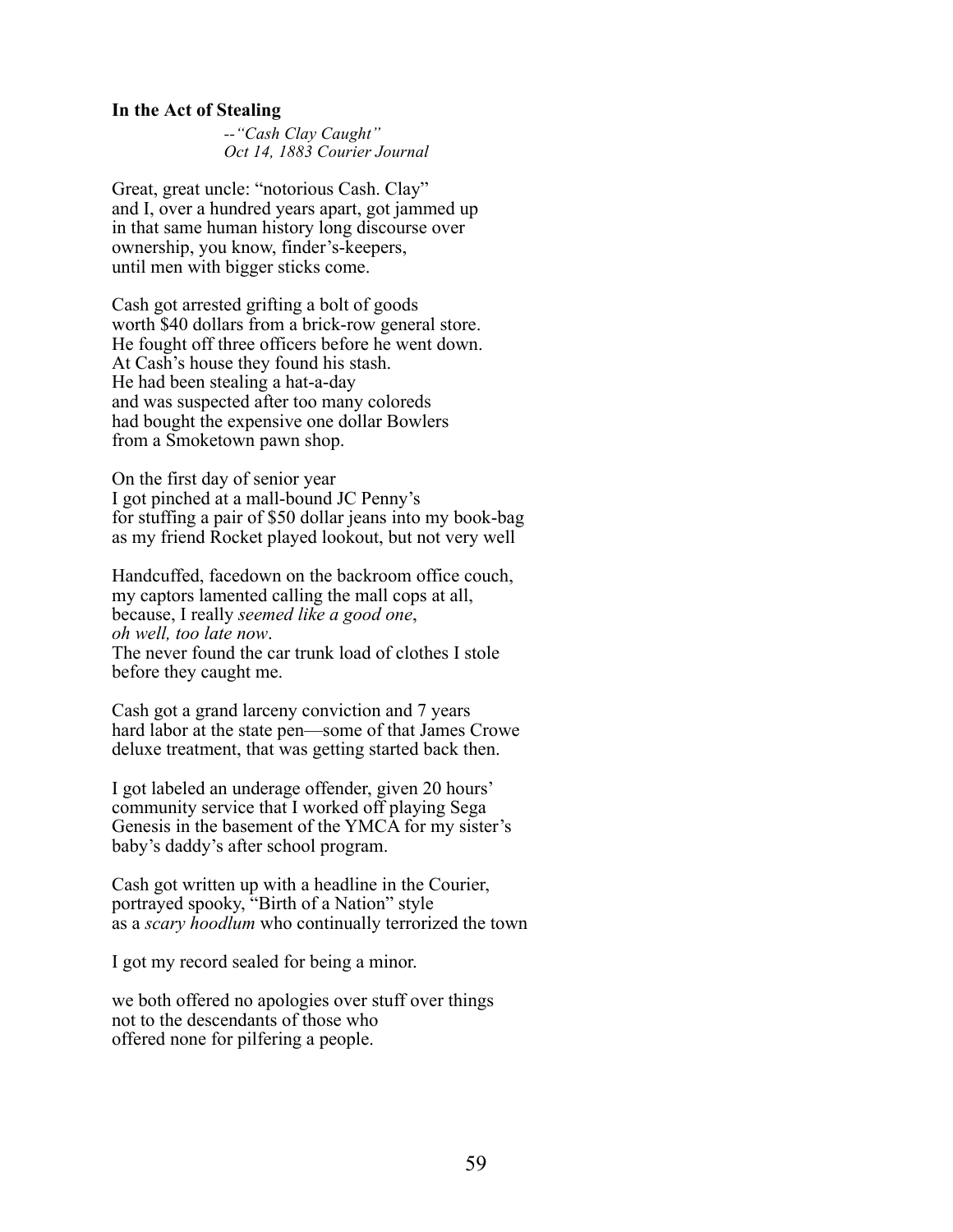How to cheer for an Uncle Tom

Reward police let them off scot-free for a televised beating in an apartheid city that erupted in flames.

Take a perfect coon so removed, he's the mayor of Brentwood, who see's the world as post-racial, a meritocracy he conquered through sheer thigh power alone.

Interrupt the NBA Finals with a Bronco truck chase elevating a gruesome crime to the grandest stage ever networked giving us just a taste of the 24/7 news cycle using a slave day narrative of a buck run amuck on *a pure* lady to fuse us to every screen.

Adjudicate the case in daily video increments, an indictment on our judicial system and our standardized skin bias because the overseers have been beating, killing, and setting us up since before they were called officers and now we were finally on the jury.

Wait for a verdict with a world wide audience so that a man we barely knew or liked anymore could get acquitted for our four-hundred and fifty years of suffering, a reverse Messiah whose name *we* can use like a trigger, like an *N word*.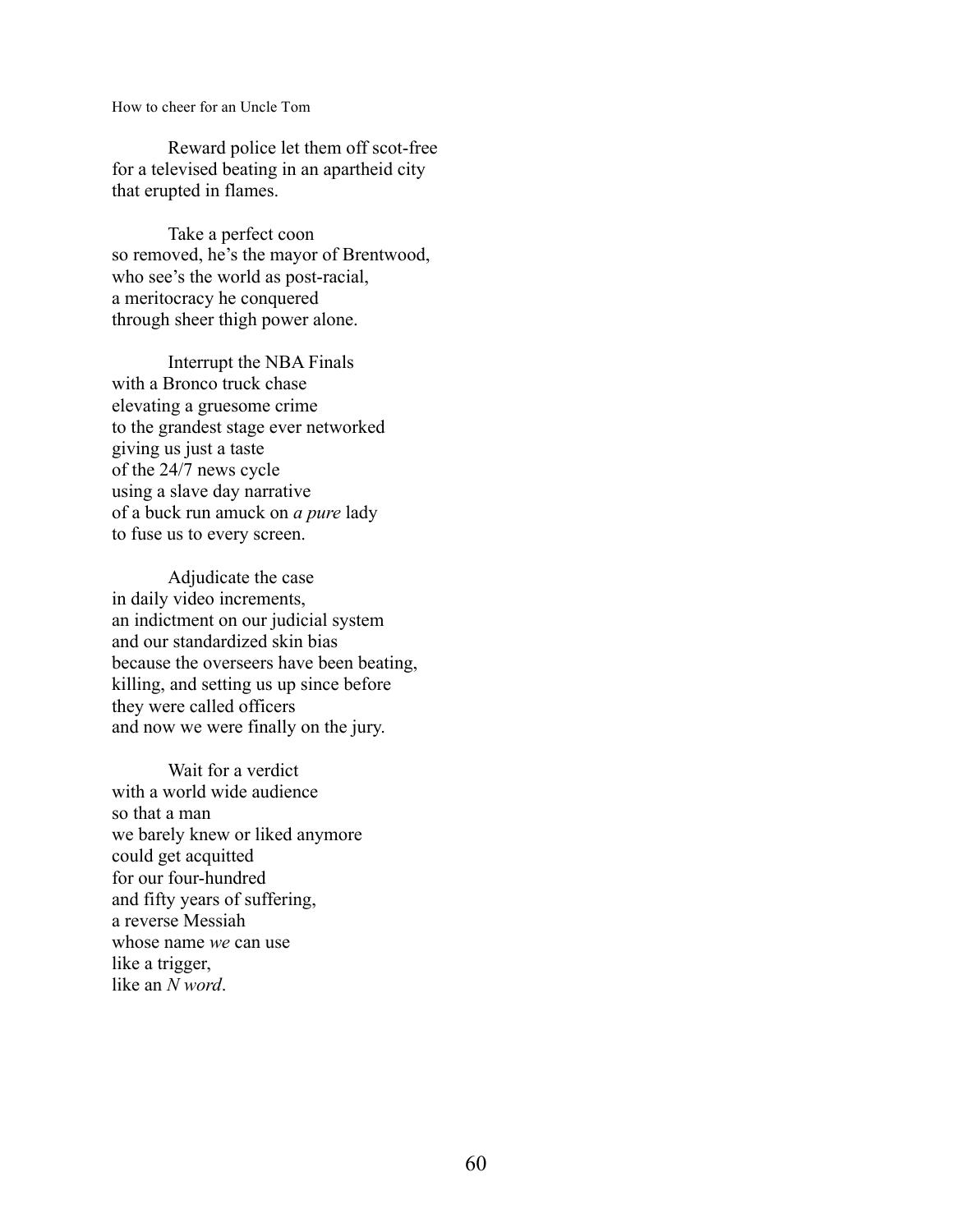**Section V**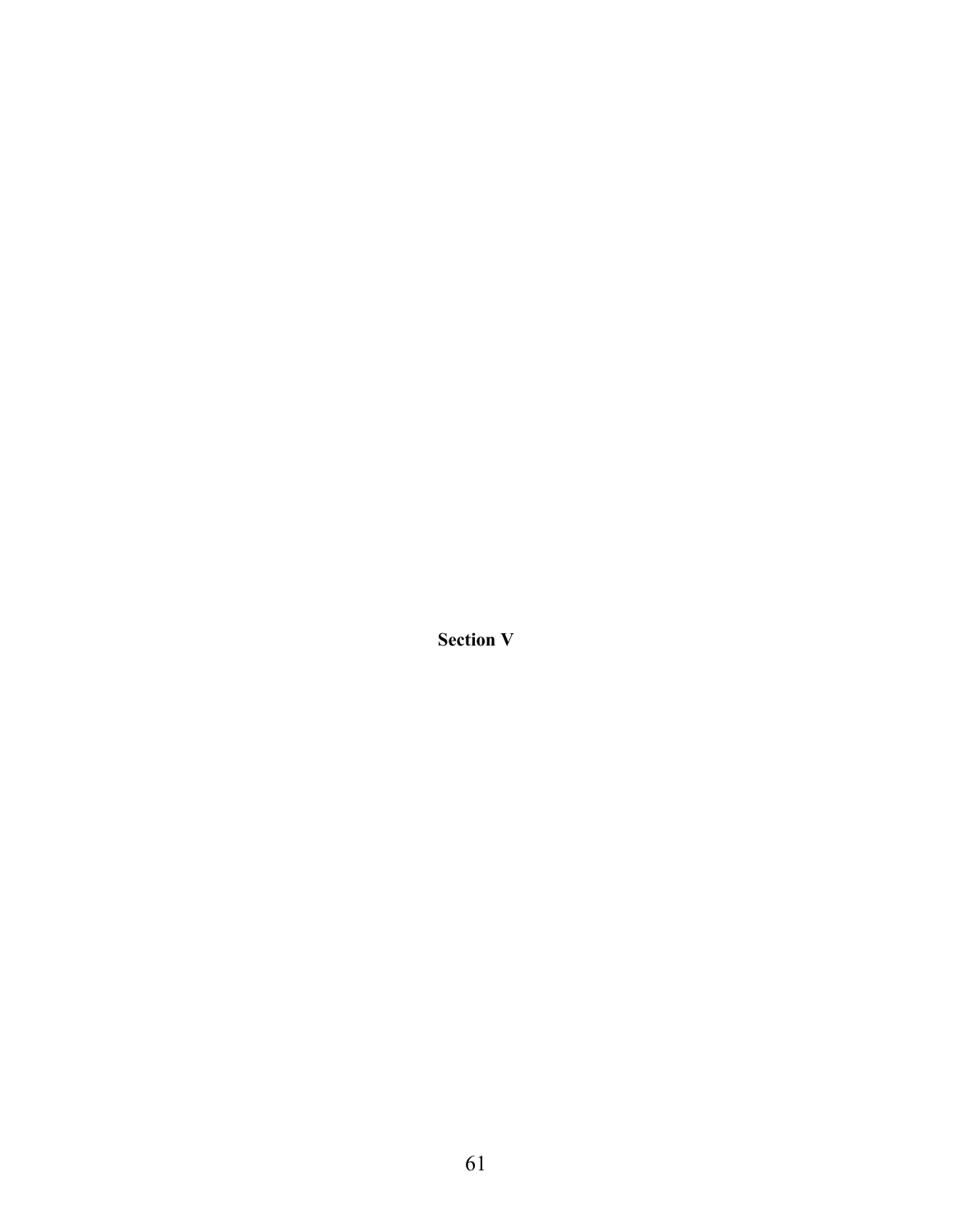# **misogynist bisque recipe**

quarter every female body into categories grade and rank every curve

take a daily preaching from every father raised the *old way* (who never considered a woman could not take his name or not know her place)

marinade in 1 society constructed entirely of *locker room* talk, of *boys will be boys*, of letting everything slide because, *we gotta propagate, right*?

2 cups of *hormone*-induced laziness a pinch of privilege (depending on skin color)

pummel and pulverize together with fist, systemic fulcrums, and gun butts until blended into a roux of self-righteousness heat with defensiveness until smooth and creamy, warm to the tongue and easy to swallow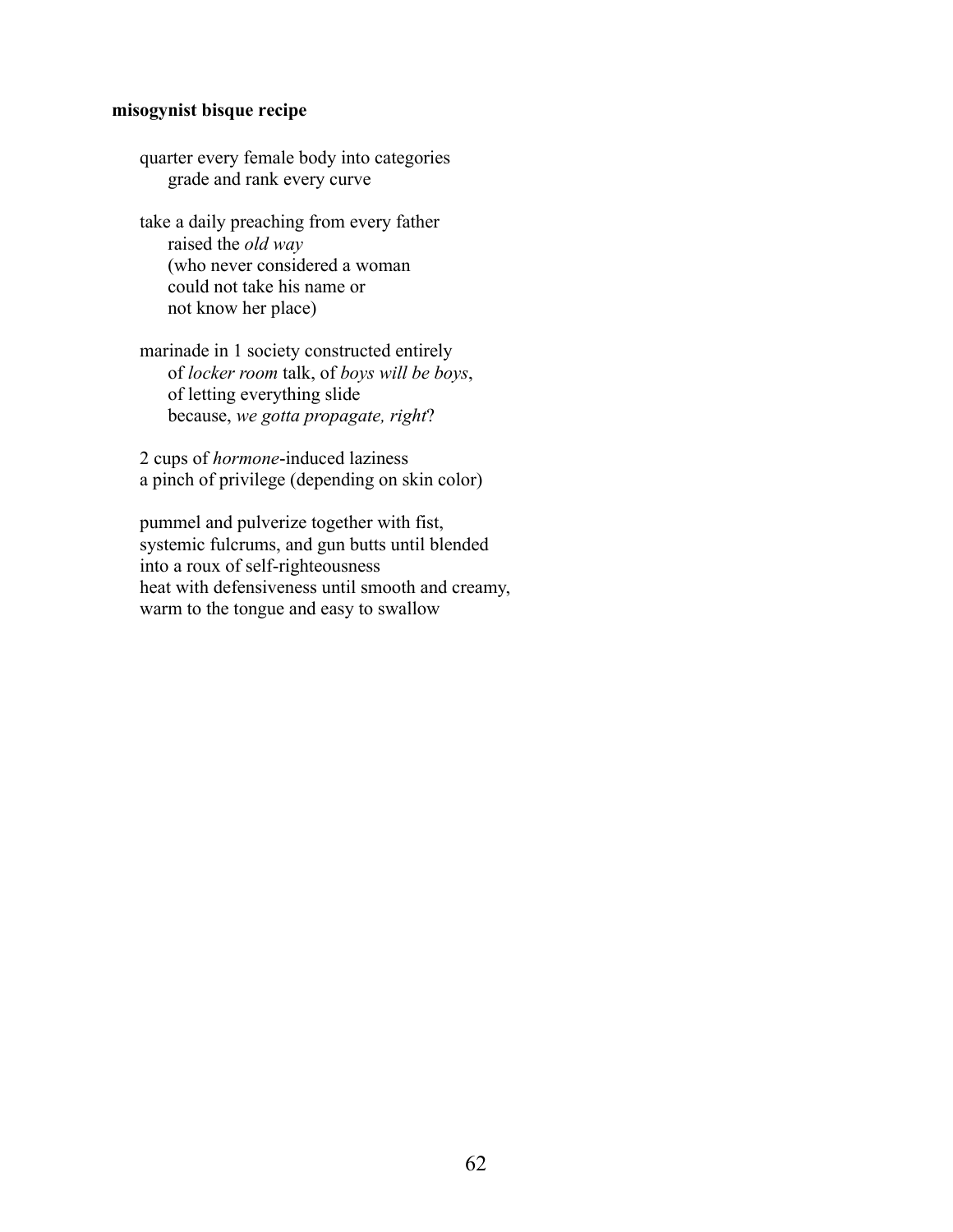# **poet versus the professional**

| he waits                          | to smelt his pain           |
|-----------------------------------|-----------------------------|
| back there                        | with imagination            |
| to ambush                         | for pennies                 |
| with silk slip knots,             | he smiths words             |
| starch-collared straight jackets, | and dreams of full stomachs |
|                                   |                             |

he wants his body back

| to homestead              |
|---------------------------|
| cubicle ranches and       |
| bouncing ergonomic chairs |
| off of glass ceilings     |
| punching clocks           |
| instead of air            |

to submit and get rejected by slowly asphyxiating journals stuck in debt black holes for degrees of separation to the literary famous no dollars and a jaded dream just marauding for ear-fulls

but we have no choice but to coexist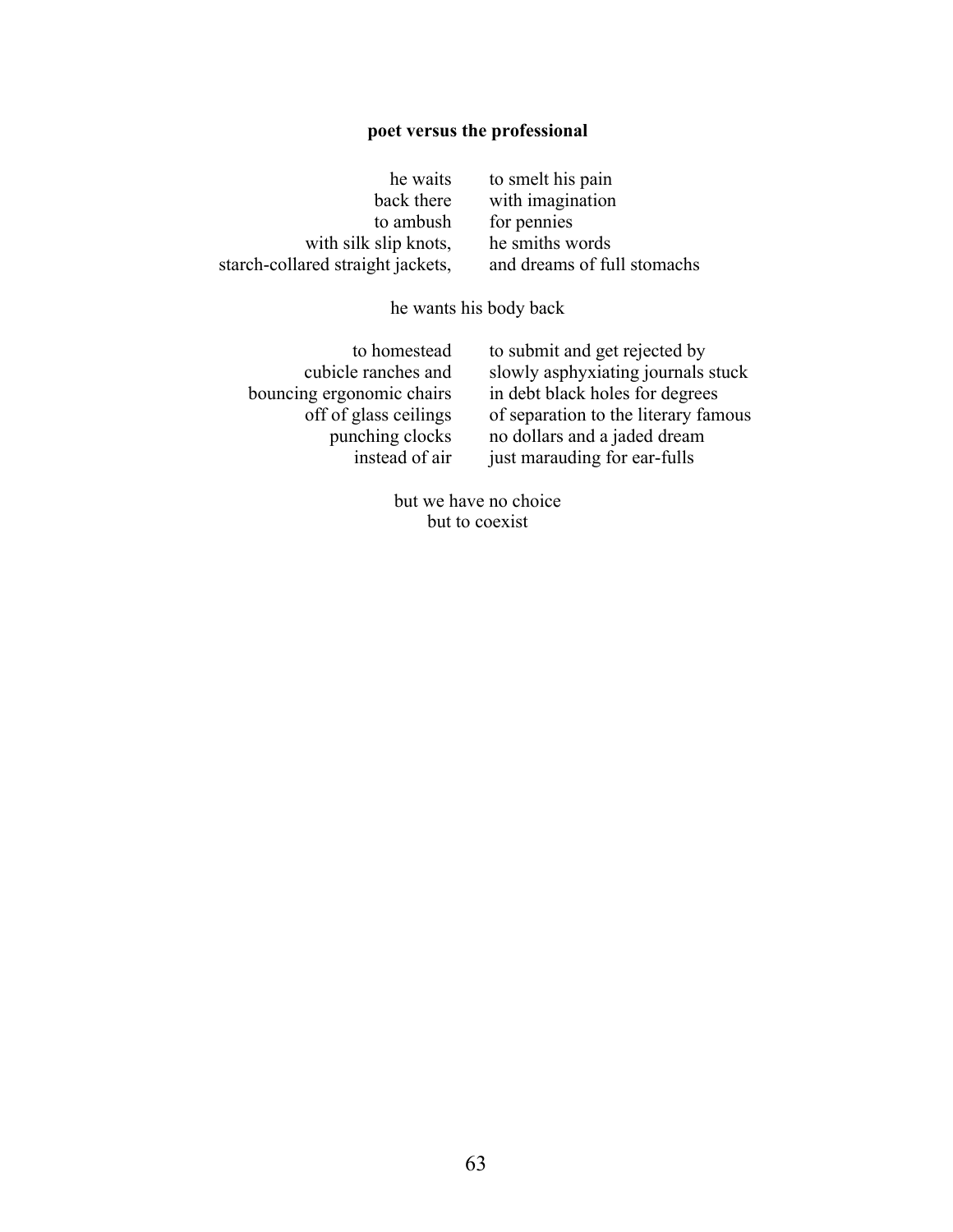#### **The Enchanted Rotunda**

The capitol of this once Switzerland of the states, is a stone carved, Greek revival behemoth, atop a hill with a tulip tongue.

Inside is the man attraction Abe Lincoln whose mettlebackboned, bronze brown, cloak thrown, 6 foot 4 inch frame is ready to strut across the great lawn to free the slaves again. Circled around him were the state's *most notable men* from doctors to compromisers them all in bronze too.

All except for the self professed Mississippian gentleman, Jefferson Davis, the president of a figment leering directly behind Abe he's white on white speckled fine Tennessee marble like the walls his eggshell eyes sternly, locked on the back of Lincoln's brown head.

Only in this fantastic place does Davis tower over his adversary who defeated him (even though he commanded West Points brightest) and here, Davis (is the only) engraved "Hero," his resume etched pedestal as tall as he and redacted of the rivers he ran red with the blood of the poor.

Whose children's-children's-children stampede through this magical place today, bussed from the hollers to the burbs on mandatory school civic field trips posing in class pictures at Davis' feet, because this (they've been told) is their heritage this is what makes them great(er).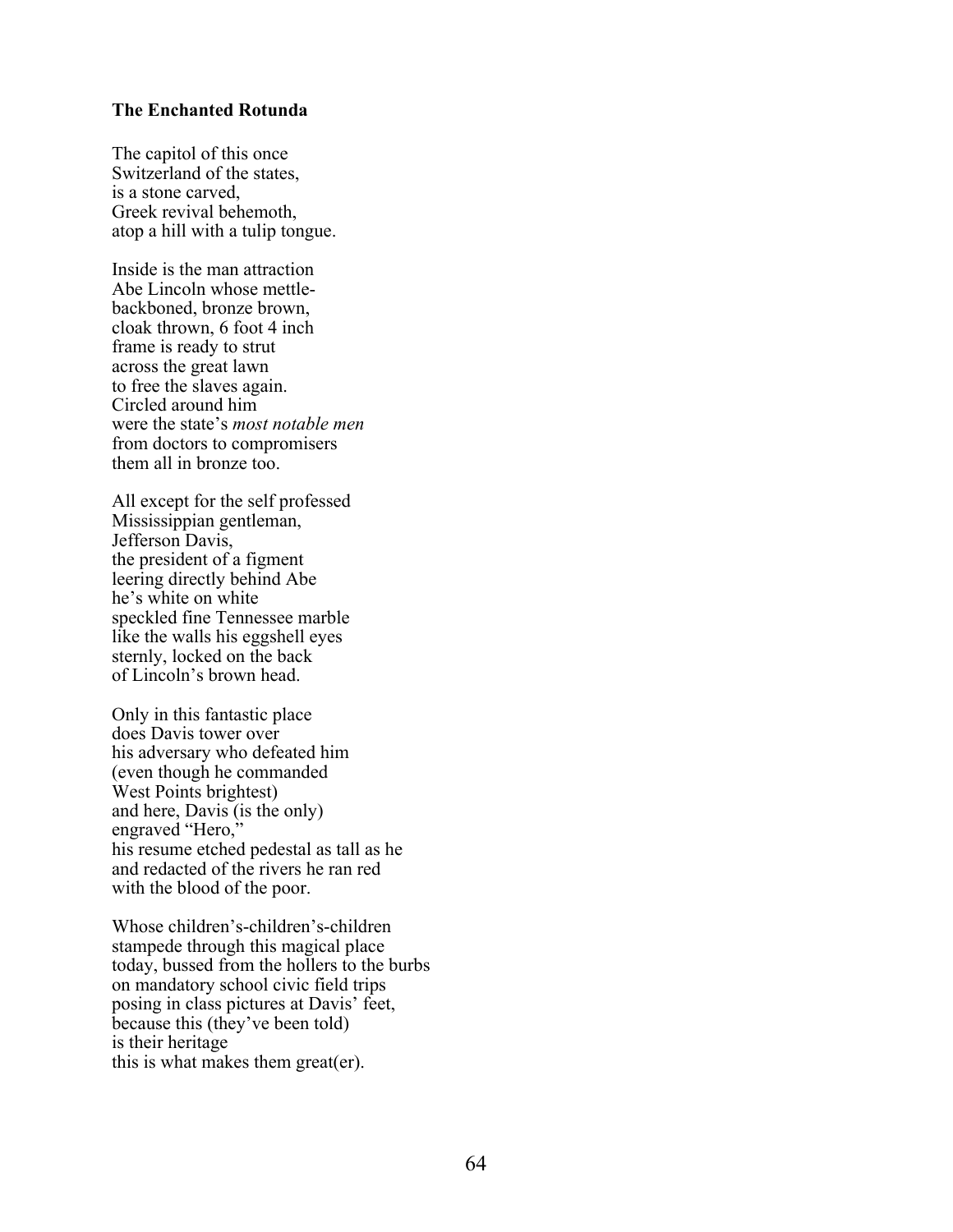#### **Excavating the neighborhood**

### Park Duval

A government's new hope part six for the millennium vinyl cloned homes and mixed income apartments crowded onto postage stamp lots that dash toward the interstateobstructed horizon, barred by the shadows of coal-ash smokestacks, a gentry prepping, antiseptic model of inner-city suburbs, engineered over the powdered bones of Southwick & Cotter Homes.

### Southwick & Cotter Homes

A fifty year, federalized social experiment, named after a white developer who got rich off coloreds and the poet mayor of the previous autonomous locality, it's a labyrinth of brick megastructure tenements with terra cotta knots of poverty tied along a single snaking strand of perforated street, dead-ending at a fortressheaded cul-de-sac, with blue and white eyes that shoot through and vaporizes a bills of rights, this is the beast that swallowed whole Little Africa.

# Little Africa

Sometimes called the Black Parklands, once called Needmore, forgotten freed slaves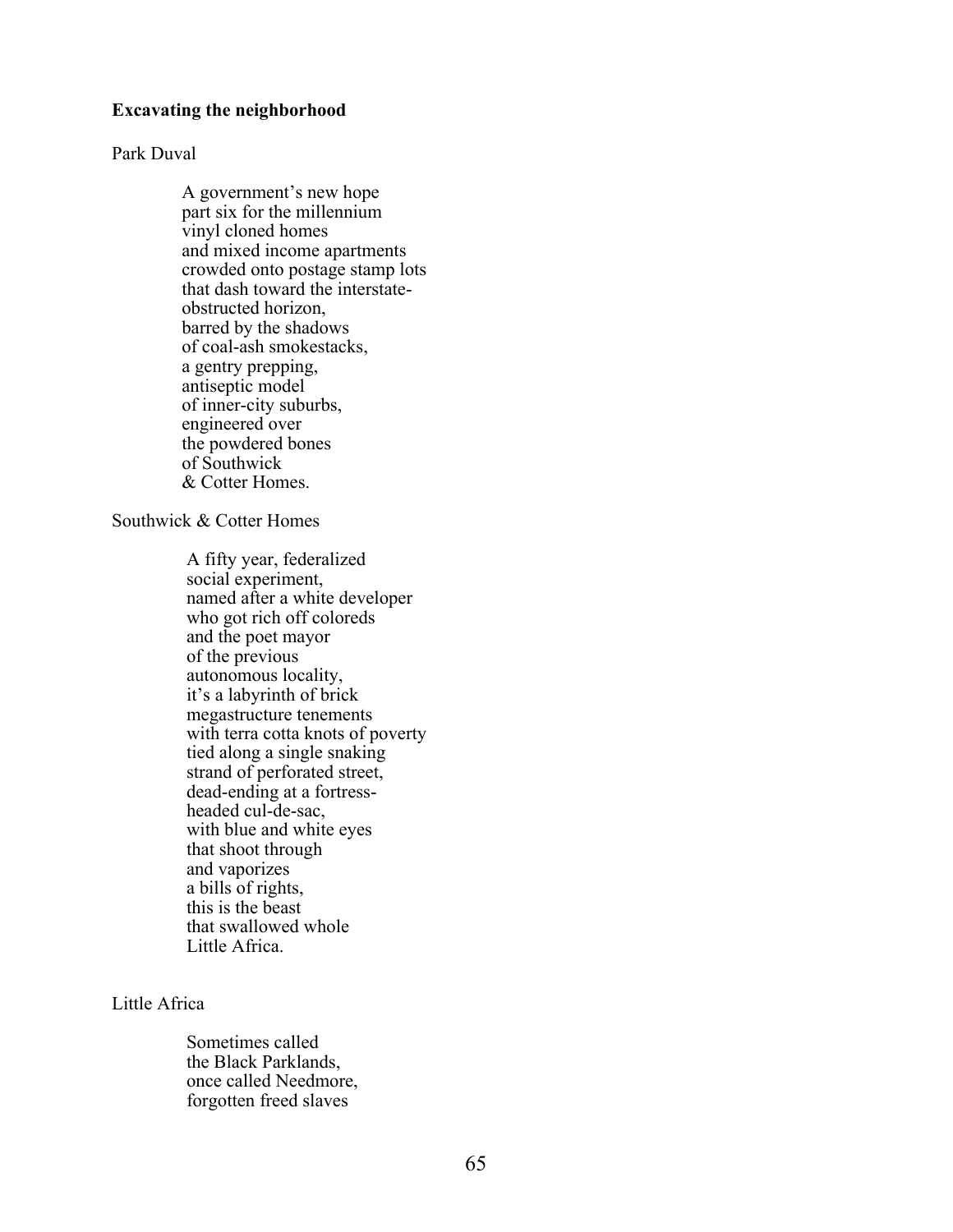self governed self educated poplar boarded paths, framed by businesses, by homes—from wood cottages to two-storied bungalows stacked and cobbled choked to the river growing like a trumpet vine from the black earth, from this bypassed swamp

#### bypassed swamp

Nameless estuary *too many mosquitos & stink to do anything here, yet*  back before Beargrass creek was a sewer, and it still flowed through the middle of what would become downtown, draining sediment into the river feeding Corn Island enough to birth a city before it too got chewed down into the spangle of stones breaking the dark Ohio's current.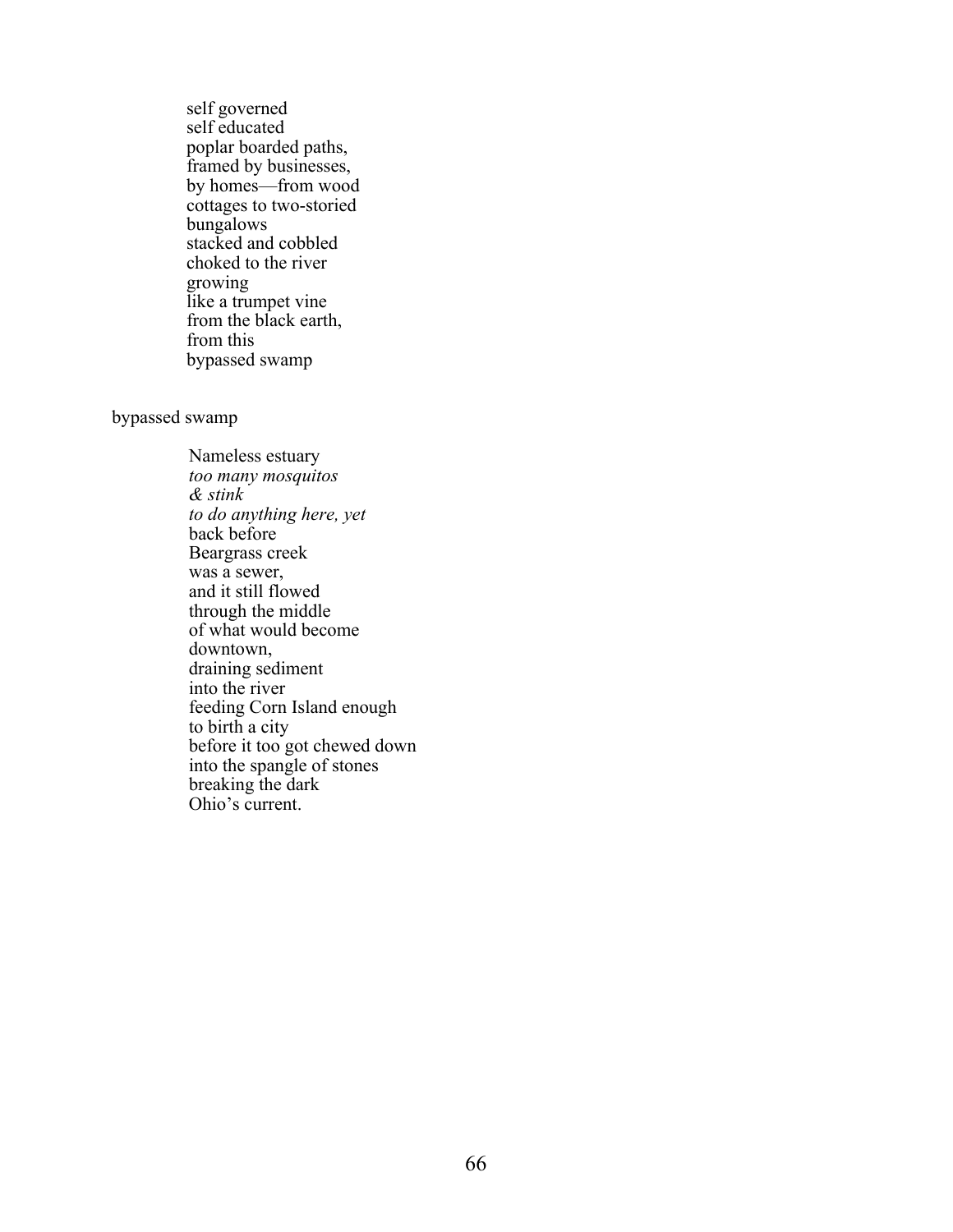# **original trekker**

it's funny when i'm wrapped in green feet beating to the universal thump i have my hiking poles and trail runners and when people see me out there say the canyons of kauai, or a conifer forest in arizona, or an elk prairie in the smokies

i get the same look like i just pissed in their pool and corn flakes, like, what the hell am I doing here? these places, these national parks, these back country trail, these paradises aren't for people like me the color of wood and earth

which is funny because if you go back to antebellum america or prehistoric man back to land masses and you'll see that most of the first footprints to impress upon these places were like mine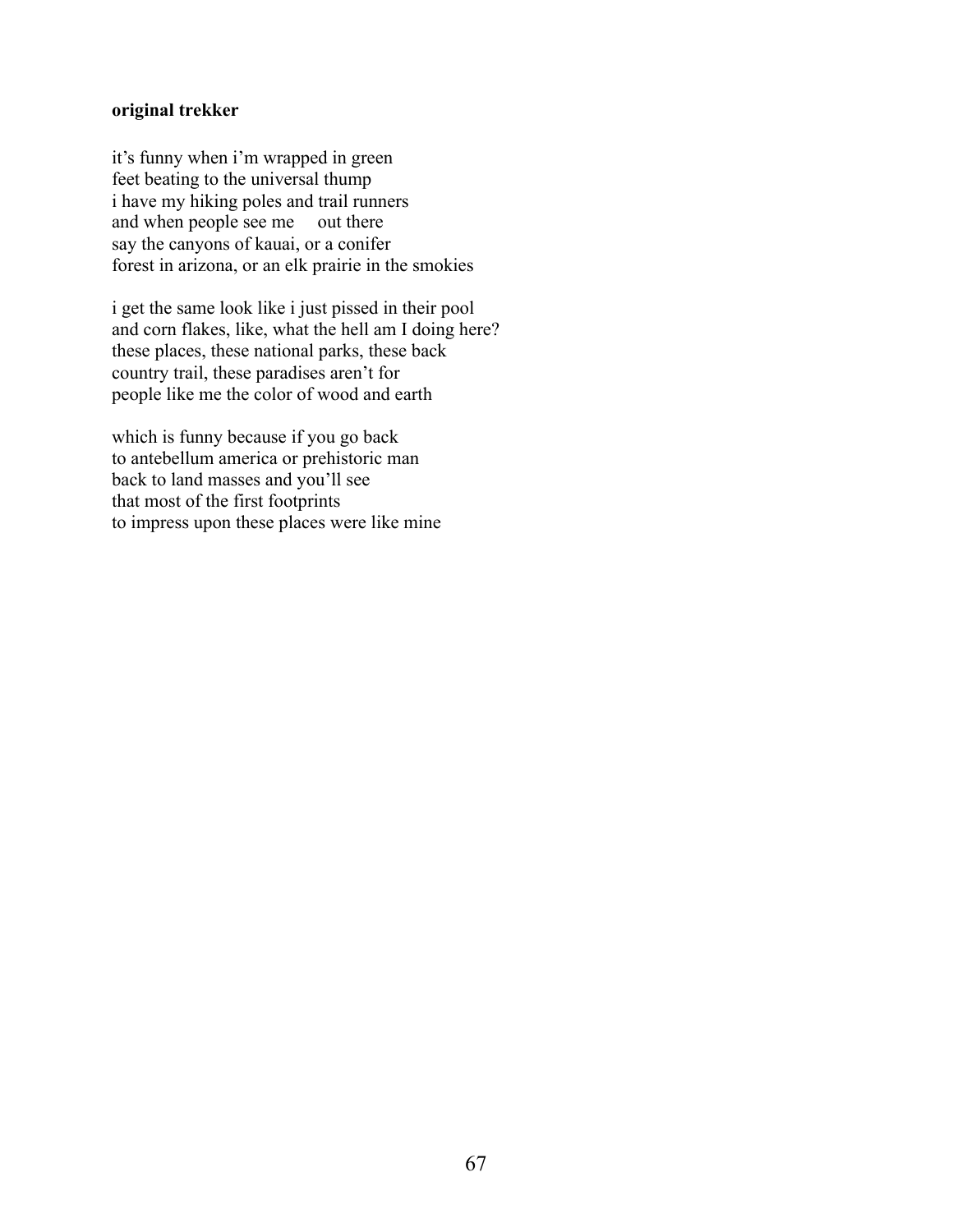## **Spell to evaporate essential hypertension**

Prepare the body by exposing it to untold amounts of radiation and other intrusive rays costing three month's salary.

Have a smug witch doctor read your tarot chart where he can't identify why your blood pressure is so high but have him diagnose you anyway say it's must be your skin color although they haven't really done any studies on it or developed any drugs, too small a population, not enough money in it.

Invoke a mantra in your mind that will open an Einstein-Rosen bridge to every Atlantic ship filled with breathing cargo headed to the new world from the oldest going back five hundred years.

Take the junk they throw overboard who can't handle the vitamin D deficiency and put portholes in the hauls, for the ones who can't retain salt enough to drink every three days, build canteens down there expand the gene pool so that people only built to survive the extreme don't become the normative.

Better yet incite insurrections on every ship and turn them around, every single one.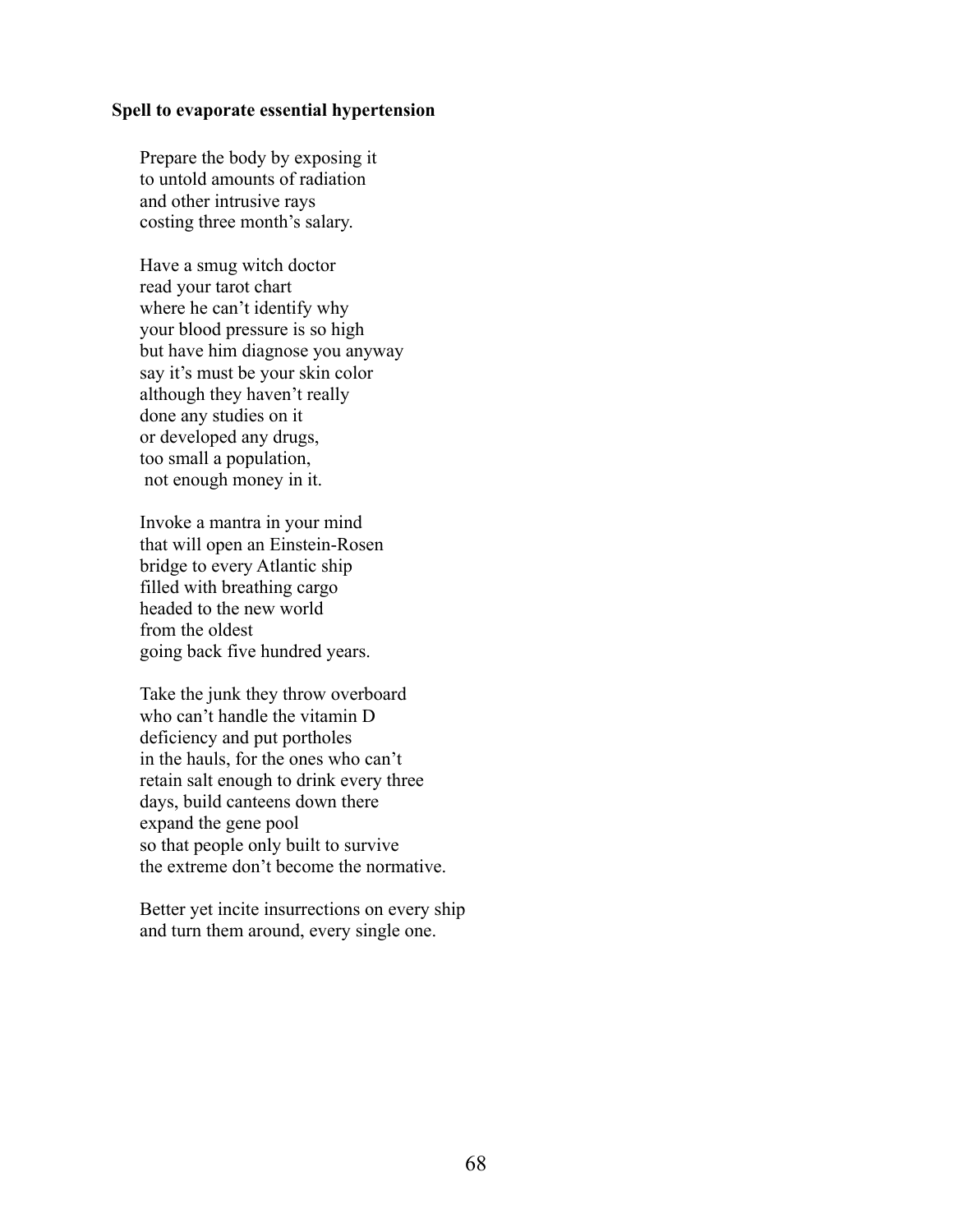# **The last greatest encounter**

Last time we met he's boxed and shrouded in black velvet and gold Arabic but his presence was felt,

> propelling the pedals of a thousand bikes cruising through the peaceful West End,

padding the soles of a city running along side his twenty-mile long funeral procession,

pumping through the veins of anyone he encountered, that he treated like family, they all have reverence for him.

Meanwhile, his actual family, posted to social media pictures posed with caskets and celebrities from the wake and memorial like it was a night at the Oscars.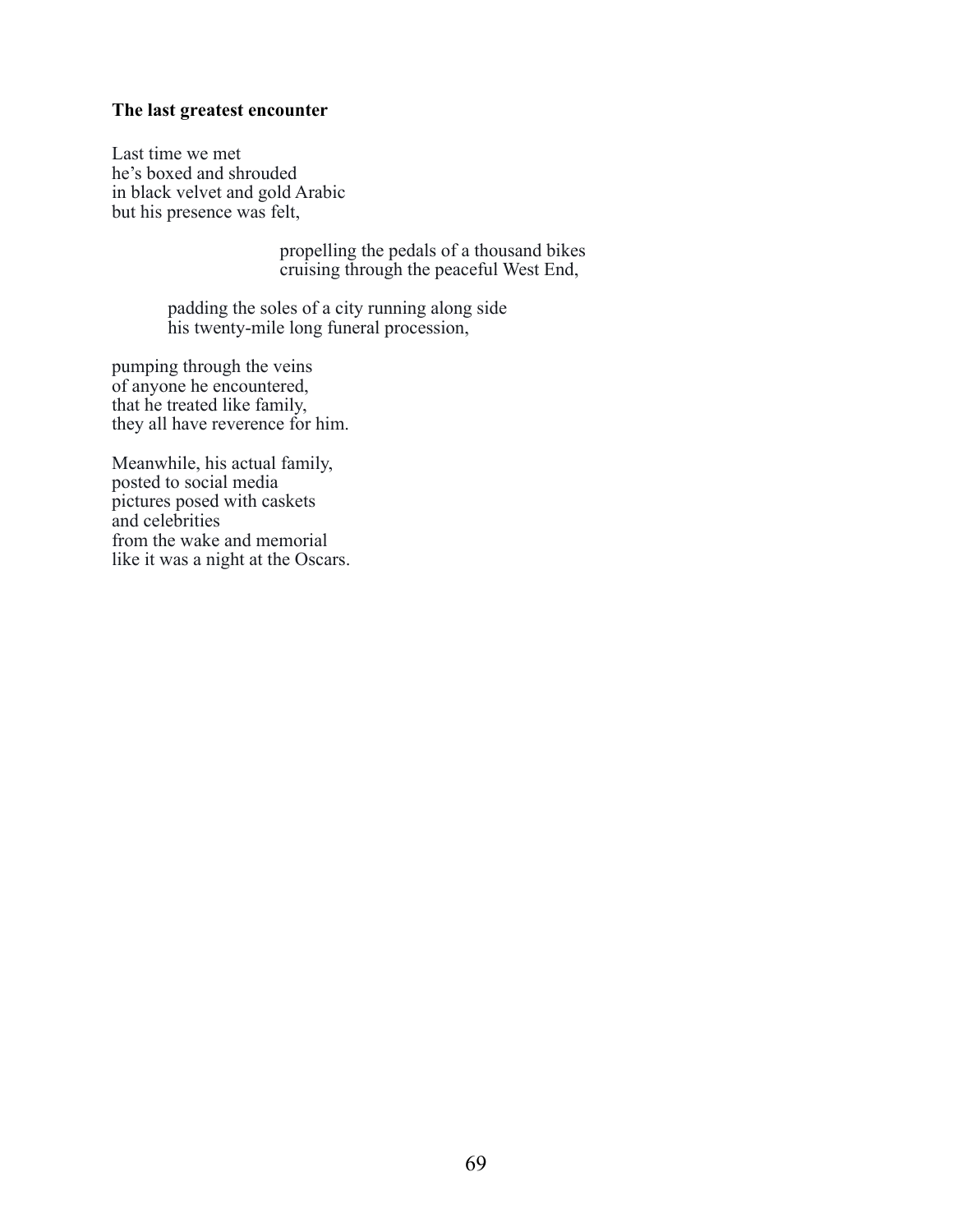# **The shave**

In Pohkara, Nepal I limped into a candy cane pole-signed stall off the main drag post trek and bearded

I sit and a gentleman straight razor armed dispatches my facial hair with the least amount of water possible and as a warm towel a clear astringent stone soothed my face I noticed a tiny black and white picture of a young Muhammad Ali stuck to the mirror

I'm struck and proud by this my eyes smiled he sees that and points at the image I say *that's my cousin* which the man believes since the whole world thinks all darker people are related and know each other

the barber who had only spoken two words of English, proceeds to chant, *Ali Bomaya! Ali Bomaya!* then he tells me of the Ali he knew the Samson-Gilgamesh of a man who took out a hundred challengers with a jawbone of an ass and is still as pretty today as he ever was and I feel like I'm a five years old again.